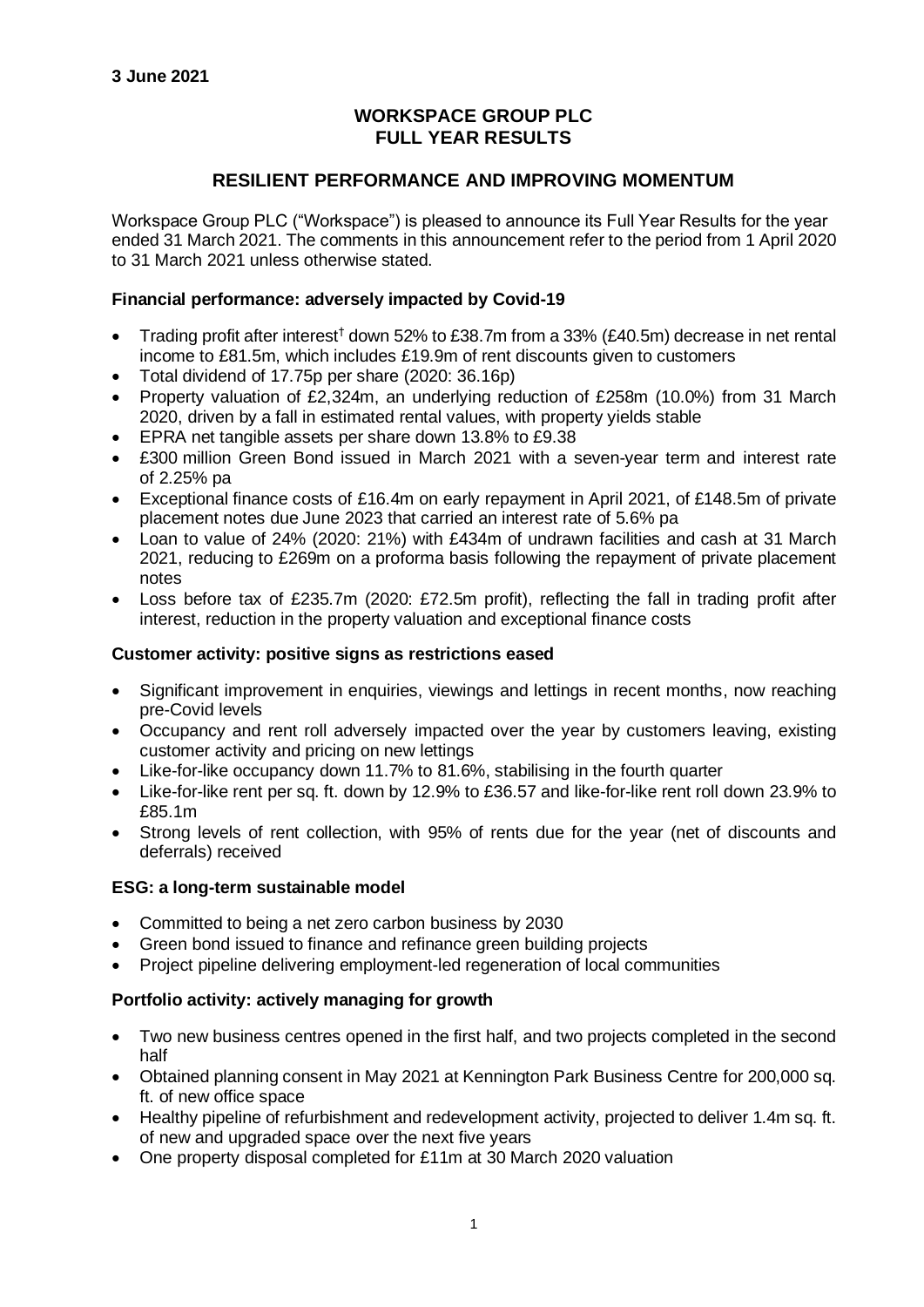## **Commenting on the results, Graham Clemett, Chief Executive Officer said:**

*"This has been an incredibly challenging year for the entire country, and we have seen first-hand the impact of Covid-19 on many of our customers. Despite the unprecedented circumstances, we have delivered a resilient performance which underlines the strength of our model, prudence of our financial strategy and enduring appeal of our flexible offer.*

*Our focus throughout the pandemic has been on our customers, and we are pleased that so many of them have decided that Workspace will continue to be their home as they look ahead to the post-pandemic recovery. The role of the office in our working lives is being re-examined and all the signs highlight flexibility, quality and wellbeing becoming more important for businesses and their people. We are perfectly positioned to benefit from this accelerated shift in attitudes by offering businesses a home they can grow in, without having to compromise their unique identity in a furnished or serviced office, or put up with the constraints of more traditionally leased offices.*

*We are seeing encouraging signs of recovery in customer demand and we have a lot to be optimistic about in the next year and beyond. We see significant opportunities for organic and inorganic growth as the economy comes back to life, whilst delivering on our commitment to becoming a net zero carbon business by 2030, and continuing to drive employment-led regeneration across the capital. After an incredibly challenging year, we are confident that our customer-focused strategy will enable us to take a leadership position and seize the significant market opportunity in front of us."*

### **Summary Results**

|                                                     | <b>March</b><br>2021 | March<br>2020 | Change       |
|-----------------------------------------------------|----------------------|---------------|--------------|
| <b>Financial performance</b>                        |                      |               |              |
| Net rental income                                   | £81.5m               | £122.0m       | $-33%$       |
| Trading profit after interest <sup>†</sup>          | £38.7m               | £81.0m        | $-52%$       |
| Profit / (loss) before tax                          | £ $(235.7)$ m        | £72.5m        | $-425%$      |
| Total dividend per share                            | 17.75p               | 36.16p        | $-51%$       |
|                                                     |                      |               |              |
| <b>Valuation</b>                                    |                      |               |              |
| EPRA net tangible assets per share <sup>t</sup>     | £9.38                | £10.88        | $-13.8%$     |
| EPRA net reinstatement value per share <sup>t</sup> | £10.26               | £11.92        | $-13.9%$     |
| CBRE property valuation <sup>†</sup>                | £2,324m              | £2,574m       | $-10.0\%$ ** |
| <b>Financing</b>                                    |                      |               |              |
| Loan to value                                       | 24%                  | 21%           | $3%^*$       |
| Undrawn bank facilities and cash                    | £434m                | £166m         | +£268m*      |

† Alternative performance measure (APM). The Group uses a number of financial measures to assess and explain its performance. Some

of these which are not defined within IFRS are considered APMs. For further details see Notes to the Financial Statements. absolute change

\*\* underlying change

For media and investor enquiries, please contact:

### **Workspace Group PLC**

Graham Clemett, Chief Executive Officer Dave Benson, Chief Financial Officer Clare Marland, Head of Corporate Communications

### **Finsbury Glover Hering**

James Bradley Chris Ryall

020 7138 3300

07500 616161 07342 713748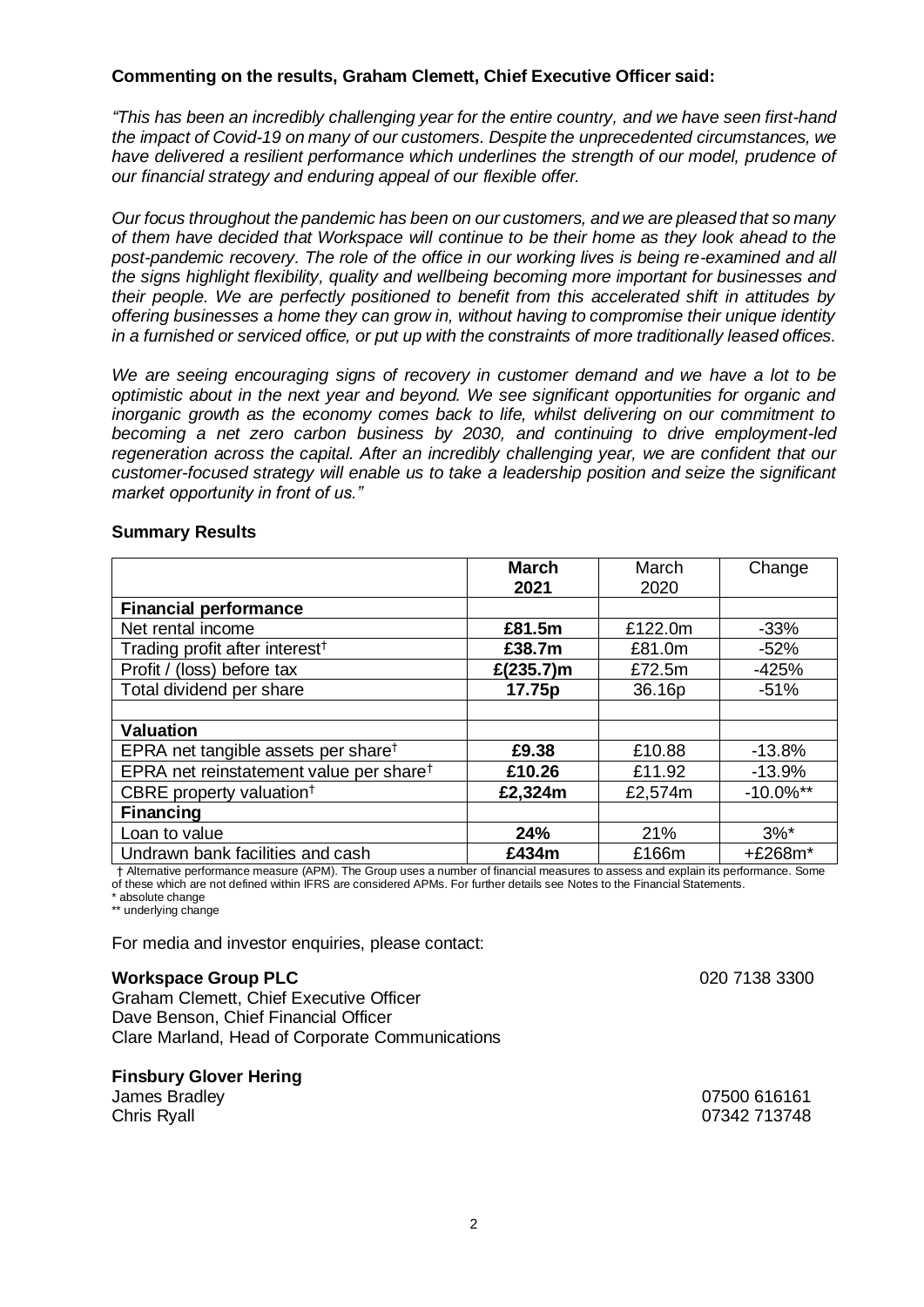## **Details of results presentation**

The results presentation and Q&A will be streamed live at 8.45am at the following link: <https://secure.emincote.com/client/workspace/workspace017>

Conference call: In order to join the presentation via phone, please register at the following link and you will be provided with dial-in details and a unique access code: https://secure.emincote.com/client/workspace/workspace017/vip\_connect

### **Notes to Editors**

About Workspace Group PLC:

Established in 1987, and listed on the London Stock Exchange since 1993, Workspace owns and manages some 4 million sq. ft. of business space in London. We are home to thousands of businesses, including fast growing and established brands across a wide range of sectors.

Workspace is geared towards helping businesses perform at their very best. We provide inspiring, flexible work spaces in dynamic London locations.

Workspace (WKP) is a FTSE 250 listed Real Estate Investment Trust (REIT) and a member of the European Public Real Estate Association (EPRA).

LEI: 2138003GUZRFIN3UT430

For more information on Workspace, visit [www.workspace.co.uk](http://www.workspace.co.uk/)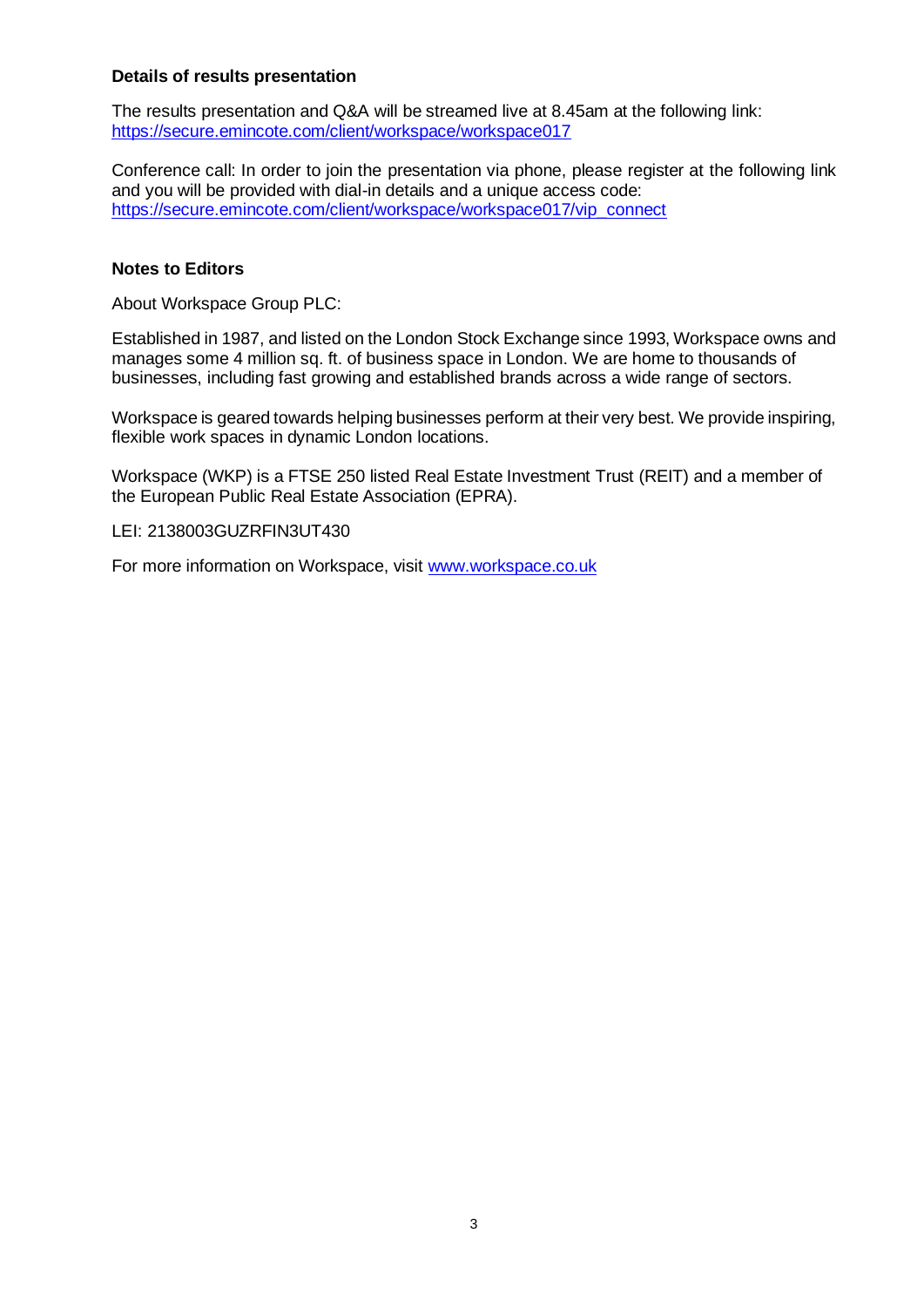# **CEO'S STATEMENT**

The past year has been one of the most challenging in Workspace's history; with London effectively closed for much of it. This is borne out in our results, which reflect the impact of the pandemic on our customers. On a more positive note, we have seen new customer demand pick up materially and footfall in our centres improve as Government restrictions have eased, confirming the appeal of our distinctive buildings and flexible offer.

Looking at the results for the year, net rental income fell 33% to £81.5m, with £19.9m of rent discounts and deferrals offered to customers, and more significantly the net loss of around 10% of our customers. The decline in income resulted in a 52% fall in trading profit after interest, to £38.7m. This fall and the reduction in the property valuation were the main contributors to a pretax loss of £235.7m.

We decided at the half year to defer a decision on the payment of the dividend as the UK was entering another month of lockdown at that time and there was heightened uncertainty. However, the outcome of the year has been robust and so, with our committed policy to pay dividends on a covered basis out of earnings, I am delighted to say that we are now recommending a final dividend of 17.75p per share.

We saw a 10% decrease in the underlying property valuation to £2,324m, resulting in a 14% decline in EPRA net tangible assets per share to £9.38. The fall in the valuation reflected the reduction we have seen in rental values, with property yields stable. This fall in rental values was no surprise given that we have been pricing our lettings through the year into a very thin market of demand.

The support we have given our customers at the outset of the pandemic and the ongoing interaction we have had with them to ensure they have the right space for their business has not gone unrewarded and we are delighted that the majority of our customers stayed with us through this year. Like-for-like occupancy fell 11.7% to 81.6%, but we have seen that stabilise now and expect a good recovery over the coming year. Our support and focus on customer engagement also stood us in good stead for rent collection, which has been robust.

Pricing has fallen in line with the weaker levels of customer demand through the year and we expect it to remain subdued as we focus on driving the recovery in occupancy. With our flexible leases, however, pricing is extremely dynamic and this allows us to capture reversion more quickly than a traditional lease as market demand improves.

Despite the difficult environment we were operating in, we continued to execute our project pipeline during the year and, in fact, opened two new business centres in the summer of 2020. These continue to let up, with Lock Studios in Bow particularly capturing the imagination of businesses in that area. It is a true showcase of the employment-led regeneration element of our Doing the Right Thing ESG strategy, as we have created a vibrant hub for businesses in a community that previously lacked quality commercial space.

Creating sustainable environments and mitigating the risk of climate change is another strand of our Doing the Right Thing commitments and this year, we published our detailed pathway to becoming a net zero carbon business by 2030. This includes approved science-based targets and a commitment to drive down emissions of both operational and embodied carbon. A focus on sustainability is not limited to development and asset management; we also published a green finance framework during the year and successfully raised £300m through a green bond to finance and refinance green projects.

The third pillar of our Doing the Right Thing framework is looking after our people. They are the true strength of this business, a fact never more evident than in times of crisis. We have a fantastic culture at Workspace and our clear purpose and the values we adhere to have ensured that we have all been working toward a common goal. I'd like to thank all our teams across Workspace, and our partners, who have worked tirelessly both remotely and in our centres to support customers during this incredibly challenging year and keep the business on an even keel as we emerge in good shape out of the pandemic.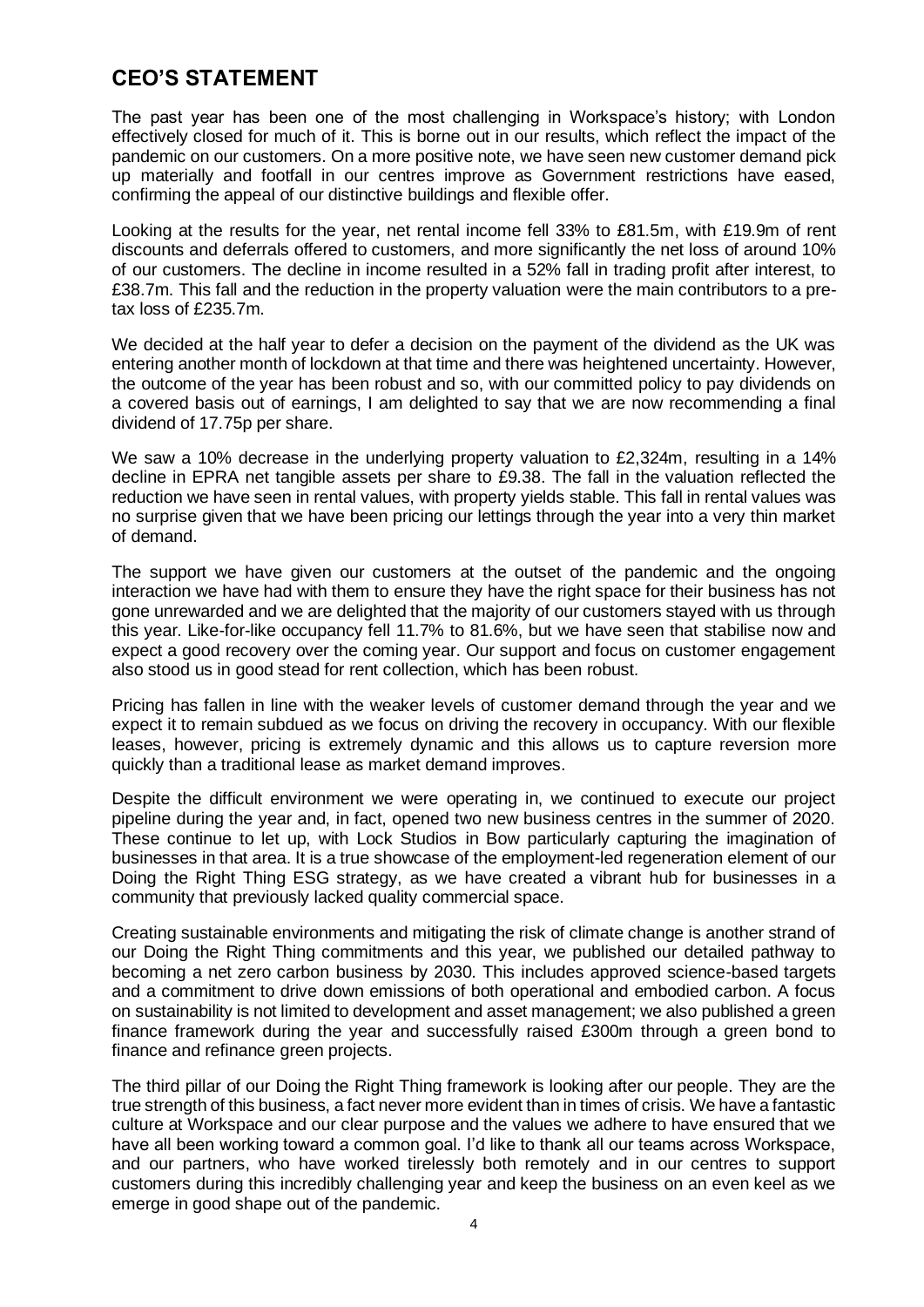Never before in our history has there been such a spotlight shone on the office market as businesses all over the world consider how to use office space in the future. We are taking this opportunity to promote the Workspace offer as London reopens for business over the coming months by launching a targeted advertising campaign. We are highlighting the benefits of working from Workspace, in inspiring spaces in iconic locations where businesses can create their own identity and provide a home for their teams.

Looking to the future, we have a very clear strategy. We believe we can deliver superior value for all stakeholders through a focus on customer-led growth, operational excellence and Doing the Right Thing. We are confident in our product and see significant opportunity to grow our business both organically and through acquisitions.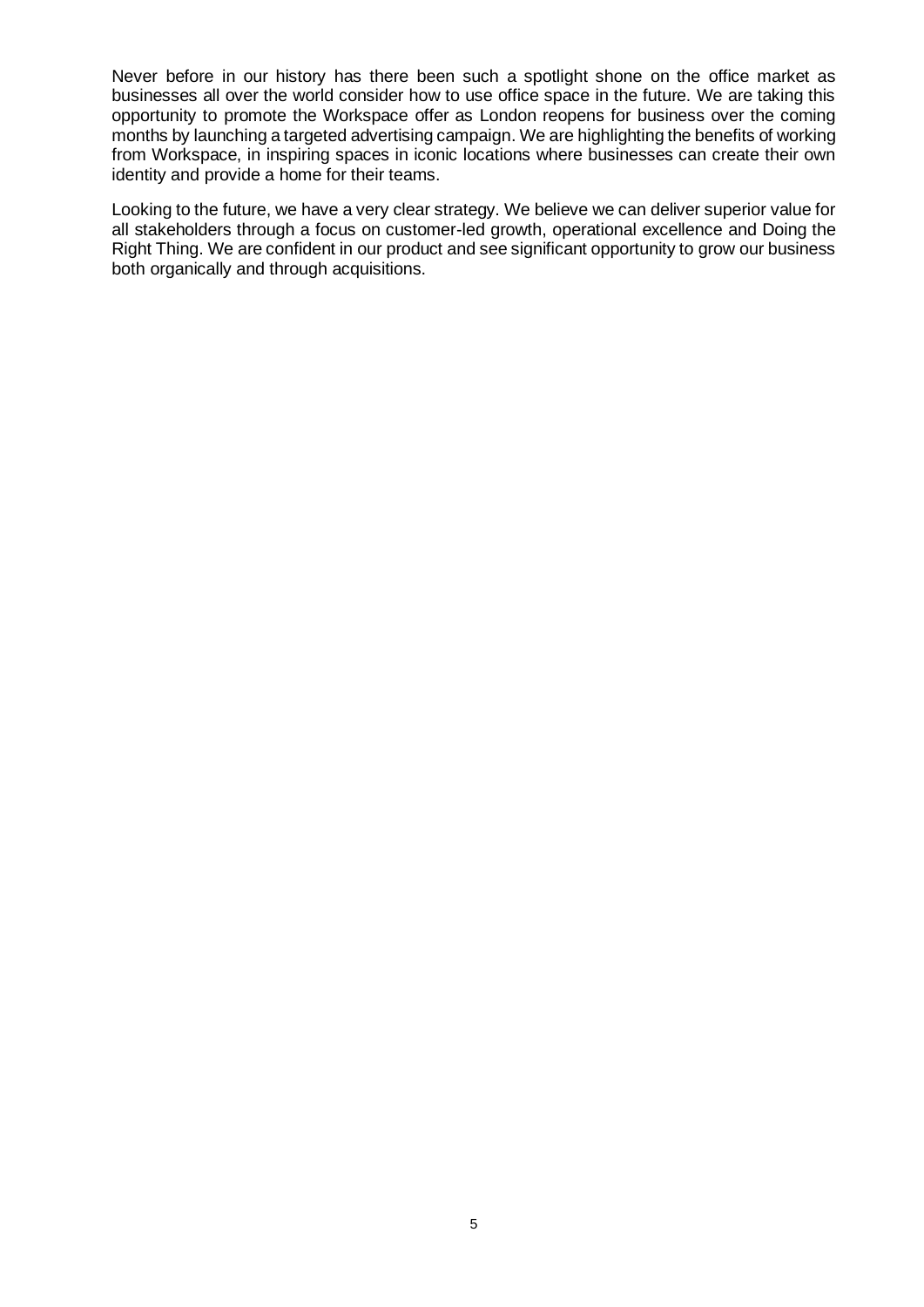# **BUSINESS REVIEW**

## **CUSTOMER ACTIVITY**

Covid-19 restrictions had a significant impact on new customer activity during the year with enquiries averaging 739 per month (2020: 1,087), viewings averaging 328 per month (2020: 675) and lettings averaging 96 per month (2020: 121).

On a more positive note, new customer demand picked up strongly through the fourth quarter, despite the third lockdown, reaching 1,172 enquiries and 150 lettings in March 2021.

|                  | <b>Monthly Activity</b> |        | <b>Monthly Average</b> |       |       |       |       |           |
|------------------|-------------------------|--------|------------------------|-------|-------|-------|-------|-----------|
|                  | 31 Mar                  | 28 Feb | 31 Jan                 | Q4    | Q3    | Q2    | Q1    | <b>FY</b> |
|                  | 2021                    | 2021   | 2021                   | 20/21 | 20/21 | 20/21 | 20/21 | 19/20     |
| <b>Enquiries</b> | 1.172                   | 839    | 720                    | 910   | 672   | 869   | 506   | 1087      |
| Viewings         | 535                     | 404    | 300                    | 413   | 322   | 435   | 142   | 675       |
| Lettings         | 150                     | 113    |                        | 111   | 109   | 119   | 43    | 121       |

Momentum has continued into the first quarter of the new financial year with 939 enquiries and 612 viewings in April 2021.

As Government restrictions have eased, customer utilisation of our business centres has also improved, reaching 20% of pre-Covid levels by the end of March and 33% by the end of May.

## **RENT ROLL**

Total rent roll, representing the total annualised net rental income at a given date, was down 21.7% to £103.9m at March 2021, with overall occupancy reducing from 87.0% to 77.8%.

| <b>Total Rent Roll</b>                        | £m     |
|-----------------------------------------------|--------|
| At 31 March 2020                              | 132.8  |
| New customers                                 | 7.2    |
| Retained (renewals, expansions, contractions) | (8.4)  |
| Leavers                                       | (26.6) |
| Other                                         | (1.1)  |
| At 31 March 2021                              | 103.9  |

Over the past year, we have worked closely with our customers to retain as many as possible, including resizing or relocating them where appropriate. Unfortunately for some customers this was not possible, and they chose to vacate. We also worked hard to capture new demand with around 600 new customers joining us during the year, adding £7.2m to the rent roll. Rent roll movement by property category is summarised below.

| <b>Total Rent Roll</b>             | £m     |
|------------------------------------|--------|
| At 31 March 2020                   | 132.8  |
| Like-for-like portfolio            | (26.7) |
| Completed projects                 | 0.4    |
| Projects underway and design stage | (2.2)  |
| Disposals / other                  | (0.4)  |
| At 31 March 2021                   | 103.9  |

The total estimated rental value (ERV) of the portfolio, comprising the ERV of the like-for-like portfolio, and those properties currently undergoing refurbishment or redevelopment (but only including properties at the design stage at their current rent roll and occupancy) is £151.7m.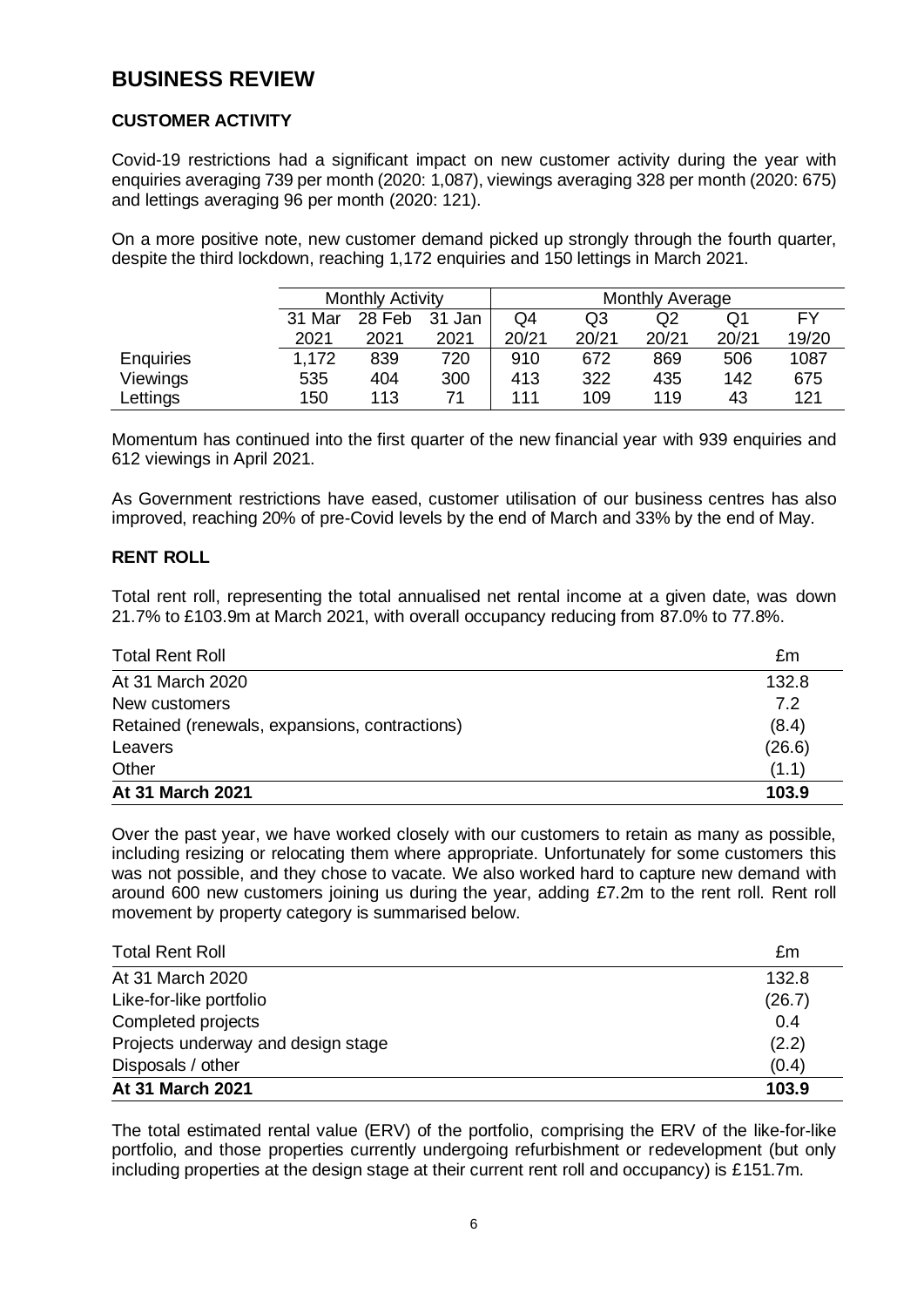### Like-for-like Portfolio

The like-for-like portfolio represents 82% of the total rent roll as at 31 March 2021. It comprises 38 properties with stabilised occupancy, excluding buildings impacted by significant refurbishment or redevelopment activity or contracted for sale. Like-for-like trends reported for previous financial years are not restated for the property transfers made in the current financial year.

The net result of customers joining, resizing and leaving during the year has been a 11.7% reduction in like-for-like occupancy to 81.6%. We have, however, seen a slowing decline in occupancy in recent months with occupancy stabilising by the end of the fourth quarter of the year.

|                                       | <b>Quarter Ended</b> |           |           |           |
|---------------------------------------|----------------------|-----------|-----------|-----------|
| Like-for-like                         | 31 Mar 21            | 31 Dec 20 | 30 Sep 20 | 30 Jun 20 |
| Occupancy                             | 81.6%                | 82.1%     | 85.5%     | 90.1%     |
| Occupancy Change*                     | (0.5)%               | (3.4)%    | (4.6)%    | (3.2)%    |
| Rent per sq. ft.                      | £36.57               | £38.46    | £40.61    | £41.16    |
| Rent per sq. ft. change               | (4.9%                | (5.3)%    | (1.3)%    | (2.0)%    |
| Rent Roll                             | £85.1m               | £89.8m    | £98.8m    | £105.8m   |
| Rent Roll change<br>* absolute change | (5.2)%               | $(9.1)\%$ | (6.6)%    | (5.3)%    |

We continued to price our offer competitively to capture demand including, on a case by case basis, offering short-term lease incentives where customers are planning a delayed return to their office. We saw a 12.9% decrease in rent per sq. ft. to £36.57 over the year. Around half the fall of 4.9% in the final quarter results from short term lease incentives which will unwind in the current financial year.

The combined impact of the reduction in like-for-like occupancy and rent per sq. ft. in the year was a 23.9% fall in like-for-like rent roll, to £85.1m.

If all the like-for-like properties were at 90% occupancy at the CBRE estimated rental values at 31 March 2021, the rent roll would be £107.9m, £22.8m higher than the actual cash rent roll at 31 March 2021.

### Completed Projects

There are now a total of seven projects in the completed projects category. Rent roll has remained broadly flat, decreasing by just £0.1m in the year to £5.6m, with overall occupancy at 62.6%.

This category includes Mare Street, Hackney, and Lock Studios, Bow, which both opened in June 2020 providing a combined 94,000 sq. ft. of new space as well as Wenlock Studios, Old Street, which completed in December 2020 providing 11,000 sq. ft. of upgraded space and Parkhall Business Centre, Dulwich, which completed in February 2021 providing 78,000 sq. ft. of upgraded space.

Excluding the most recently completed projects at Parkhall Studios and Wenlock Studios, rent roll across the other completed projects increased by £0.4m in the year with Lock Studios letting up particularly well (over 50% let as at 31 March 2021).

If the buildings in this category were all at 90% occupancy at the CBRE estimated rental values at 31 March 2021, the rent roll would be £10.6m, an uplift of £5.0m.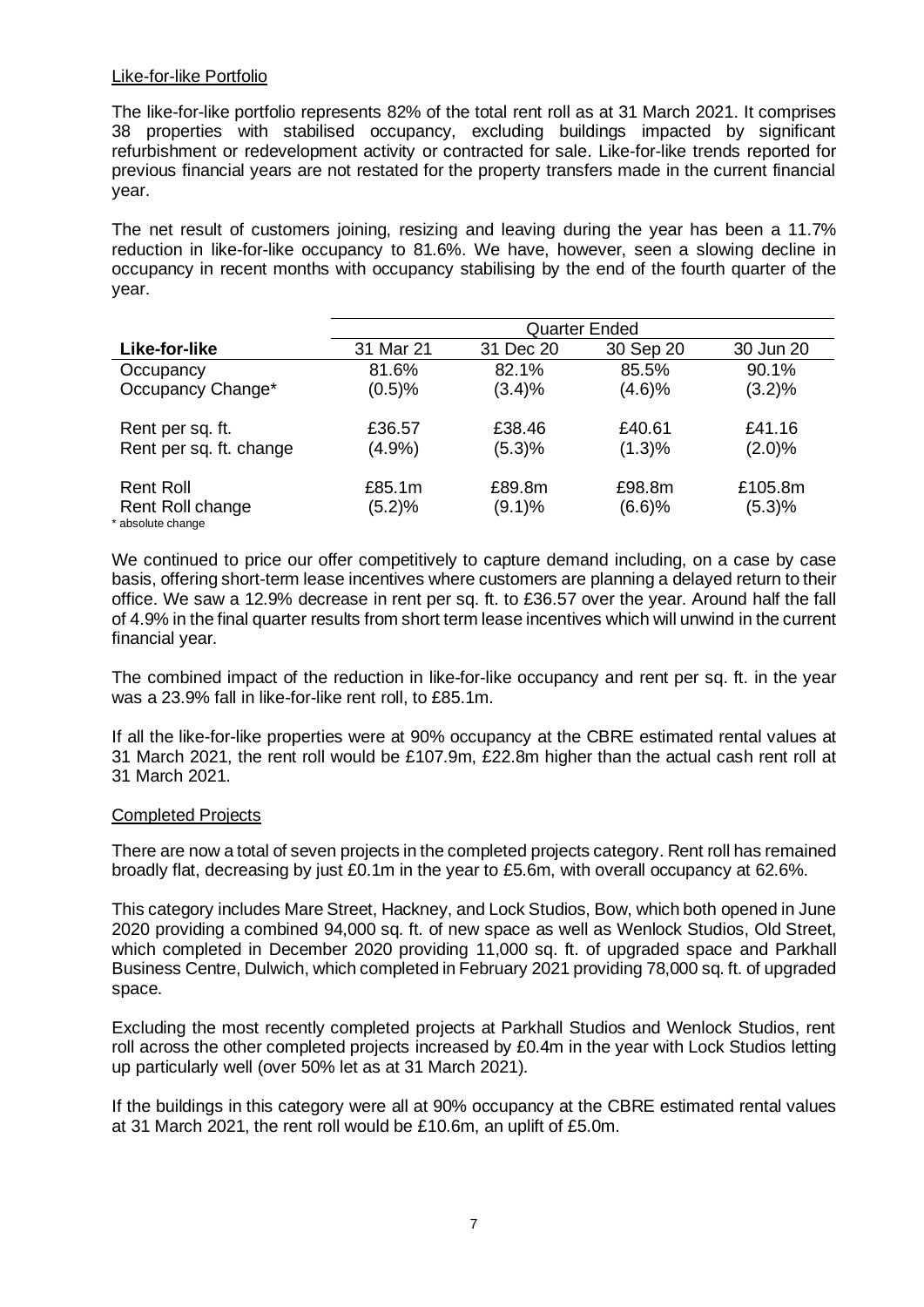### Projects Underway – Refurbishments

We are currently underway on four refurbishment projects that will deliver 214,000 sq. ft. of new and upgraded space. As at 31 March 2021, rent roll was £3.2m, down £2.1m in the year. We expect the refurbishment of Pall Mall Deposit to complete during the current year delivering 59,000 sq. ft. of new and upgraded space.

Assuming 90% occupancy at the CBRE estimated rental values at 31 March 2021, the rent roll at these four buildings once they are completed would be £7.6m, an uplift of £4.4m.

### Projects Underway – Redevelopments

There are currently two mixed-use redevelopment projects underway providing 58,000 sq. ft. of net lettable space, with the first delivering 17,000 sq. ft. of additional space at The Light Bulb, Wandsworth, completing in the first half of the current financial year, followed by a new 41,000 sq. ft. business centre in Stratford, to be named Mirror Works (formerly Marshgate) opening in the second half of the year.

Assuming 90% occupancy at the CBRE estimated rental values at 31 March 2021, the rent roll at the two new business centres would be £1.3m.

### Projects at Design Stage

These are properties where we are planning a refurbishment or redevelopment that has not yet commenced. In a number of cases this is because we are awaiting planning consent. The rent roll at these properties at 31 March 2021 was £10.1m, unchanged in the year.

## **PROFIT PERFORMANCE**

Trading profit after interest for the year is down 52.2% (£42.3m) on the prior year to £38.7m.

| £m                            | 31 March<br>2021 | 31 March<br>2020 |
|-------------------------------|------------------|------------------|
| Net rental income             | 81.5             | 122.0            |
| Administrative expenses       | (19.0)           | (17.7)           |
| Net finance costs             | (23.8)           | (23.3)           |
| Trading profit after interest | 38.7             | 81.0             |

Net rental income was down 33.2% (£40.5m) in total to £81.5m, as detailed below:

| £m                            | 31 March<br>2021 | 31 March<br>2020 |
|-------------------------------|------------------|------------------|
| Underlying net rental income  | 105.5            | 120.3            |
| Rent discounts and waivers    | (19.9)           | ۰                |
| <b>Expected credit losses</b> | (4.2)            | (0.4)            |
| <b>Disposals</b>              | 0.1              | 2.1              |
| Net rental income             | 81.5             | 122.0            |

Net rental income was significantly reduced by rent discounts and waivers given to customers, predominantly in respect of the first quarter when we offered a 50% discount to all our business centre customers.

Although we hold rent deposits for the majority of our customers, the extension of Government restrictions on rent collection has impeded efforts to collect rent from a number of our customers, resulting in a significant charge for expected credit losses of £4.2m, an increase of £3.8m on the prior year.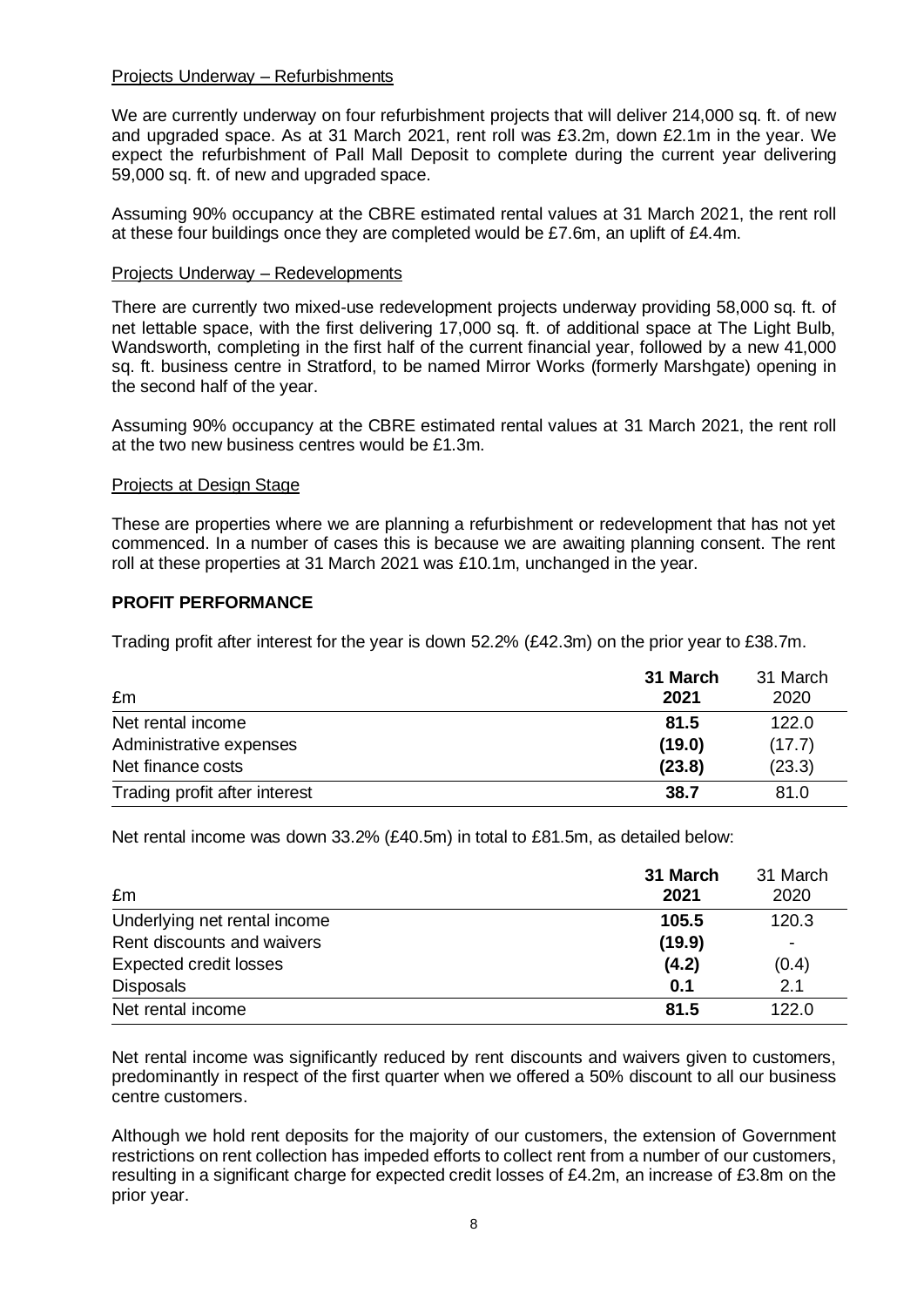There was a £14.8m (12.3%) decrease in underlying net rental income to £105.5m, as detailed below:

|                                               | 31 March | 31 March |
|-----------------------------------------------|----------|----------|
| £m                                            | 2021     | 2020     |
| Rental income                                 | 115.4    | 128.4    |
| Unrecovered service charges                   | (2.1)    | (3.3)    |
| Empty rates and other non-recoverable costs   | (7.1)    | (6.3)    |
| Services, fees, commissions and sundry income | (0.7)    | 1.5      |
| Underlying net rental income                  | 105.5    | 120.3    |

The reduction in rental income of £13.0m has been driven by the fall in rent roll as noted above. Our focus on cost control and reduced numbers of customers in our centres during the lockdown periods have enabled us to reduce unrecovered service charges by £1.2m. Lower average occupancy over the year has, however, resulted in an increase in empty rates and nonrecoverable costs of £0.8m. Services, fees, commissions and sundry income have reduced by £2.2m due to both the fall in occupancy and the lower utilisation of our buildings, leading to a reduced ability to generate ancillary income.

Administrative expenses increased by 7.3% (£1.3m) to £19.0m reflecting a full year of our increased investment in our sales and marketing capability. The prior year benefited from a shortterm saving in executive costs following the stepping down of the previous CEO in May 2019. Discretionary costs and headcount remain under tight control.

Net finance costs increased by 2.1% (£0.5m) in the year, with a slight increase in the average interest rate from 3.7% to 3.8%, reflecting a reduction in interest capitalisation due to a lower level of refurbishment activity during the year.

Loss before tax was £235.7m compared to a profit before tax of £72.5m in the prior year.

| £m                                            | 31 March<br>2021 | 31 March<br>2020 |
|-----------------------------------------------|------------------|------------------|
| Trading profit after interest                 | 38.7             | 81.0             |
| Change in fair value of investment properties | (257.7)          | (7.5)            |
| Loss on sale of investment properties         | (0.1)            | (0.8)            |
| <b>Exceptional finance costs</b>              | (16.4)           |                  |
| Other items                                   | (0.2)            | (0.2)            |
| (Loss) / profit before tax                    | (235.7)          | 72.5             |
| Adjusted underlying earnings per share        | 21.3p            | 44.6p            |

The deficit in the property revaluation increased from £7.5m in the prior year to a deficit of £257.7m in the current year.

Exceptional finance costs relate to the refinancing of \$100m and £84m of private placement notes due 2030 which were repaid early in April 2021 after notice was given in March 2021. The costs included a £16.3m premium on redemption and £0.1m of unamortised finance costs.

Adjusted underlying earnings per share, based on EPRA earnings adjusted for non-trading items and calculated on a diluted share basis, is down 52% to 21.3p.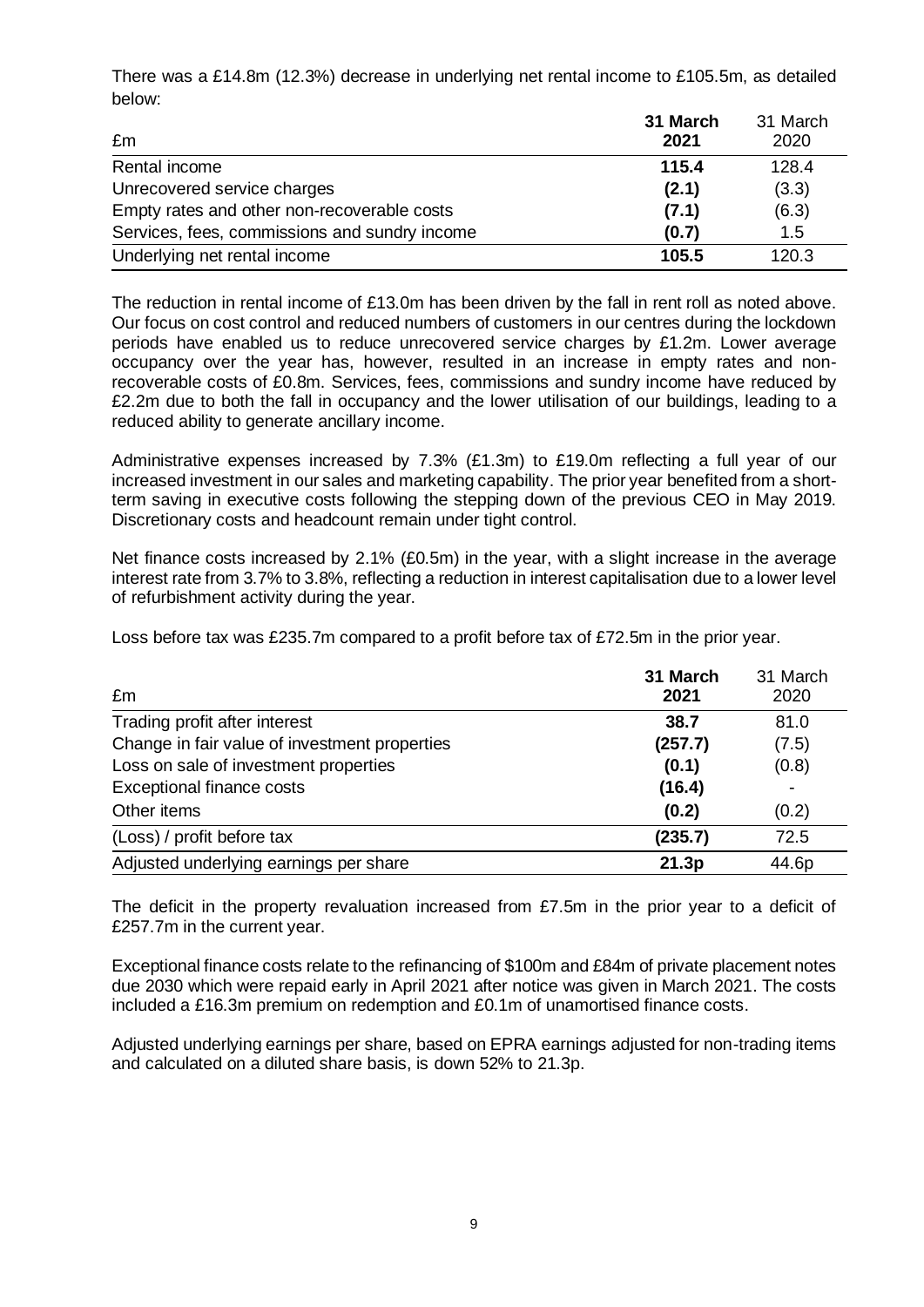## **DIVIDEND**

Our dividend policy is based on trading profit after interest, taking into account our investment and acquisition plans and the distribution requirements that we have as a REIT, with our aim being to ensure the dividend per share is covered at least 1.2 times by adjusted underlying earnings per share.

At the half year we decided to defer a decision on the payment of the dividend as the UK was entering another month of lockdown at that time and there was heightened uncertainty. However, in line with our policy, the Board is now recommending a final dividend of 17.75p per share (2020: 24.49p) to be paid on 6 August 2021 to shareholders on the register at 2 July 2021. The dividend will be paid as a Property Income Distribution and fully meets the REIT distribution requirement for the year to 31 March 2021, with a dividend cover at 1.2 times adjusted underlying earnings per share.

## **PROPERTY VALUATION**

At 31 March 2021, our property portfolio was independently valued by CBRE at £2,324m, an underlying decrease of 10.0% (£258m) in the year. The main movements in the valuation over the year are set out below:

|                            | £m    |
|----------------------------|-------|
| Valuation at 31 March 2020 | 2,574 |
| <b>Revaluation deficit</b> | (258) |
| Capital expenditure        | 24    |
| Capital receipts           | (5)   |
| <b>Disposals</b>           | (11)  |
| Valuation at 31 March 2021 | 2,324 |

A summary of the full year valuation and revaluation movement by property type is set out below:

| £m                        | Valuation | Uplift / deficit |
|---------------------------|-----------|------------------|
| Like-for-like Properties  | 1,790     | (205)            |
| <b>Completed Projects</b> | 181       | (8)              |
| <b>Refurbishments</b>     | 256       | (41)             |
| Redevelopments            | 97        | (4)              |
| <b>Total</b>              | 2,324     | (258)            |

### Like-for-like Properties

There was a 10.3% (£205m) underlying decrease in the valuation of like-for-like properties to £1,790m. This is driven by a 9.8% decrease in ERV per sq. ft. reflecting price reductions we have seen on lettings and renewals completed during the year. The equivalent yield of the like-for-like portfolio is unchanged at 5.8%.

|                           | 31 March<br>2021 | 31 March<br>2020 | Change                   |
|---------------------------|------------------|------------------|--------------------------|
| ERV per sq. ft.           | £42.07           | £46.65           | $-9.8%$                  |
| Rent per sq. ft.          | £36.57           | £41.98           | $-12.9%$                 |
| <b>Equivalent Yield</b>   | 5.8%             | 5.8%             | $\overline{\phantom{0}}$ |
| <b>Net Initial Yield</b>  | 4.2%             | 5.1%             | $-0.9%$                  |
| Capital Value per sq. ft. | £628             | £696             | $-9.8%$                  |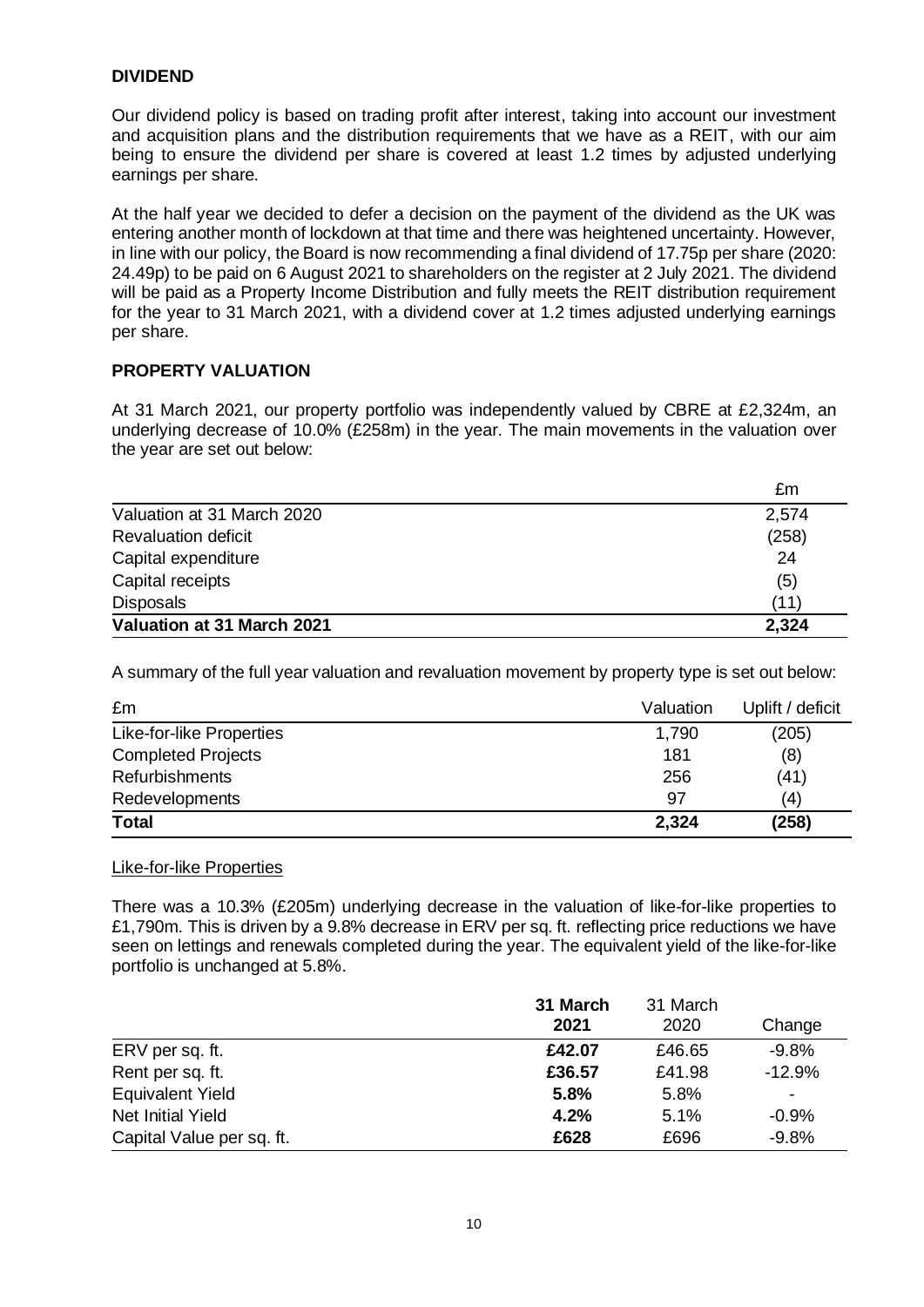## Completed Projects

There was an underlying decrease of 4.2% (£8m) in the value of the seven completed projects to £181m. The overall valuation metrics for completed projects are set out below:

|                           | 31 March<br>2021 |
|---------------------------|------------------|
| ERV per sq. ft.           | £30.55           |
| Rent per sq. ft.          | £23.15           |
| <b>Equivalent Yield</b>   | 5.7%             |
| <b>Net Initial Yield</b>  | 2.8%             |
| Capital Value per sq. ft. | £469             |

The major movements within this category were a decrease of £5.2m at Mare Street Studios, Hackney, which is in the early stages of letting up after being launched in June 2020 and a decrease of £4.2m at 160 Fleet Street reflecting a reduction in pricing expectations based on recent lettings.

### Current Refurbishments and Redevelopments

There was an underlying reduction of 13.8% (£41m) in the value of our current refurbishments to £256m and a reduction of 4.0% (£4m) in the value of our current redevelopments to £97m.

The most significant movements in this category are a decrease of £8.8m at Fitzroy Street, Fitzrovia, where the sole occupier, as expected, has exercised their break ahead of our planned extensive refurbishment, a decrease of £7.9m at Westbourne Studios where, again as expected, a large customer has now vacated ahead of refurbishment and a reduction of £7.7m at Biscuit Factory (J Block), Bermondsey, reflecting lower occupancy and income expectations.

## **REFURBISHMENT ACTIVITY**

A summary of the status of the refurbishment pipeline at 31 March 2021 is set out below:

| Projects                        | Number | Capex<br>spent | Capex to<br>spend | Upgraded and<br>new space (sq. ft.) |
|---------------------------------|--------|----------------|-------------------|-------------------------------------|
| Underway                        | 4      | £18m           | £14m              | 214,000                             |
| Design stage                    | 5      |                | £165m             | 510,000                             |
| Design stage (without planning) |        |                | £130m             | 320,000                             |

In May 2021, we received planning permission for the re-designation of land use for a major scheme at Kennington Park. The existing 91,000 sq. ft. of low-grade space situated to the south and east of the Kennington Park campus will be replaced with 200,000 sq. ft. of high specification office space.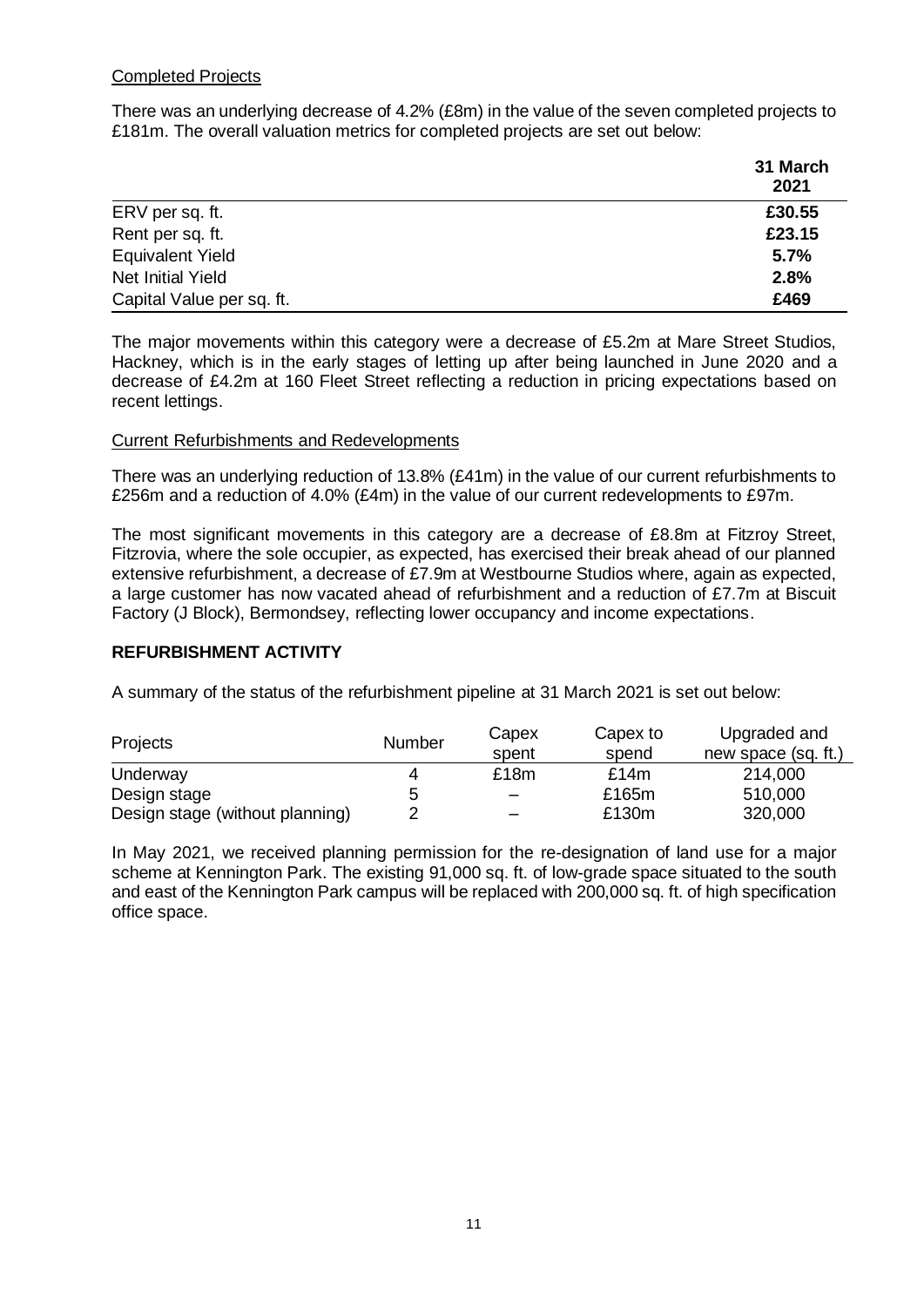## **REDEVELOPMENT ACTIVITY**

Many of our properties are in areas where there is strong demand for mixed-use redevelopment. Our model is to use our expertise, knowledge and local relationships to obtain a mixed-use planning consent and then agree terms with a residential developer to undertake the redevelopment and construction at no cost and limited risk to Workspace. We receive back a combination of cash, new commercial space and overage, in return for the sale of the residential scheme to the developer.

A summary of the status of the redevelopment pipeline at 31 March 2021 is set out below:

|              | No. of<br>properties | Residential<br>units | Cash<br>received         | <b>New</b><br>commercial<br>space (sq. ft.) |
|--------------|----------------------|----------------------|--------------------------|---------------------------------------------|
| Underway     |                      | 277                  | £24m                     | 58,000                                      |
| Design stage | b                    | 1,210                | $\overline{\phantom{m}}$ | 289,000                                     |

In return for the sale of the residential schemes at Marshgate, Stratford, and Light Bulb (phase 2), Wandsworth, the two redevelopment schemes underway, we have received £24m in cash and two new commercial buildings, which will be delivered shortly. The new building at Marshgate, a 41,000 sq. ft. business centre, will be named Mirror Works.

In June 2020, we were granted planning consent for a significant mixed-use redevelopment project in Wandsworth. The 5.4 acre Riverside site currently comprises 145,000 sq. ft. of low quality office, leisure and light industrial space, with a rent roll of £2.0m. The planning consent is for a new 104,000 sq. ft. business centre and 65,000 sq. ft. of new light industrial space, as well as 402 residential apartments, including 35% affordable housing.

There are now five schemes at the design stage that have obtained mixed-use planning consents but are not yet contracted for sale.

## **ACQUISITIONS AND DISPOSALS**

No acquisitions were made in the year, however, we continue to track opportunities across London and remain disciplined in our returns criteria.

In September 2020, we completed the sale of Bow Exchange, Bow, for £11.0m, in line with the 31 March 2020 valuation, at a capital value of £298 per sq. ft.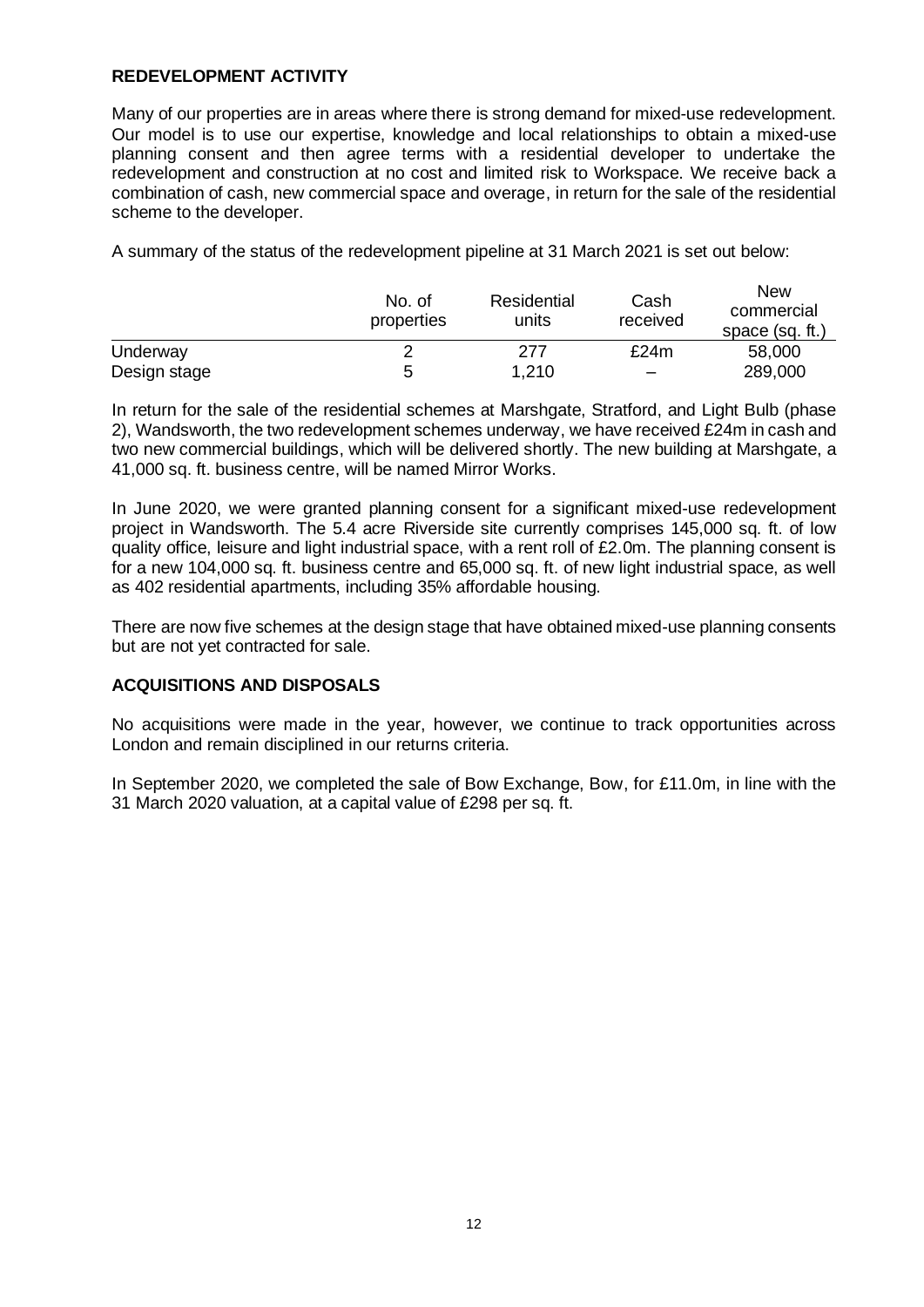## **CASH FLOW**

The Group generates strong operating cash flow in line with trading profit. A summary of cash flows in the half year are set out below:

| £m                                                   | 31 March<br>2021 | 31 March<br>2020 |
|------------------------------------------------------|------------------|------------------|
| Net cash from operations after interest              | 39               | 85               |
| Dividends paid                                       | (46)             | (61)             |
| Capital expenditure                                  | (26)             | (62)             |
| Property disposals and cash receipts                 | 11               | 65               |
| Capital receipts                                     |                  | 12               |
| Finance costs for new / amended borrowing facilities | (2)              |                  |
| Net movement                                         | (24)             | 39               |
| Opening debt (net of cash)                           | (541)            | (580)            |
| Closing debt (net of cash)                           | (565)            | (541)            |

There is a reconciliation of net debt in note 16(b) to the financial statements.

Rent collection for the year was robust, despite the Government restrictions on rent collection measures which have been in place. Overall, 95% of rent due (after discounts and deferrals given to customers largely in respect of the first quarter) has been collected, including 93% of rent due for the fourth quarter of 2020/21 collected to date.

|                                                                                     | Q1  | Q <sub>2</sub> | O3  | O4  | FY20/21 |
|-------------------------------------------------------------------------------------|-----|----------------|-----|-----|---------|
| Rent collected as proportion of rent<br>receivable after discounts and<br>deferrals | 97% | 98%            | 95% | 93% | 95%     |
| Rent collected as proportion of gross<br>rents                                      | 48% | 86%            | 94% | 92% | 79%     |

We have to date collected 91% of rent due for the first quarter of 2021/22 which is ahead of the level of rents collected at the same point in the fourth quarter of 2020/21.

The majority of the amounts still outstanding, which include £1.1m of agreed rent deferrals, are covered by rent deposits or by the provision for doubtful debts.

## **FINANCING**

As at 31 March 2021, the Group had £183.6m of cash and £250.0m of undrawn facilities:

| <b>Total</b>                   | £748.5m | £998.5m  |           |
|--------------------------------|---------|----------|-----------|
| <b>Bank facilities</b>         | ۰       | £250m    | 2022-2023 |
| Green Bond                     | £300.0m | £300.0m  | 2028      |
| <b>Private Placement Notes</b> | £448.5m | £448.5m  | 2023-2029 |
|                                | amount  | Facility | Maturity  |
|                                | Drawn   |          |           |

All facilities are provided on an unsecured basis with an average maturity of 4.8 years (31 March 2020: 4.5 years).

In February 2021 we extended the term of £167m of our revolver bank facilities by one year to June 2023.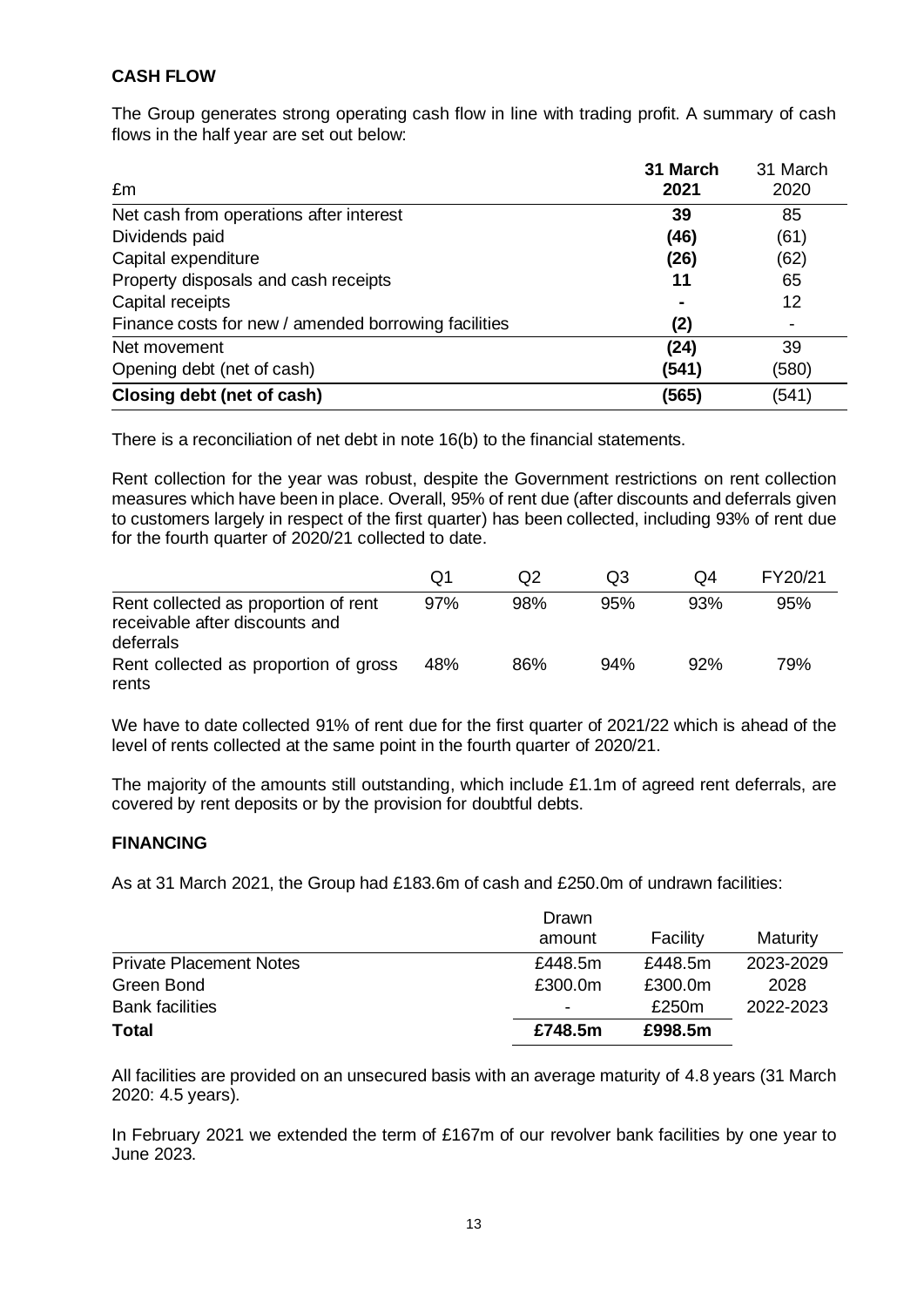In March 2021 we issued a sterling-denominated senior unsecured guaranteed Green Bond in an aggregate principal amount of £300 million for a term of seven years, which bears interest at a rate of 2.25 per cent per annum. The Green Bond was issued in connection with the Company's new Green Finance Framework, in line with Workspace's ESG 'Doing the Right Thing' strategy and our recently published net zero carbon pathway.

At 31 March 2021, the average interest cost of our fixed rate private placement notes was 4.1%. Our revolver bank facilities are provided at a floating rate of 1.65% over LIBOR.

At 31 March 2021, loan to value (LTV) was 24% (31 March 2020: 21%) and interest cover, based on net rental income and interest paid (excluding exceptional refinancing costs), was 3.8 times (31 March 2020: 5.2), providing good headroom on all facility covenants.

In March 2021, we gave notice to prepay £148.5m of our fixed rate private placement notes due June 2023 on 30 April 2021. The refinancing reduces the average cost of debt to 3.1% and average debt maturity increases to 5.3 years on a proforma basis. Following the refinancing, 71% of our facilities are at fixed rates, representing 100% of our borrowings on a drawn basis, LTV remains unchanged at 24% and undrawn revolver facilities and cash reduces to £269m on a proforma basis.

## **NET ASSETS**

Net assets decreased in the year by £279m to £1,720m. EPRA net tangible assets (NTA) per share at 31 March 2021 was down 13.8% (£1.50) to £9.38 and EPRA net reinstatement value (NRV) per share was down 13.9% (£1.66) to £10.26:

|                                        | EPRA NRV per<br>share | EPRA NTA per<br>share |
|----------------------------------------|-----------------------|-----------------------|
|                                        | £                     | £                     |
| At 31 March 2020                       | 11.92                 | 10.88                 |
| Adjusted trading profit after interest | 0.21                  | 0.21                  |
| Property valuation deficit             | (1.42)                | (1.42)                |
| <b>Purchasers costs</b>                | (0.16)                |                       |
| Dividends paid                         | (0.24)                | (0.24)                |
| <b>Exceptional finance costs</b>       | (0.09)                | (0.09)                |
| Other                                  | 0.04                  | 0.04                  |
| At 31 March 2021                       | 10.26                 | 9.38                  |

The calculation of EPRA NTA and NRV per share measures are set out in note 9 of the financial statements.

## **OUTLOOK**

The strong pick-up in new customer activity that we saw through the fourth quarter has continued into the new financial year. Assuming the lifting of Covid restrictions continues as planned and there are no further lockdowns, we expect to see continued momentum on new lettings and the rate of customers leaving and downsizing returning to normal levels.

Looking at the financial outlook for FY 2021/22, the following should be taken into account:

- Our focus in the coming year will be on regaining occupancy and we will continue to price to the market until we see sustained improvement in occupancy levels
- Net rental income will lag the improvement in rent roll as occupancy recovers
- There will also be a drag on income from unrecovered service charges and other occupancyrelated costs, such as empty rates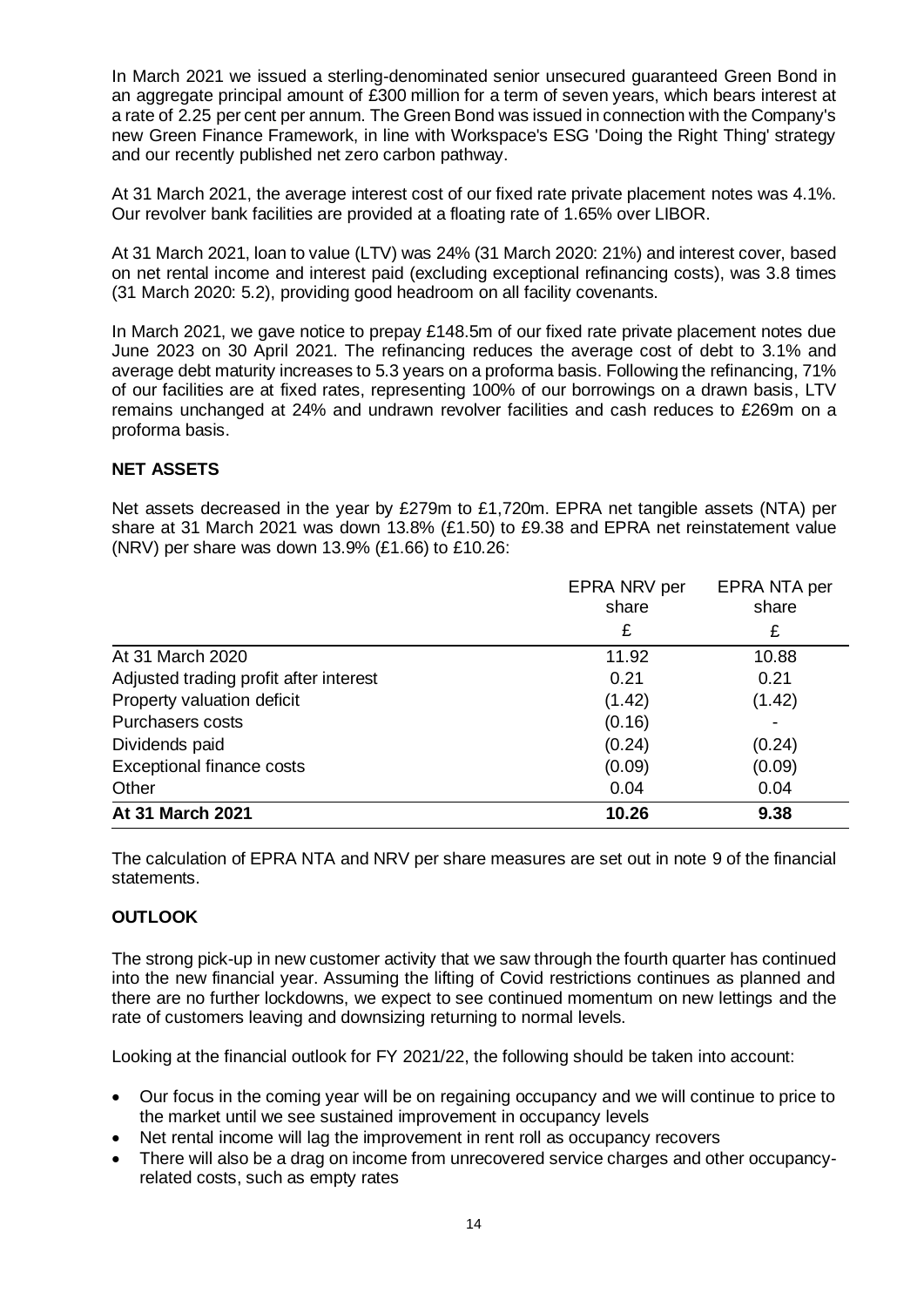- Capex will increase as we continue to progress the project pipeline. This includes Arup's vacation of Fitzroy Street, Fitzrovia, in June 2021 ahead of the planned refurbishment
- We expect credit losses to reduce to more normal levels once the Government moratorium on rent collection is lifted
- The successful refinancing has resulted in a lower cost of debt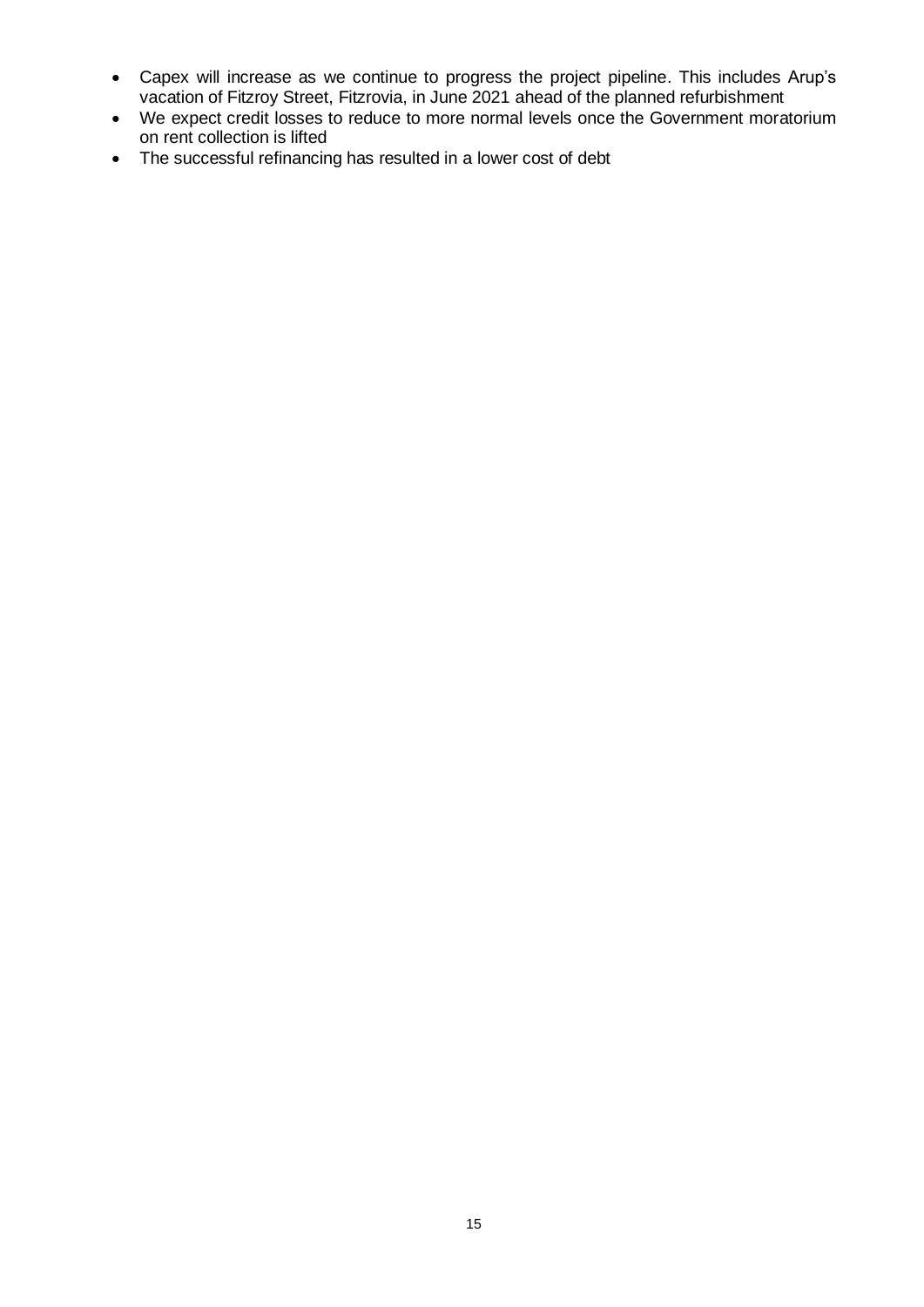## **KEY PROPERTY STATISTICS**

|                                                      | Half Year ended |                 |                |                 |  |
|------------------------------------------------------|-----------------|-----------------|----------------|-----------------|--|
|                                                      | 31 Mar<br>2021  | 30 Sept<br>2020 | 31 Mar<br>2020 | 30 Sept<br>2019 |  |
| <b>Workspace Group Portfolio</b>                     |                 |                 |                |                 |  |
| <b>CBRE</b> property valuation                       | £2,324m         | £2,450m         | £2,574m        | £2,682m         |  |
| Number of locations                                  | 58              | 58              | 59             | 64              |  |
| Lettable floorspace (million sq. ft.)                | 3.9             | 3.9             | 3.9            | 4.0             |  |
| Number of lettable units                             | 4,196           | 4,147           | 4,009          | 4,969           |  |
| Rent roll of occupied units                          | £103.9m         | £118.2m         | £132.8m        | £130.4m         |  |
| Average rent per sq. ft.                             | £33.90          | £37.15          | £39.18         | £38.06          |  |
| Overall occupancy                                    | 77.8%           | 81.1%           | 87.0%          | 86.3%           |  |
| Like-for-like number of properties                   | 38              | 38              | 29             | 28              |  |
| Like-for-like lettable floor space (million sq. ft.) | 2.8             | 2.8             | 2.2            | 2.2             |  |
| Like-for-like rent roll growth                       | (13.9)%         | $(11.6)\%$      | 1.2%           | 0.7%            |  |
| Like-for-like rent per sq. ft. growth                | (9.9)%          | (3.3)%          | 0.3%           | (1.0)%          |  |
| Like-for-like occupancy movement                     | (3.9)%          | (7.8)%          | 0.9%           | 1.7%            |  |

1) The like-for-like category has been restated in the current financial year for the following:

• The transfer in of Goswell Road, Cannon Wharf, Ink Rooms, 60 Gray's Inn Road, The Light Box, Edinburgh House, The Frames, The Leather Market, China Works and Fuel Tank from the completed projects category • The transfer in of Canalot Studios from the refurbishment projects category

The transfer in of Poplar Business Park from the redevelopment projects category

• The transfer out of Westbourne Studios to the refurbishment projects category The transfer out of Mallard Place to the redevelopment projects category

2) Like-for-like statistics for prior years are not restated for the changes made to the like-for-like property portfolio in the current financial year.

3) Overall rent per sq. ft. and occupancy statistics include the lettable area at like-for-like properties and all refurbishment and redevelopment projects, including those projects recently completed and also properties where we are in the process of obtaining vacant possession.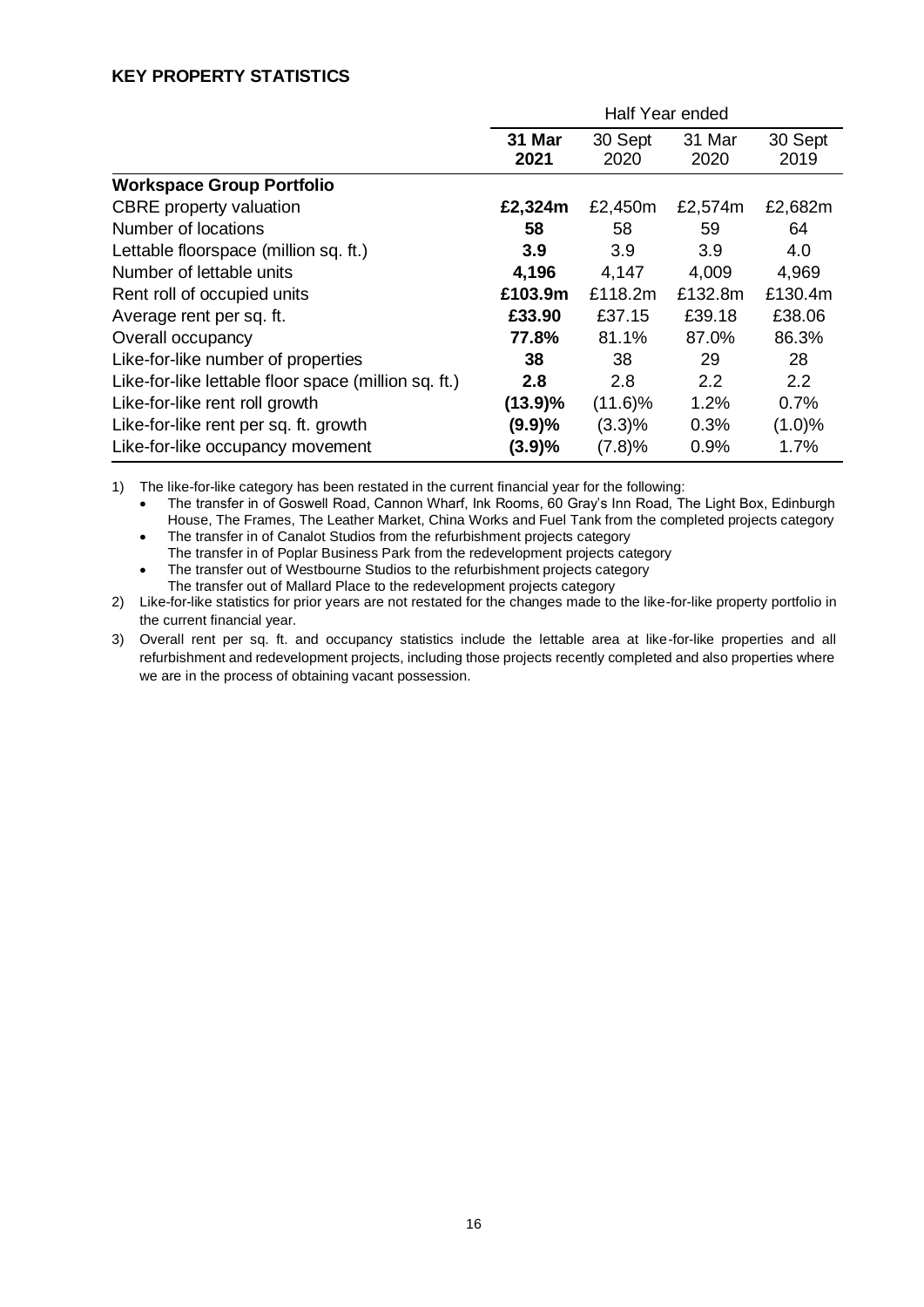## **CONSOLIDATED INCOME STATEMENT**

**FOR THE YEAR ENDED 31 MARCH 2021**

|                                                 | Notes | 2021<br>£m | 2020<br>£m |
|-------------------------------------------------|-------|------------|------------|
| Revenue                                         | 1     | 142.3      | 161.4      |
| Direct costs                                    | 1     | (60.8)     | (39.4)     |
| Net rental income                               | 1     | 81.5       | 122.0      |
| Administrative expenses                         | 2     | (19.0)     | (17.7)     |
| <b>Trading profit</b>                           |       | 62.5       | 104.3      |
| Loss on disposal of investment properties       | 3(a)  | (0.1)      | (0.8)      |
| Other expenses                                  | 3(b)  | (0.2)      | (0.2)      |
| Change in fair value of investment properties   | 10    | (257.7)    | (7.5)      |
| <b>Operating (loss)/ profit</b>                 | 2     | (195.5)    | 95.8       |
| Finance costs                                   | 4     | (23.8)     | (23.3)     |
| Exceptional finance costs                       | 4     | (16.4)     |            |
| (Loss)/ profit before tax                       |       | (235.7)    | 72.5       |
| Taxation                                        | 6     |            | (0.4)      |
| (Loss)/ profit for the financial year after tax |       | (235.7)    | 72.1       |
| Basic (loss)/ earnings per share                | 8     | (130.3)p   | 40.0p      |
| Diluted (loss)/ earnings per share              | 8     | (130.3)p   | 39.7p      |

### **CONSOLIDATED STATEMENT OF COMPREHENSIVE INCOME FOR THE YEAR ENDED 31 MARCH 2021**

|                                                              | 2021<br>£m | 2020<br>£m |
|--------------------------------------------------------------|------------|------------|
| (Loss)/ profit for the financial year                        | (235.7)    | 72.1       |
| Other comprehensive income:                                  |            |            |
| Items that may be classified subsequently to profit or loss: |            |            |
| Change in fair value of other investments                    |            | (1.9)      |
| Cash flow hedge – transfer to income statement               | 8.6        | (4.2)      |
| Cash flow hedge – change in fair value                       | (9.8)      | 8.3        |
| Other comprehensive (loss)/ income in the year               | (1.2)      | 2.2        |
| Total comprehensive (loss)/ income for the year              | (236.9)    | 74.3       |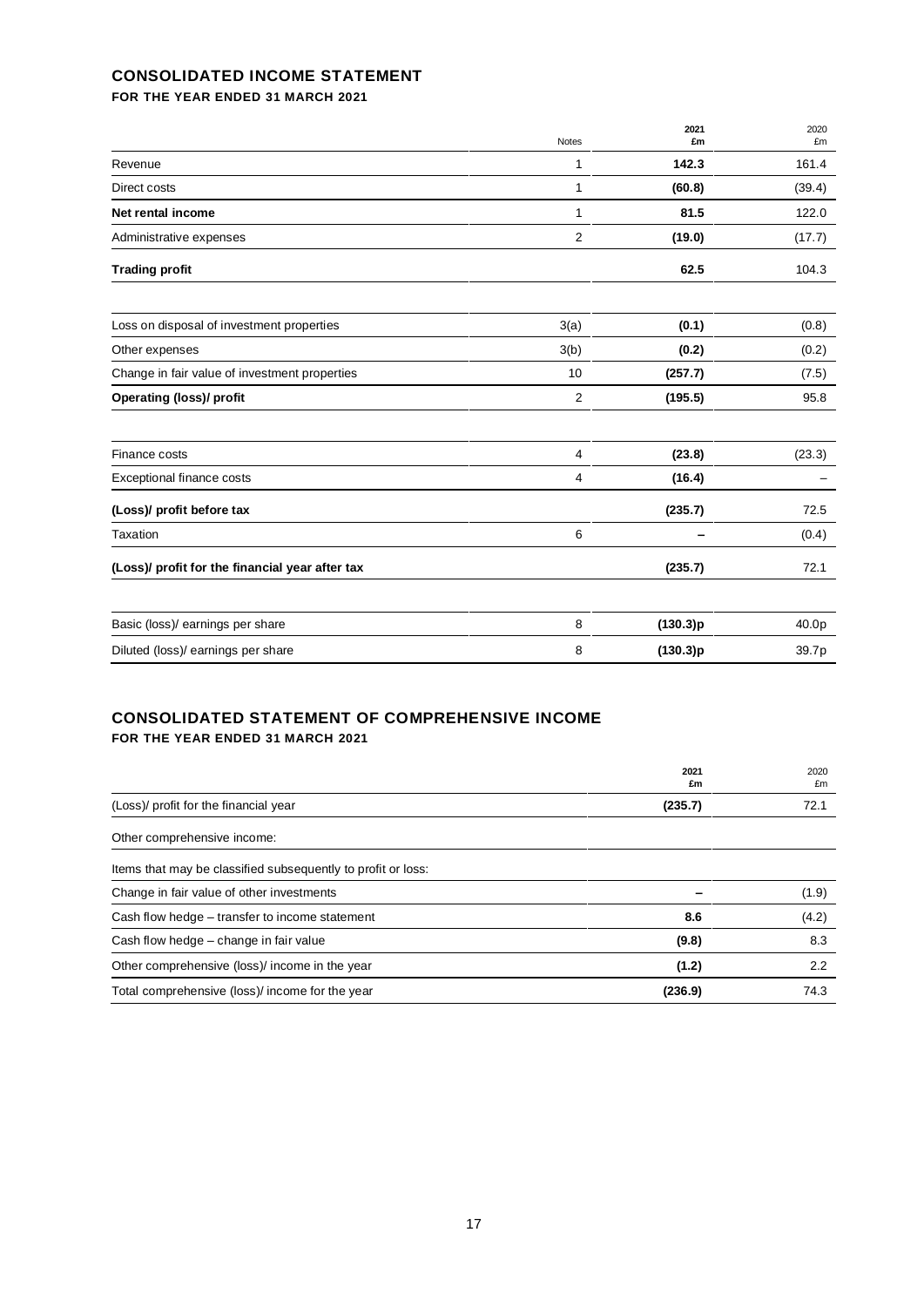### **CONSOLIDATED BALANCE SHEET**

**AS AT 31 MARCH 2021**

|                                  | Notes         | 2021<br>£m | 2020<br>£m |
|----------------------------------|---------------|------------|------------|
| <b>Non-current assets</b>        |               |            |            |
| Investment properties            | 10            | 2,349.9    | 2,586.3    |
| Intangible assets                |               | 2.4        | 2.0        |
| Property, plant and equipment    | 11            | 4.0        | 4.8        |
| Other investments                | 12            | 7.9        | 7.9        |
| Derivative financial instruments | $16(e)$ & (f) | 8.7        | 18.5       |
| Deferred tax                     | 6             | 0.4        | 0.6        |
|                                  |               | 2,373.3    | 2,620.1    |
| <b>Current assets</b>            |               |            |            |
| Trade and other receivables      | 13            | 29.3       | 25.2       |
| Assets held for sale             | 10            |            | 11.0       |
| Cash and cash equivalents        | 14            | 191.0      | 79.2       |
|                                  |               | 220.3      | 115.4      |
| <b>Total assets</b>              |               | 2,593.6    | 2,735.5    |
|                                  |               |            |            |
| <b>Current liabilities</b>       |               |            |            |
| Trade and other payables         | 15            | (95.0)     | (83.1)     |
| Borrowings                       | 16(a)         | (156.6)    | (9.0)      |
|                                  |               | (251.6)    | (92.1)     |
| <b>Non-current liabilities</b>   |               |            |            |
|                                  |               |            |            |
| <b>Borrowings</b>                | 16(a)         | (596.2)    | (617.2)    |
| Lease obligations                | 17            | (26.3)     | (28.2)     |
|                                  |               | (622.5)    | (645.4)    |
| <b>Total liabilities</b>         |               | (874.1)    | (737.5)    |
| <b>Net assets</b>                |               | 1,719.5    | 1,998.0    |
| Shareholders' equity             |               |            |            |
| Share capital                    | 19            | 181.1      | 180.7      |
| Share premium                    | 19            | 295.5      | 295.4      |
| Investment in own shares         |               | (9.6)      | (9.6)      |
| Other reserves                   | 20            | 33.1       | 32.2       |
| Retained earnings                |               | 1,219.4    | 1,499.3    |
| Total shareholders' equity       |               | 1,719.5    | 1,998.0    |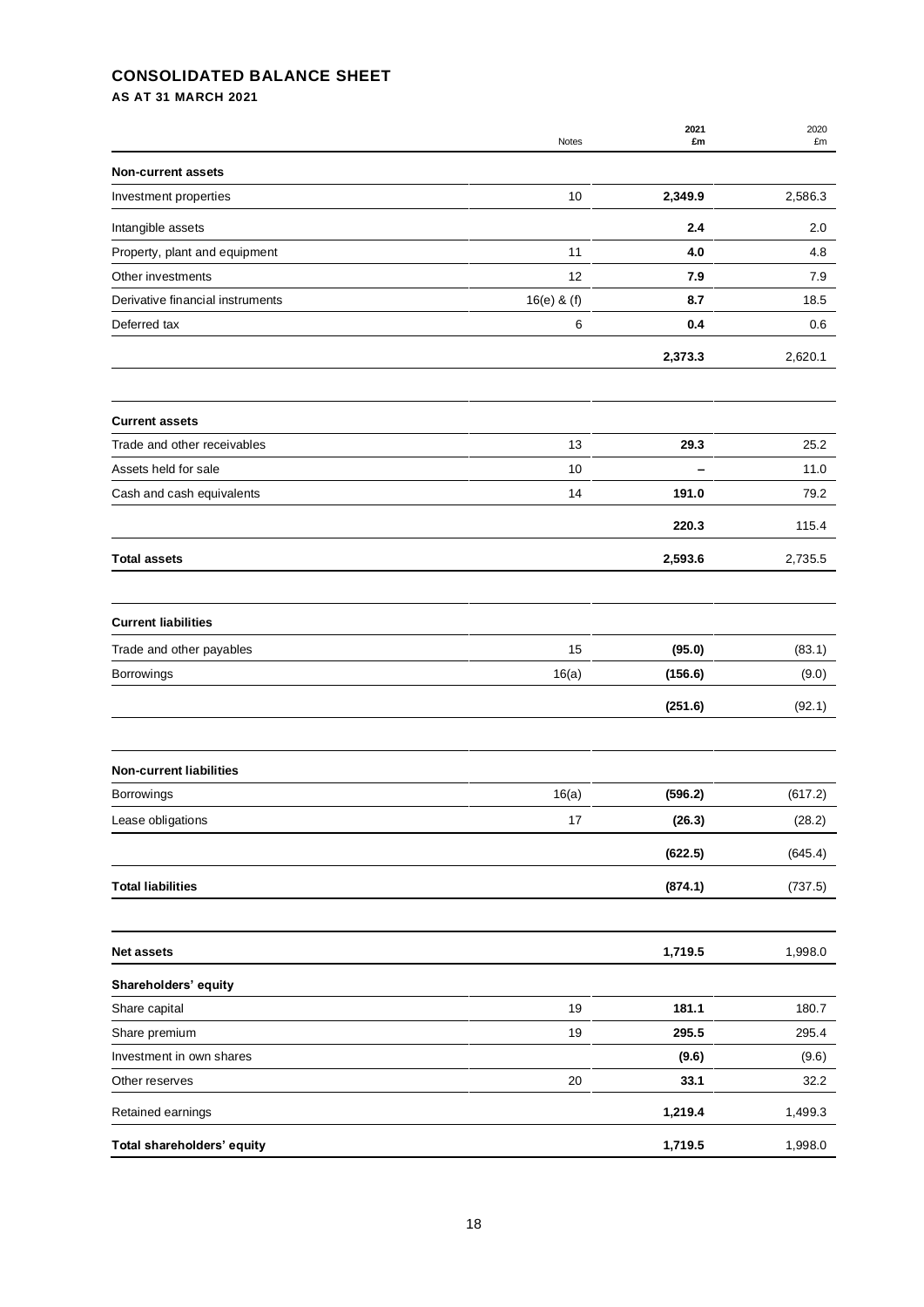## **CONSOLIDATED STATEMENT OF CHANGES IN EQUITY**

**FOR THE YEAR ENDED 31 MARCH 2021**

|                                            | <b>Notes</b>   | Attributable to owners of the Parent |                     |                                   |                      |                            |                                       |
|--------------------------------------------|----------------|--------------------------------------|---------------------|-----------------------------------|----------------------|----------------------------|---------------------------------------|
|                                            |                | Share capital<br>£m                  | Share premium<br>£m | Investment in<br>own shares<br>£m | Other reserves<br>£m | Retained<br>earnings<br>£m | Total share-<br>holders' equity<br>£m |
| Balance at 31 March 2019                   |                | 180.4                                | 295.1               | (9.3)                             | 27.4                 | 1,488.4                    | 1,982.0                               |
| Profit for the financial year              |                |                                      |                     |                                   |                      | 72.1                       | 72.1                                  |
| Other comprehensive income for the<br>year | 20             | -                                    |                     |                                   | 2.2                  |                            | 2.2                                   |
| Total comprehensive income                 |                |                                      |                     |                                   | 2.2                  | 72.1                       | 74.3                                  |
| Transactions with owners:                  |                |                                      |                     |                                   |                      |                            |                                       |
| Share issues                               | 19             | 0.3                                  | 0.3                 | (0.3)                             | —                    |                            | 0.3                                   |
| Dividends paid                             | $\overline{7}$ | —                                    |                     |                                   |                      | (61.2)                     | (61.2)                                |
| Share based payments                       |                |                                      |                     |                                   | 2.6                  |                            | 2.6                                   |
| Balance at 31 March 2020                   |                | 180.7                                | 295.4               | (9.6)                             | 32.2                 | 1,499.3                    | 1,998.0                               |
| Profit for the financial year              |                |                                      |                     |                                   |                      | (235.7)                    | (235.7)                               |
| Other comprehensive loss for the year      | 20             |                                      |                     |                                   | (1.2)                | $\overline{\phantom{0}}$   | (1.2)                                 |
| Total comprehensive loss                   |                |                                      |                     |                                   | (1.2)                | (235.7)                    | (236.9)                               |
| Transactions with owners:                  |                |                                      |                     |                                   |                      |                            |                                       |
| Share issues                               | 19             | 0.4                                  | 0.1                 | $\overline{\phantom{0}}$          | (0.4)                | $\overline{\phantom{0}}$   | 0.1                                   |
| Dividends paid                             | $\overline{7}$ |                                      |                     |                                   |                      | (44.2)                     | (44.2)                                |
| Share based payments                       |                |                                      |                     |                                   | 2.5                  |                            | 2.5                                   |
| Balance at 31 March 2021                   |                | 181.1                                | 295.5               | (9.6)                             | 33.1                 | 1,219.4                    | 1,719.5                               |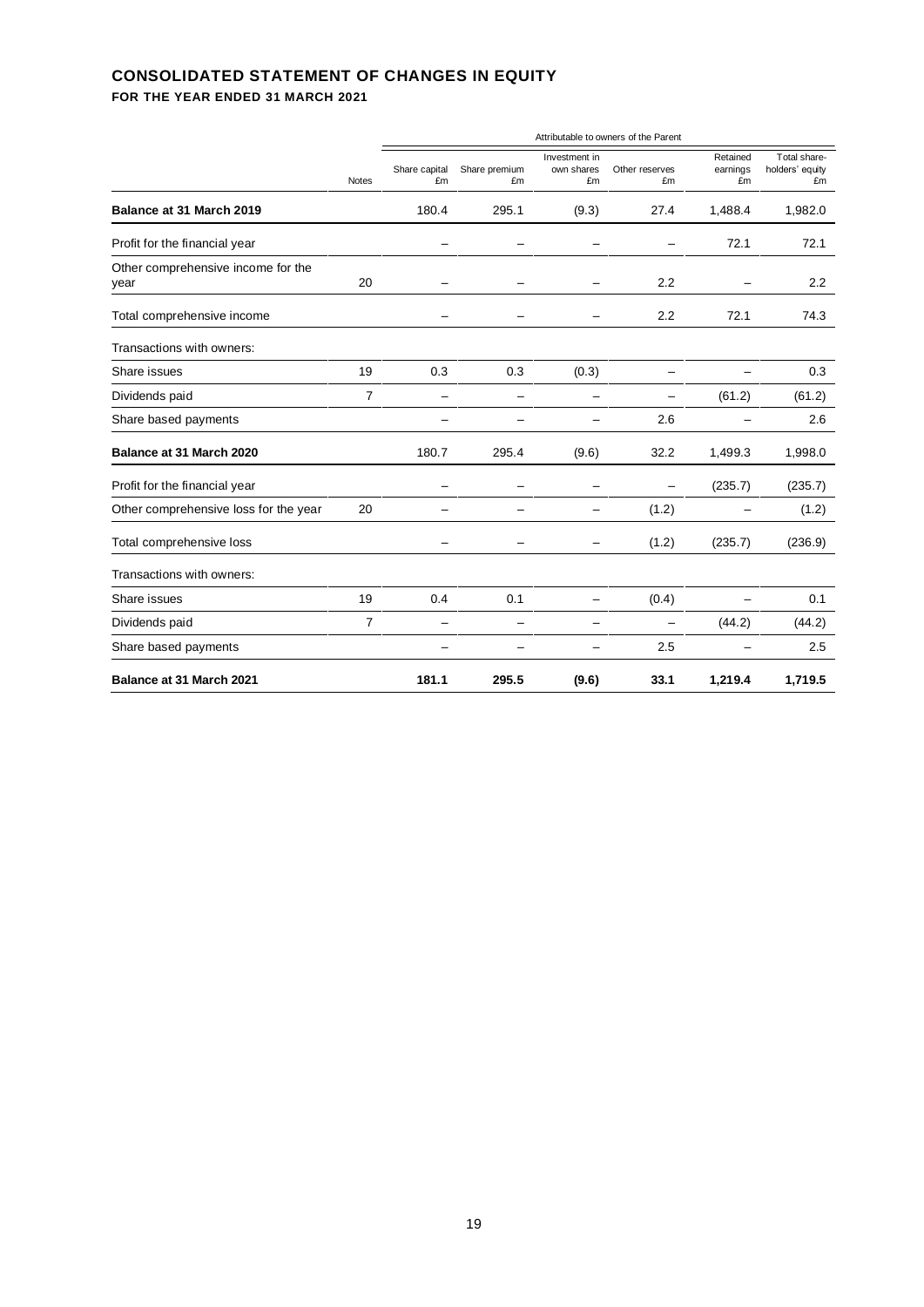### **CONSOLIDATED STATEMENT OF CASH FLOWS**

**FOR THE YEAR ENDED 31 MARCH 2021**

|                                                                     | Notes | 2021<br>£m | 2020<br>£m |
|---------------------------------------------------------------------|-------|------------|------------|
| Cash flows from operating activities                                |       |            |            |
| Cash generated from operations                                      | 18    | 62.4       | 108.7      |
| Interest paid                                                       |       | (23.4)     | (24.1)     |
| Tax (paid)/ received                                                |       | (0.6)      | 0.1        |
| Net cash inflow from operating activities                           |       | 38.4       | 84.7       |
| Cash flows from investing activities                                |       |            |            |
| Capital expenditure on investment properties                        |       | (23.6)     | (59.7)     |
| Proceeds from disposal of investment properties (net of sale costs) |       | 11.0       | 75.0       |
| Purchase of intangible assets                                       |       | (1.2)      | (0.9)      |
| Purchase of property, plant and equipment                           |       | (1.2)      | (2.3)      |
| Other income (overage receipts)                                     |       | 0.1        | 2.0        |
| Purchase of investments                                             |       |            | 0.5        |
| Net cash (outflow)/ inflow from investing activities                |       | (14.9)     | 14.6       |
| Cash flows from financing activities                                |       |            |            |
| Proceeds from issue of ordinary share capital                       | 19    | 0.1        | 0.6        |
| Finance costs for new/ amended borrowing facilities                 |       | (2.0)      |            |
| Repayment of bank borrowings and Private Placement Notes            | 16(h) | (217.0)    | (90.1)     |
| Draw down of bank borrowings                                        | 16(h) | 54.0       | 104.0      |
| <b>Green Bond Proceeds</b>                                          |       | 299.5      |            |
| Own shares purchase (net)                                           |       |            | (0.3)      |
| Dividends paid                                                      | 7     | (46.3)     | (61.0)     |
| Net cash inflow/ (outflow) from financing activities                |       | 88.3       | (46.8)     |
| Net increase in cash and cash equivalents                           |       | 111.8      | 52.5       |
|                                                                     |       |            |            |
| Cash and cash equivalents at start of year                          | 18    | 79.2       | 26.7       |
| Cash and cash equivalents at end of year                            | 18    | 191.0      | 79.2       |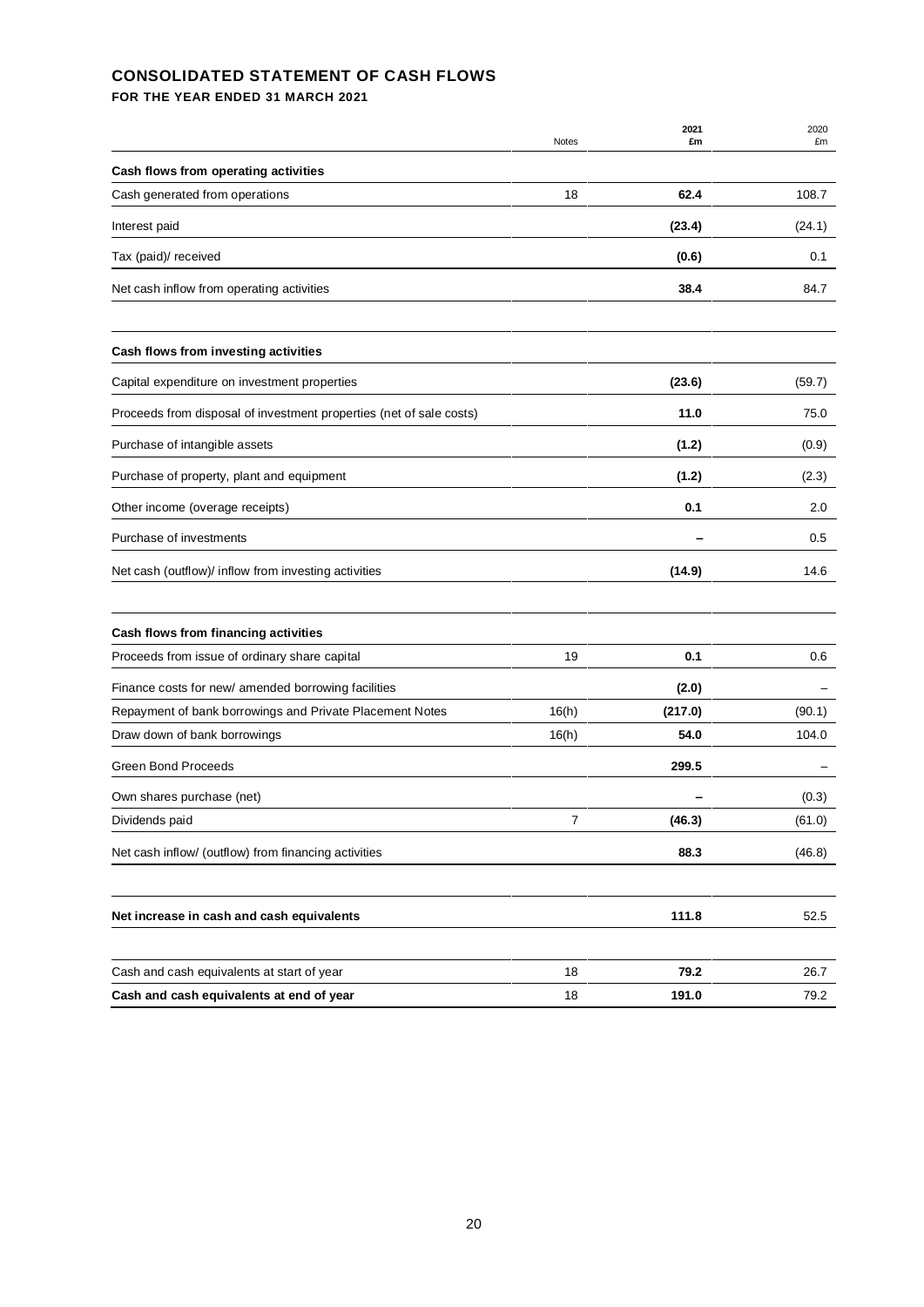### **NOTES TO THE CONDENSED FINANCIAL STATEMENTS**

### **FOR THE YEAR ENDED 31 MARCH 2021**

The financial information set out above does not constitute the company's statutory accounts for the years ended 31 March 2021 or 2020 but is derived from those accounts. Statutory accounts for 2020 have been delivered to the Registrar of Companies, and those for 2021 will be delivered in due course. The auditor has reported on those accounts; their reports were i) unqualified and ii) did not contain a statement under section 498 (2) or (3) of the Companies Act 2006. The accounting policies are consistent with those contained in the Group's last annual report and accounts for the year ended 31 March 2020, with exception of the following:

### **BASIS OF PREPARATION**

These condensed financial statements are presented in Sterling, which is the Company's functional currency and the Group's presentation currency and have been prepared on a going concern basis, in accordance with International Accounting Standards in conformity with the Companies Act 2006 ('IFRS') and the applicable legal requirements of the Companies Act 2006. In addition the Group financial statements are required under the UK Disclosure and Transparency Rules 4.1.6, to be prepared in accordance with International Financial Reporting Standards adopted pursuant to Regulation (EC) No 1606/2002 as it applies in the European Union ("IFRSs as adopted by the EU").

The extended impact of the Covid-19 pandemic on the operations of the Group has been a key consideration when assessing the appropriateness of applying the going concern basis in the preparation of the financial statements. There is still some uncertainty as to how the economy will recover and whether there will be any long term impact on the demand for office space. We have therefore modelled a number of different scenarios considering a period of 12 months from the date of signing of these financial statements. These scenarios include a severe, but realistically possible, scenario which includes the following key assumptions:

- A gradual recovery period of two years from summer 2021 to return pre-pandemic levels of 90% occupancy.
- New lettings continue to be below the average price per sq. ft. of vacating customers until like for-like occupancy levels reach 90%.
- Continued higher levels of counterparty risk, with bad debt significantly higher than pre-pandemic levels.
- A further two months of Government restrictions on public movement in the winter of 2021 ("lockdown").
- The forecast assumes there will be no movement in yield, but the property valuation will decrease further in line with the fall in rent psf.

The appropriateness of the going concern basis is reliant on the continued availability of borrowings and compliance with loan covenants. The Group issued a £300m green bond and extended two thirds of the £250m revolving loan facility in March 2021. At 31 March 2021, the Group had a fully unsecured loan portfolio of £748.5m, which subsequently reduced to £684m following the early prepayment in April 2021 of the private placement loan notes due in 2023. All outstanding borrowings require compliance with LTV and Interest Cover covenants. As at the tightest test date in the scenarios modelled, the Group could withstand a reduction in net rental income of 55% and a fall in the asset valuation of 51% compared to 31 March 2021 before these covenants are breached, assuming no mitigating actions are taken.

As at 31 March 2021, the Company had significant headroom on its facilities with £184m of cash and undrawn facilities of £250m. Of the undrawn facilities, £83m is due to expire in June 2022. There is no other debt due to be refinanced until June 2023. For the full period of the scenario tested, the Group maintains sufficient headroom in its cash and loan facilities and loan covenants are met.

Consequently, the Directors are confident that the Group and Company will have sufficient funds to continue to meet its liabilities as they fall due for at least 12 months from the date of approval of the financial statements and therefore have prepared the financial statements on a going concern basis.

#### **NEW ACCOUNTING STANDARDS, AMENDMENTS AND GUIDANCE**

a) During the year to 31 March 2021 the Group adopted the following accounting standards and guidance:

| <b>IFRS Standards</b>            | Amendments to References to the Conceptual Framework in IFRS Standards |
|----------------------------------|------------------------------------------------------------------------|
| IFRS 3 (amended)                 | Definition of a Business                                               |
| IAS 1 and IAS 8 (amended)        | Definition of Material                                                 |
| IFRS 9, IAS 39, IFRS 7 (amended) | Interest Rate Benchmark Reform                                         |

There was no material impact from the adoption of these accounting standard amendments on the financial statements.

b) The following accounting standards and guidance are not yet effective but are not expected to have a significant impact on the Group's financial statements or will result in changes to presentation and disclosure only. They have not been adopted early by the Group:

| <b>IFRS 17</b>               | Insurance contracts                                                                      |
|------------------------------|------------------------------------------------------------------------------------------|
| IAS 1 (amended)              | Classification of liabilities as current or non-current                                  |
| IFRS 10 and IAS 28 (amended) | Sale or Contribution of Assets between an investor and its Associate or Joint<br>Venture |
| IFRS 3 (amended)             | Reference to the Conceptual Framework                                                    |
| IAS 16 (amended)             | Property, Plant and Equipment: Proceeds before intended use                              |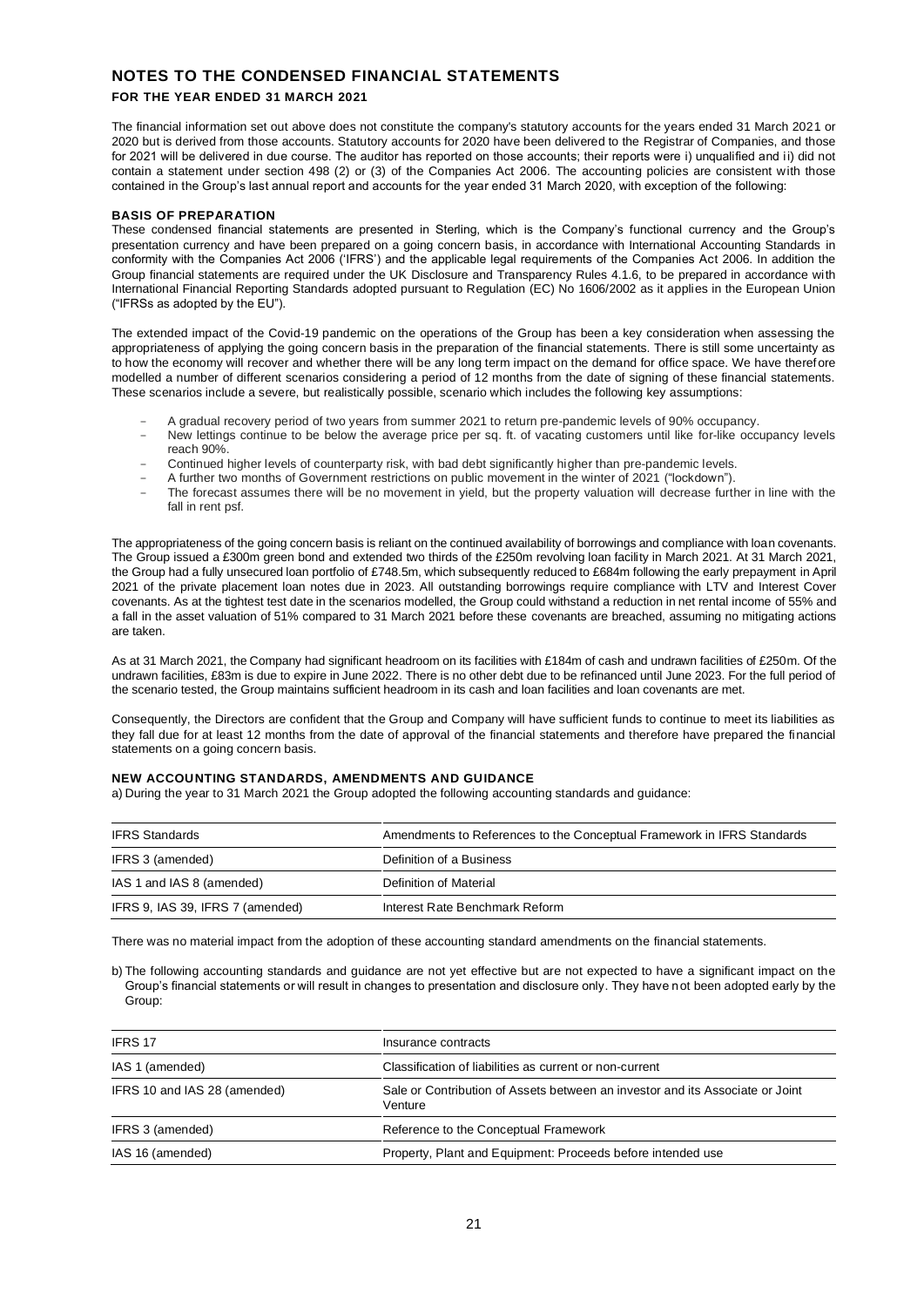#### **1. ANALYSIS OF NET RENTAL INCOME AND SEGMENTAL INFORMATION**

|                                               | 2021          |                    | 2020                       |               |                    |                            |
|-----------------------------------------------|---------------|--------------------|----------------------------|---------------|--------------------|----------------------------|
|                                               | Revenue<br>£m | Direct costs<br>£m | Net rental<br>income<br>£m | Revenue<br>£m | Direct costs<br>£m | Net rental<br>income<br>£m |
| Rental income                                 | 118.0         | (24.4)             | 93.6                       | 132.7         | (2.2)              | 130.5                      |
| Service charges                               | 20.3          | (24.6)             | (4.3)                      | 21.8          | (25.5)             | (3.7)                      |
| Empty rates and other non-recoverables        |               | (7.1)              | (7.1)                      |               | (6.3)              | (6.3)                      |
| Services, fees, commissions and sundry income | 4.0           | (4.7)              | (0.7)                      | 6.9           | (5.4)              | 1.5                        |
|                                               | 142.3         | (60.8)             | 81.5                       | 161.4         | (39.4)             | 122.0                      |

Included within direct costs for rental income and service charge in the period are amounts of £17.8m (2020: £nil) and £2.1m (2020: £nil) respectively, relating to discounts provided to customers, accounted for in accordance with IFRS 9. Additionally, a charge of £4.2m (2020: £0.4m) for expected credit losses in respect of receivables from customers is recognised in direct costs of rental income in the period.

All of the properties within the portfolio are geographically close to each other and have similar economic features and risks. Management information utilised by the Executive Committee to monitor and review performance is reviewed as one portfolio. As a result, management have determined that the Group operates a single operating segment providing business accommodation for rent in London.

### **2. OPERATING PROFIT**

The following items have been charged in arriving at operating profit:

|                                                                                                        | 2021<br>£m   | 2020<br>£m   |
|--------------------------------------------------------------------------------------------------------|--------------|--------------|
| Depreciation <sup>1</sup>                                                                              | 2.0          | 0.9          |
| Staff costs (including share based costs) <sup>1</sup> (note 5)                                        | 20.1         | 18.7         |
| Repairs and maintenance expenditure on investment properties                                           | 2.5          | 2.4          |
| Trade receivables impairment (note 13)                                                                 | 3.5          | 0.8          |
| Amortisation of intangibles                                                                            | 0.9          | 0.5          |
| Audit fees payable to the Company's Auditor                                                            | 0.2          | 0.2          |
| 1. Charged to direct costs and administrative expenses based on the underlying nature of the expenses. |              |              |
| Auditor's remuneration: services provided by the Company's Auditor and its associates                  | 2021<br>£000 | 2020<br>£000 |
| Audit fees:                                                                                            |              |              |
| Audit of Parent Company and consolidated financial statements                                          | 207          | 178          |
| Audit of subsidiary financial statements                                                               | 33           | 31           |
|                                                                                                        | 240          | 209          |
| Fees for other services:                                                                               |              |              |
| Audit-related assurance services                                                                       | 96           | 31           |
| Total fees payable to Auditor                                                                          | 336          | 240          |
|                                                                                                        | 2021<br>£m   | 2020<br>£m   |
| Total administrative expenses are analysed below:                                                      |              |              |
| Staff costs                                                                                            | 11.3         | 9.8          |
| Cash-settled share based costs                                                                         | 0.2          |              |
| Equity settled share based costs                                                                       | 2.3          | 2.6          |
| Other                                                                                                  | 5.2          | 5.3          |
|                                                                                                        | 19.0         | 17.7         |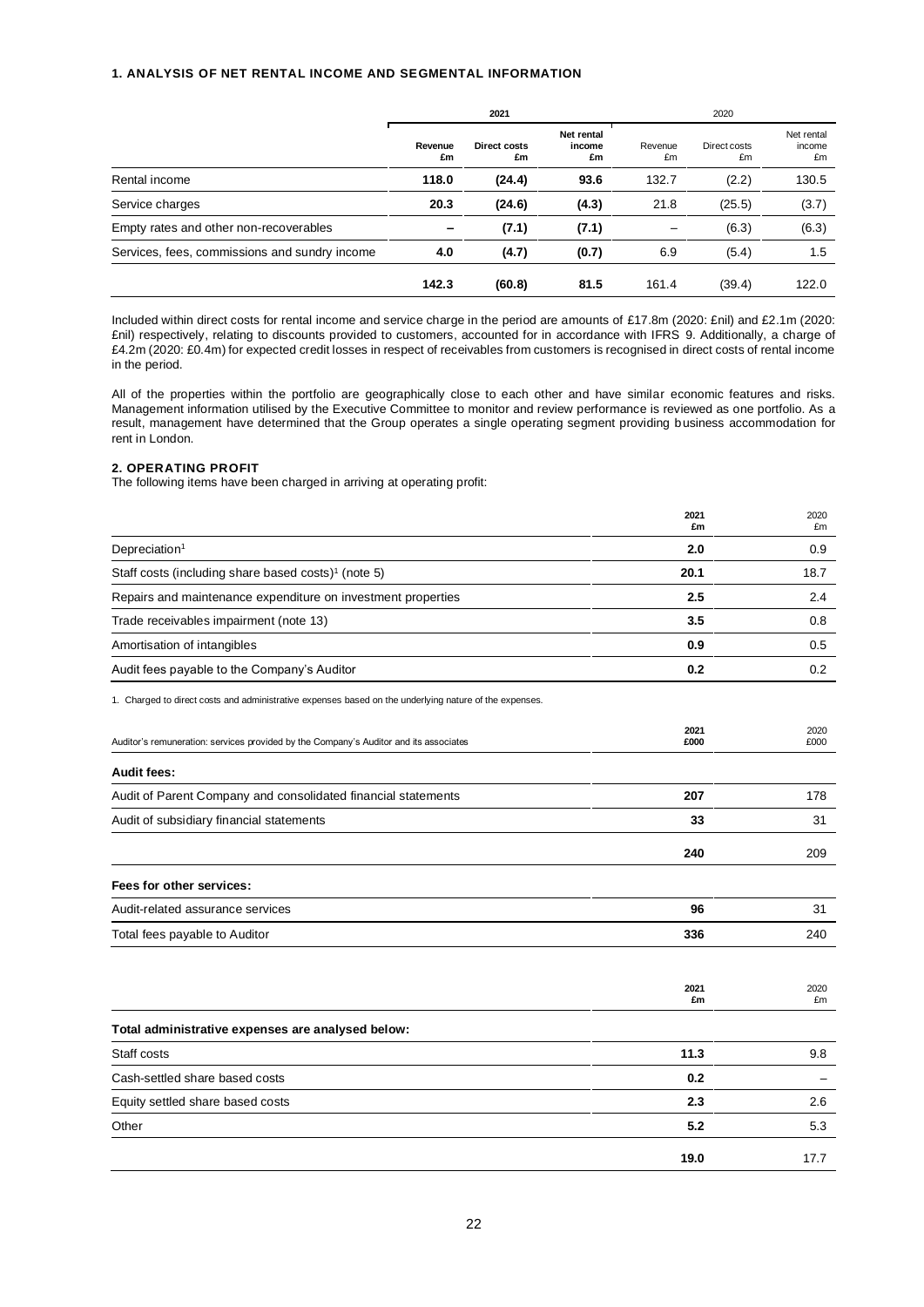#### **3(A). LOSS ON DISPOSAL OF INVESTMENT PROPERTIES**

|                                                                 | 2021<br>£m | 2020<br>£m |
|-----------------------------------------------------------------|------------|------------|
| Proceeds from sale of investment properties (net of sale costs) | 11.0       | 79.5       |
| Book value at time of sale                                      | (11.1)     | (80.3)     |
| Loss on disposal                                                | (0.1)      | (0.8)      |

### **3(B). OTHER EXPENSES**

|                                                | 2021<br>£m | 2020<br>£m |
|------------------------------------------------|------------|------------|
| Change in fair value of deferred consideration | 0.2        |            |
|                                                | 0.2        |            |

The value of deferred consideration (cash and overage) from the sale of investment properties has been revalued by CBRE Limited at 31 March 2021 and 31 March 2020. This resulted in a reduction in the fair value of deferred consideration of £0.2m at 31 March 2021 (31 March 2020: £0.2m). The amounts receivable are included in the consolidated balance sheet under current trade and other receivables (note 13).

### **4. FINANCE COSTS**

|                                                           | 2021<br>£m | 2020<br>£m |
|-----------------------------------------------------------|------------|------------|
| Interest payable on bank loans and overdrafts             | (3.1)      | (4.1)      |
| Interest payable on other borrowings                      | (18.6)     | (18.6)     |
| Amortisation of issue costs of borrowings                 | (0.9)      | (0.7)      |
| Interest payable on leases                                | (1.6)      | (1.7)      |
| Interest capitalised on property refurbishments (note 10) | 0.4        | 1.8        |
| Foreign exchange (losses)/ gains on financing activities  | (8.6)      | 4.2        |
| Cash flow hedge – transfer from/ (to) equity              | 8.6        | (4.2)      |
| <b>Finance costs</b>                                      | (23.8)     | (23.3)     |
| Exceptional finance costs                                 | (16.4)     |            |
| Total finance costs                                       | (40.2)     | (23.3)     |

The exceptional finance costs relate to the refinancing of \$100m & £84m private placement notes due 2023 which were repaid early in April 2021, an irrevocable notice for the repayment was given in March 2021. The costs included a £16.3m premium on redemption and £0.1m of unamortised finance costs. The costs have been calculated in accordance with IFRS 9, re-estimating the cash flows based on original effective interest rate with the adjustment being taken through P&L.

#### **5. EMPLOYEES AND DIRECTORS**

| Staff costs for the Group during the year were: | 2021<br>£m | 2020<br>£m |
|-------------------------------------------------|------------|------------|
| Wages and salaries                              | 16.3       | 15.3       |
| Social security costs                           | 2.1        | 1.8        |
| Other pension costs (note 27)                   | 0.8        | 0.7        |
| Cash-settled share based costs (note 23)        | 0.2        |            |
| Equity settled share based costs (note 23)      | 2.3        | 2.6        |
|                                                 | 21.7       | 20.4       |
| Less costs capitalised                          | (1.6)      | (1.7)      |
|                                                 | 20.1       | 18.7       |

| The monthly average number of people employed during the year was: | 2021<br><b>Number</b> | 2020<br>Number |
|--------------------------------------------------------------------|-----------------------|----------------|
| Head office staff (including Directors)                            | 121                   | 117            |
| Estates and property management staff                              | 118                   | 118            |
|                                                                    | 239                   | 235            |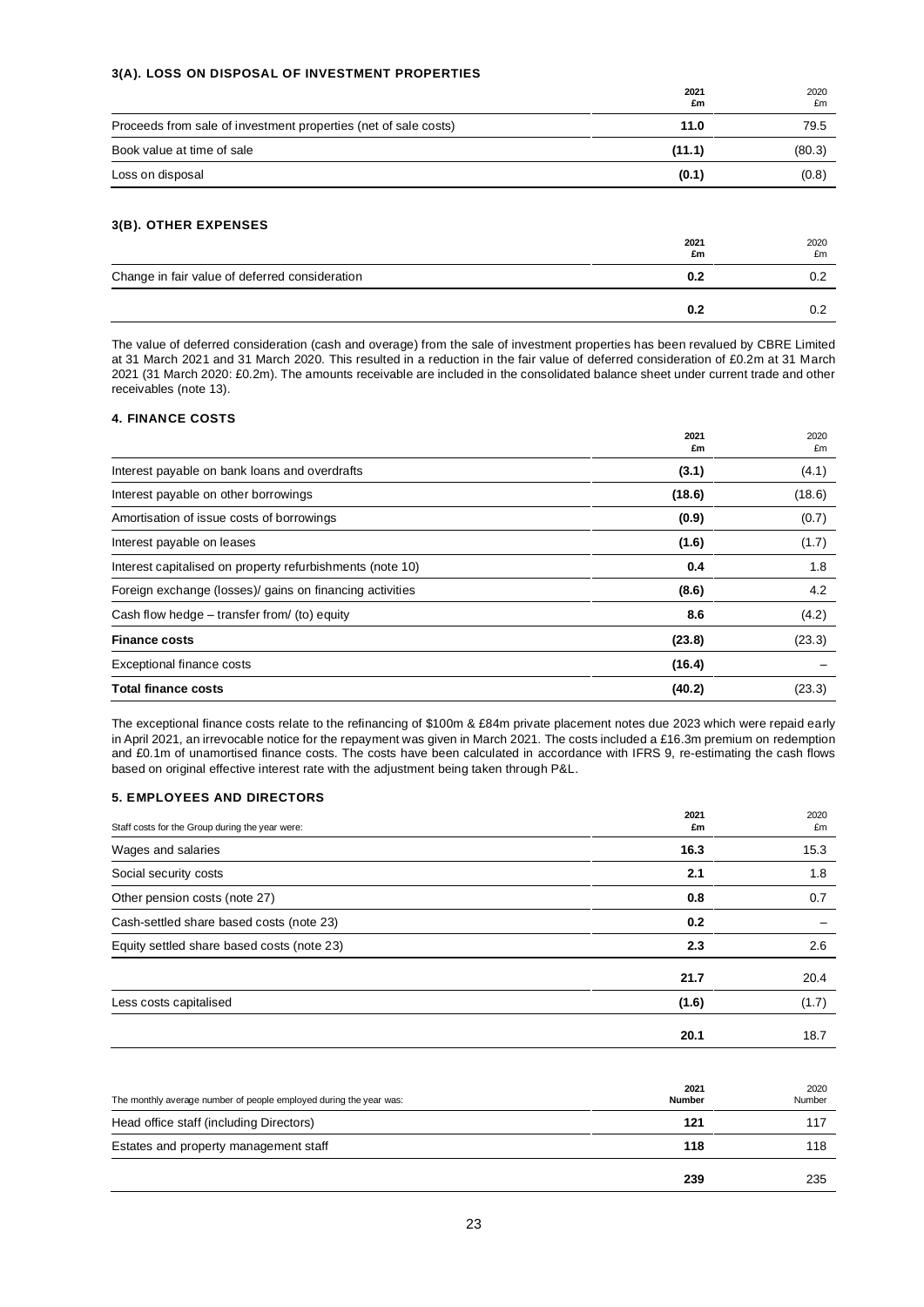The emoluments and pension benefits of the Directors are determined by the Remuneration Committee of the Board and are set out in detail in the Directors' Remuneration Report on pages 167 to 197. These form part of the financial statements.

Total Directors' emoluments for the financial year were £1.7m (2020: £2.9m), comprising of £1.6m (2020: £1.4m) of Directors' remuneration, nil (2020: £1.4m) gain on exercise of share options and £0.1m (2020: £0.1m) of cash contributions in lieu of pension in respect of two Directors (2020: two).

### **6. TAXATION**

|                                                      | 2021<br>£m | 2020<br>£m |
|------------------------------------------------------|------------|------------|
| <b>Current tax:</b>                                  |            |            |
| UK corporation tax                                   |            | 0.8        |
| Adjustments to tax in respect of previous periods    |            |            |
|                                                      |            | 0.8        |
| Deferred tax:                                        |            |            |
| On origination and reversal of temporary differences |            | (0.4)      |
|                                                      |            |            |
| Total taxation charge                                |            | 0.4        |

Taxation chargeable in the year relates to income from non-REIT activities such as overage, meeting room income and utilities recharges.

The tax on the Group's profit for the year differs from the standard applicable corporation tax rate in the UK of 19% (2020: 19%). The differences are explained below:

|                                                                      | 2021<br>£m | 2020<br>£m |
|----------------------------------------------------------------------|------------|------------|
| (Loss)/ profit before taxation                                       | (235.7)    | 72.5       |
| Tax at standard rate of corporation tax in the UK of 19% (2020: 19%) | (44.8)     | 13.8       |
| Effects of:                                                          |            |            |
| REIT exempt income                                                   | (8.0)      | (14.3)     |
| Changes in fair value not subject to tax as a REIT                   | 49.0       | 1.4        |
| Share based payment adjustments                                      | (0.1)      |            |
| Overage income subject to tax when received                          |            | (0.1)      |
| Unrecognised losses carried forward                                  | 3.8        |            |
| Utilisation of losses unrecognised brought forward                   |            | (0.4)      |
| Other non-taxable expenses                                           | 0.1        |            |
| Total taxation charge                                                |            | 0.4        |

The Group is a Real Estate Investment Trust ('REIT'). The Group's UK property rental business (both income and capital gains) is exempt from tax. The Group estimates that as the majority of its future profits will be exempt from tax, future tax charges are likely to be low.

A UK corporation rate of 19% (effective 1 April 2020) was substantively enacted on 17 March 2020, reversing the previously enacted reduction in the rate from 19% to 17%. This will increase the company's future current tax charge accordingly. The deferred tax asset at balance sheet date has been calculated at 19% (2020: 19%).

The Group currently has an unrecognised asset in relation to tax losses carried forward of £5.6m (2020: £1.3m) calculated at a corporation tax rate of 19% (2020: 19%).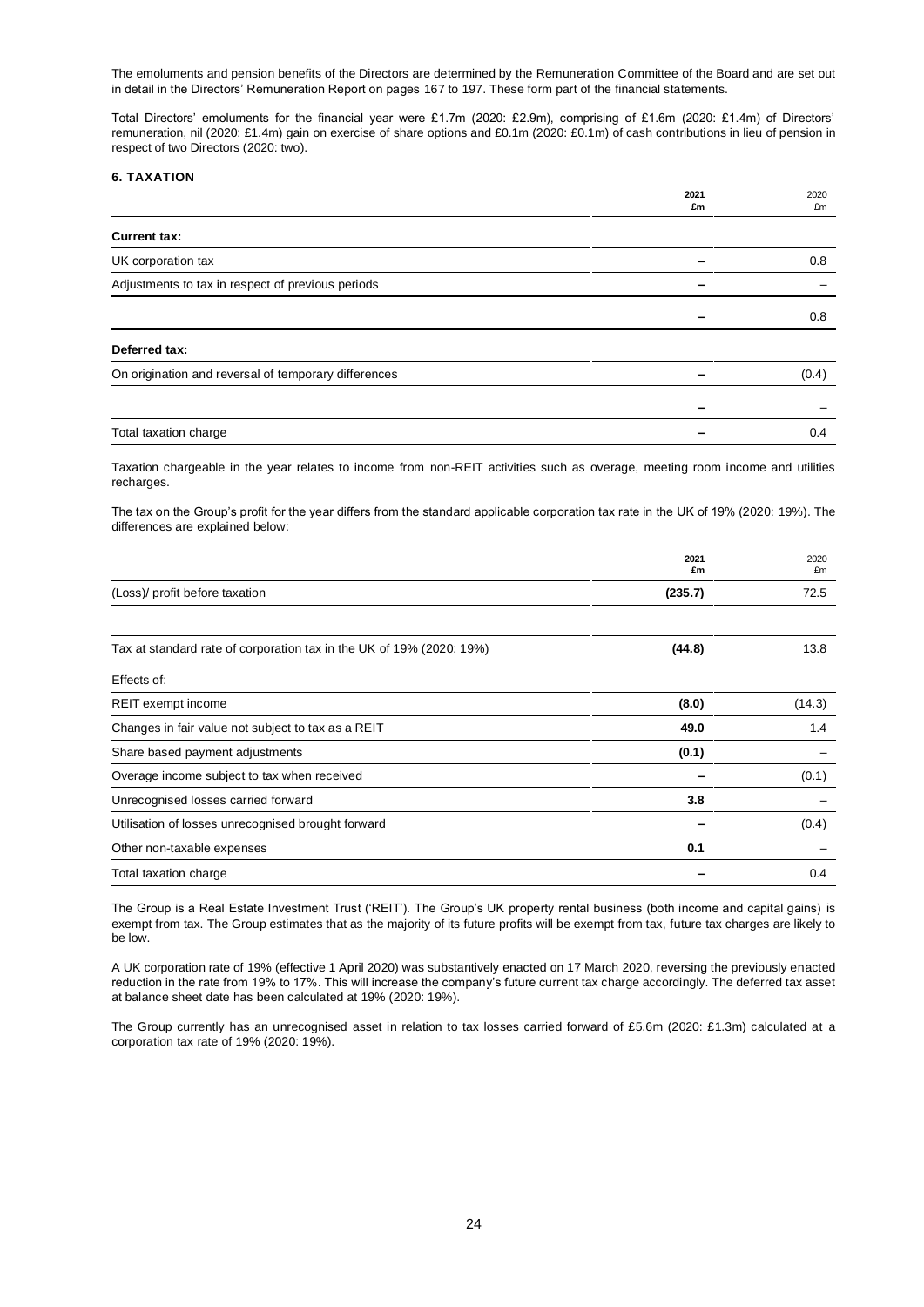|                                                             | 2021<br>£m | 2020<br>£m |
|-------------------------------------------------------------|------------|------------|
| Deferred tax assets:                                        |            |            |
| - Deferred tax to be recovered within 12 months             | 0.5        | 0.8        |
| Deferred tax liabilities:                                   |            |            |
| - Deferred tax liabilities to be recovered within 12 months | (0.1)      | (0.2)      |
| Deferred tax assets (net)                                   | 0.4        | 0.6        |

The movement in deferred tax assets and liabilities during the year, without taking into consideration the offsetting of balances within the same tax jurisdiction, is as follows:

| Deferred tax liabilities     | Other income (overage<br>receipts)<br>£m | Total<br>£m |
|------------------------------|------------------------------------------|-------------|
| At 1 April 2019              | 0.6                                      | 0.6         |
| Credited to income statement | (0.4)                                    | (0.4)       |
| At 31 March 2020             | 0.2                                      | 0.2         |
| Credited to income statement | (0.1)                                    | (0.1)       |
| At 31 March 2021             | 0.1                                      | 0.1         |

| Deferred tax assets         | Expenses<br>(share based payment)<br>£m | Tax losses<br>£m | Total<br>£m |
|-----------------------------|-----------------------------------------|------------------|-------------|
| At 1 April 2019             | (0.6)                                   | (0.2)            | (0.8)       |
| Charged to income statement |                                         |                  |             |
| At 31 March 2020            | (0.6)                                   | (0.2)            | (0.8)       |
| Other movement              |                                         | 0.2              | 0.2         |
| Charged to income statement | 0.1                                     |                  | 0.1         |
| At 31 March 2021            | (0.5)                                   |                  | (0.5)       |

### **7. DIVIDENDS**

|                                                 | Payment date  | Per share | 2021<br>£m | 2020<br>£m |
|-------------------------------------------------|---------------|-----------|------------|------------|
| For the year ended 31 March 2019:               |               |           |            |            |
| Final dividend                                  | August 2019   | 22.26p    |            | 40.1       |
| For the year ended 31 March 2020:               |               |           |            |            |
| Interim dividend                                | February 2020 | 11.67p    |            | 21.1       |
| Final dividend                                  | August 2020   | 24.49p    | 44.2       |            |
| Dividends for the year                          |               |           | 44.2       | 61.2       |
| Timing difference on payment of withholding tax |               |           | 2.1        | (0.2)      |
| Dividends cash paid                             |               |           | 46.3       | 61.0       |

The Directors are proposing a final dividend in respect of the financial year ended 31 March 2021 of 17.75p pence per ordinary share which will absorb an estimated £32.1m of revenue reserves and cash. If approved by the shareholders at the AGM, it will be paid on 6 August 2021 to shareholders who are on the register of members on 2 July 2021. The dividend will be paid as a REIT Property Income Distribution ('PID') net of withholding tax where appropriate.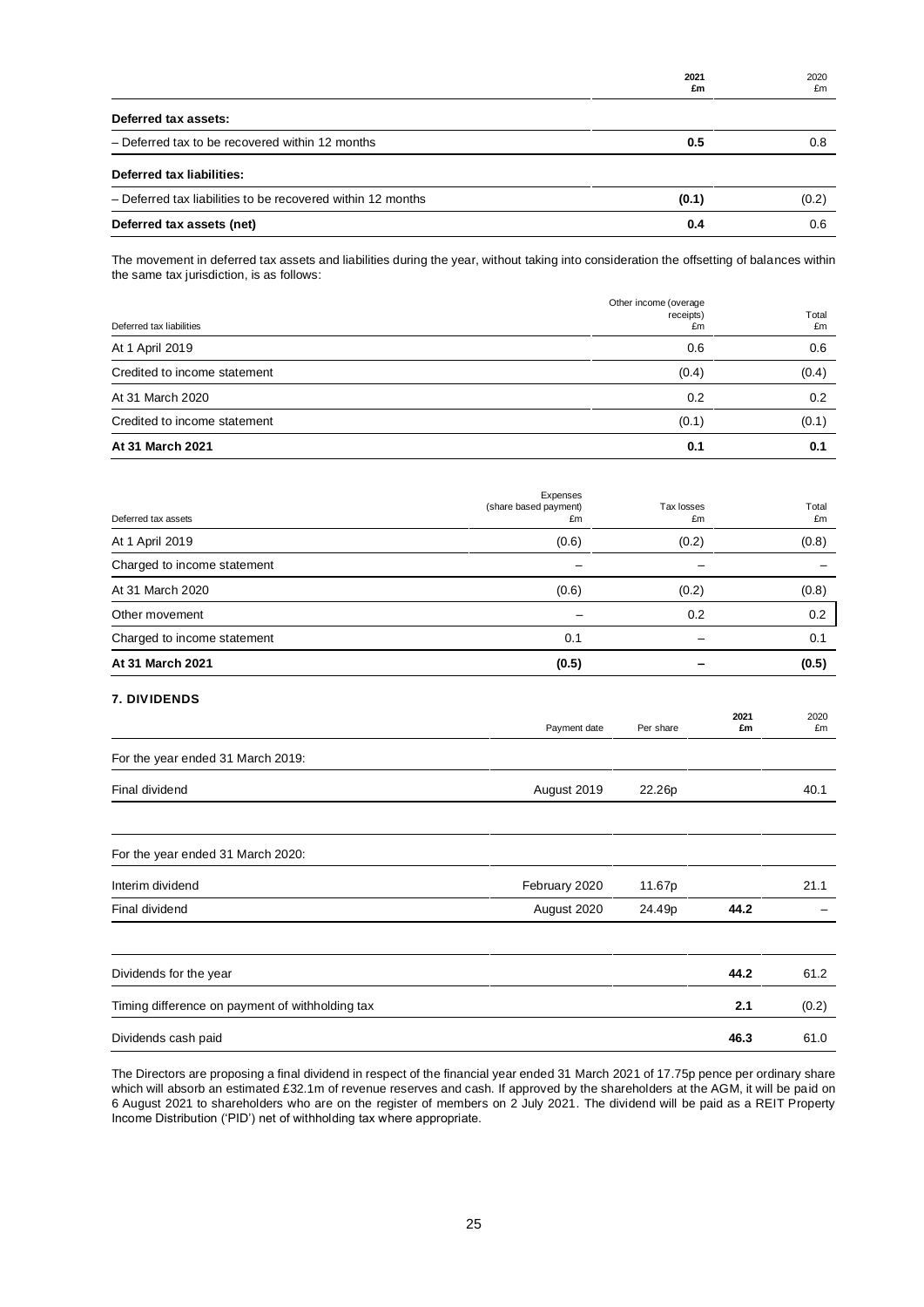#### **8. EARNINGS PER SHARE**

| Earnings used for calculating earnings per share: | 2021<br>£m | 2020<br>£m |
|---------------------------------------------------|------------|------------|
| Basic and diluted earnings                        | (235.7)    | 72.1       |
| Change in fair value of investment properties     | 257.7      | 7.5        |
| Exceptional finance costs                         | 16.4       |            |
| Profit on disposal of investment properties       | 0.1        | 0.8        |
| EPRA earnings                                     | 38.5       | 80.4       |
| Adjustment for non-trading items:                 |            |            |
| Other expenses                                    | 0.2        | 0.2        |
| Taxation                                          |            | 0.4        |
| Trading profit after interest                     | 38.7       | 81.0       |

Earnings have been adjusted to derive an earnings per share measure as defined by the European Public Real Estate Association ('EPRA') and an adjusted underlying earnings per share measure.

| Number of shares used for calculating earnings per share:              | 2021<br>Number | 2020<br>Number |
|------------------------------------------------------------------------|----------------|----------------|
| Weighted average number of shares (excluding own shares held in trust) | 180,839,945    | 180,465,649    |
| Dilution due to share option schemes                                   |                | 981,867        |
| Weighted average number of shares for diluted earnings per share       | 180,839,945    | 181.447.516    |
|                                                                        |                |                |

| In pence:                                           | 2021     | 2020  |
|-----------------------------------------------------|----------|-------|
| Basic (loss)/ earnings per share                    | (130.3p) | 40.0p |
| Diluted (loss)/ earnings per share                  | (130.3p) | 39.7p |
| EPRA earnings per share                             | 21.3p    | 44.5p |
| Adjusted underlying earnings per share <sup>1</sup> | 21.3p    | 44.6p |

1. Adjusted underlying earnings per share is calculated by trading profit after interest on a diluted weighted average number of shares of 181,831,833 (2020: 181,447,516).

The diluted loss per share for the period to 31 March 2021 has been restricted to a loss of 130.3p per share, as the loss per share cannot be reduced by dilution in accordance with IAS 33, Earnings per Share.

### **9. NET ASSETS PER SHARE AND TOTAL ACCOUNTING RETURN**

| Net assets used for calculating net assets per share: | 2021<br>£m | 2020<br>£m |
|-------------------------------------------------------|------------|------------|
| Net assets at end of year (basic)                     | 1.719.5    | 1,998.0    |
| Derivative financial instruments at fair value        | (8.7)      | (18.5)     |
| EPRA net assets                                       | 1.710.8    | 1.979.5    |

| Number of shares used for calculating net assets per share:            | 2021<br><b>Number</b> | 2020<br>Number |
|------------------------------------------------------------------------|-----------------------|----------------|
| Shares in issue at year end                                            | 181,113,594           | 180,747,868    |
| Less own shares held in trust at year end                              | (159, 139)            | (174, 719)     |
| Dilution due to share option schemes                                   | 1.116.127             | 1,232,747      |
| Number of shares for calculating diluted adjusted net assets per share | 182,070,582           | 181,805,896    |

|                              | 2021  | 2020   |
|------------------------------|-------|--------|
| EPRA net assets per share    | £9.40 | £10.89 |
| Basic net assets per share   | £9.50 | £11.07 |
| Diluted net assets per share | £9.44 | £10.99 |

Net assets have been adjusted and calculated on a diluted basis to derive a net asset per share measure as defined by EPRA.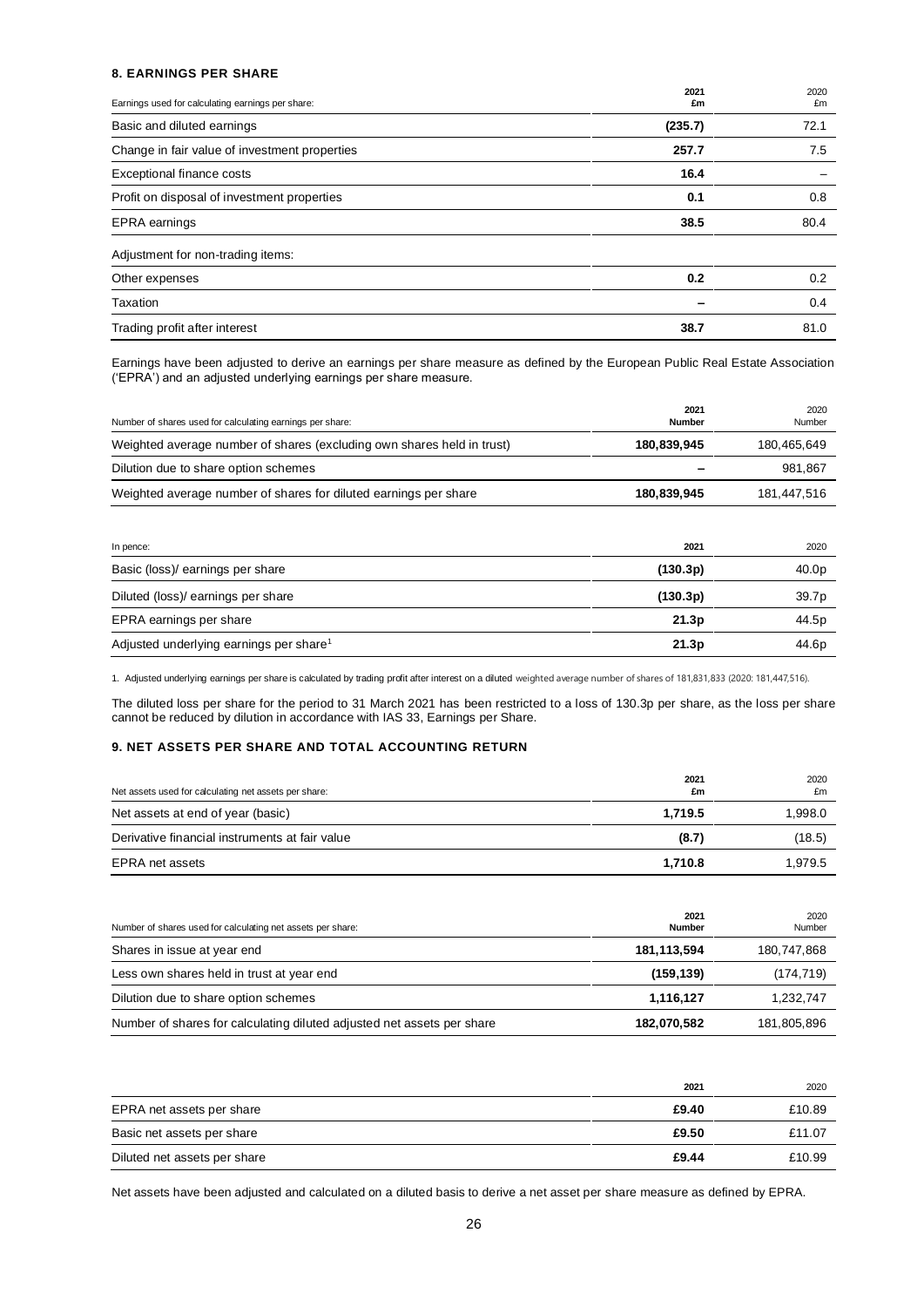#### **EPRA Net Asset Value Metrics**

EPRA published updated best practice reporting guidance in October 2019, which included three new Net Asset Valuation metrics ; EPRA Net Reinstatement Value (NRV), EPRA Net Tangible Assets (NTA) and EPRA Net Disposal Value (NDV). This new set of EPRA NAVs metrics came into full effect for accounting periods starting from 1 January 2020, presented below for comparison to the previous EPRA NAV metric.

|                                                 | <b>March 2021</b>     |                      |                       |                       | March 2020            |                |
|-------------------------------------------------|-----------------------|----------------------|-----------------------|-----------------------|-----------------------|----------------|
|                                                 | <b>EPRA NRV</b><br>£m | <b>EPRANTA</b><br>£m | <b>EPRA NDV</b><br>£m | <b>EPRA NRV</b><br>£m | <b>EPRA NTA</b><br>£m | EPRA NDV<br>£m |
| <b>IFRS Equity attributable to shareholders</b> | 1,719.5               | 1.719.5              | 1.719.5               | 1.998.0               | 1,998.0               | 1,998.0        |
| Fair value of derivative financial instruments  | (8.7)                 | (8.7)                |                       | (18.5)                | (18.5)                |                |
| Intangibles per IFRS balance sheet              |                       | (2.3)                |                       |                       | (2.0)                 |                |
| Excess of fair value of debt over book value    |                       |                      | 22.2                  |                       |                       | 11.9           |
| Purchasers' costs                               | 158.1                 |                      | -                     | 187.8                 |                       |                |
| <b>New EPRA measure</b>                         | 1,868.9               | 1.708.5              | 1.741.7               | 2,167.3               | 1.977.5               | 2,009.9        |
| New EPRA measure per share                      | £10.26                | £9.38                | £9.57                 | £11.92                | £10.88                | £11.06         |

#### **Reconciliation to previously reported EPRA NAV**

|                                                           |                       | <b>March 2021</b>    |                       |                       | <b>March 2020</b>     |                       |
|-----------------------------------------------------------|-----------------------|----------------------|-----------------------|-----------------------|-----------------------|-----------------------|
|                                                           | <b>EPRA NRV</b><br>£m | <b>EPRANTA</b><br>£m | <b>EPRA NDV</b><br>£m | <b>EPRA NRV</b><br>£m | <b>EPRA NTA</b><br>£m | <b>EPRA NDV</b><br>£m |
| <b>EPRA NAV</b>                                           | 1.710.8               | 1.710.8              | 1.710.8               | 1.979.5               | 1.979.5               | 1,979.5               |
| Include fair value of derivative financial<br>instruments |                       |                      | 8.7                   |                       |                       | 18.5                  |
| Exclude intangibles per IFRS balance sheet                |                       | (2.3)                |                       |                       | (2.0)                 |                       |
| Excess of fair value of debt over book value              |                       | -                    | 22.2                  |                       |                       | 11.9                  |
| Purchasers' costs                                         | 158.1                 |                      | -                     | 187.8                 |                       |                       |
| <b>New EPRA measure</b>                                   | 1.868.9               | 1.708.5              | 1.741.7               | 2.167.3               | 1.977.5               | 2.009.9               |

#### **Total accounting return**

| <b>Total Accounting Return</b>                             | 2021    | 2020  |
|------------------------------------------------------------|---------|-------|
| Opening EPRA net tangible assets per share (A)             | 10.88   | 10.85 |
| Closing EPRA net tangible assets per share                 | 9.38    | 10.88 |
| (Decrease)/ Increase in EPRA net tangible assets per share | (1.50)  | 0.03  |
| Ordinary dividends paid in the year                        | 0.24    | 0.34  |
| Total return (B)                                           | (1.26)  | 0.37  |
| Total accounting return (B/A)                              | (11.5%) | 3.4%  |

The total accounting return for the year comprises the growth in absolute EPRA net tangible assets per share plus dividends paid in the year as a percentage of the opening EPRA net tangible assets per share. The total return for the year ended 31 March 2021 was (11.5%) (31 March 2020: 3.4%).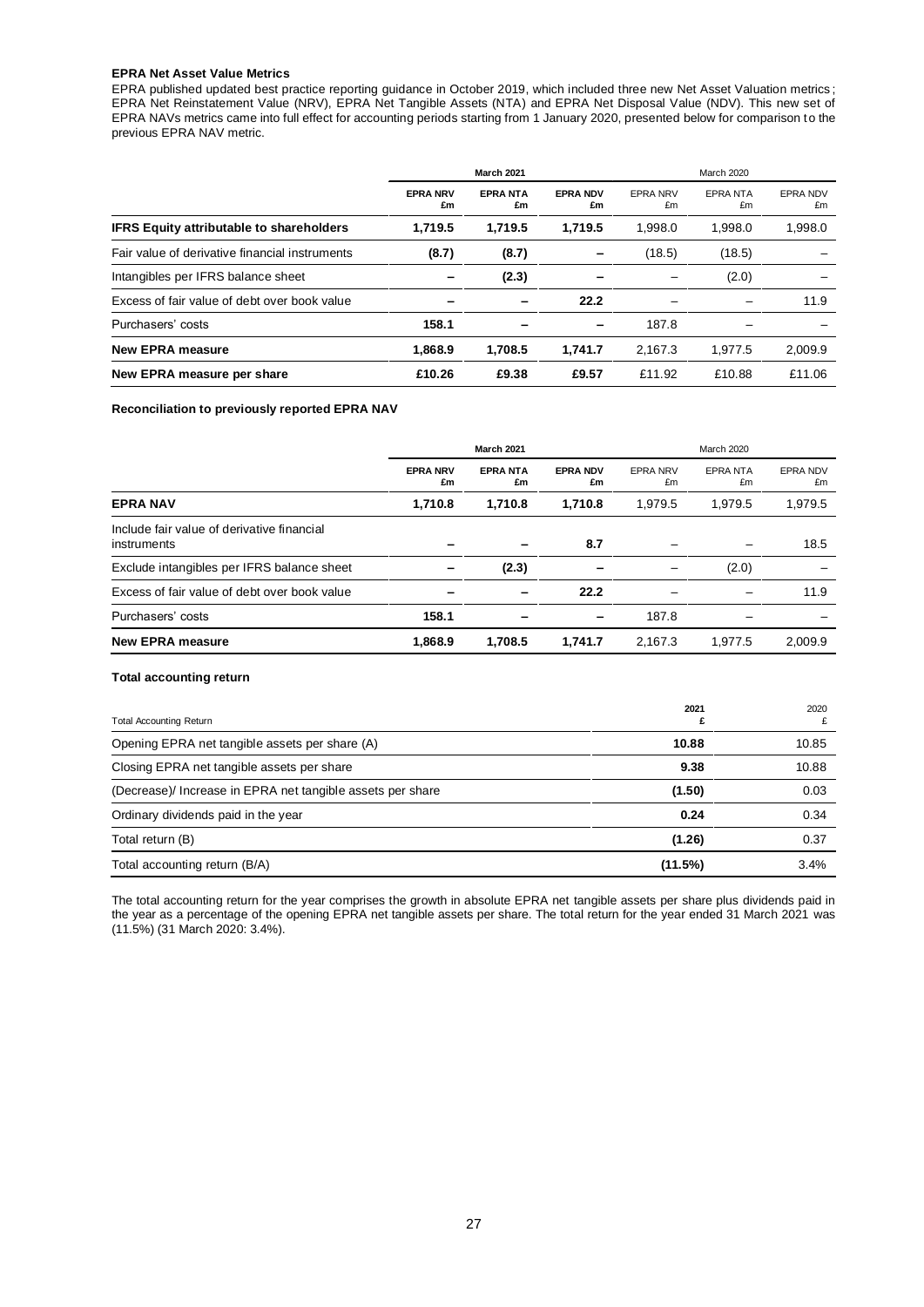#### **10. INVESTMENT PROPERTIES**

|                                                 | 2021<br>£m | 2020<br>£m |
|-------------------------------------------------|------------|------------|
| Balance at 1 April                              | 2,586.3    | 2,591.4    |
| Purchase of investment properties               |            |            |
| Capital expenditure                             | 22.8       | 53.5       |
| Change in value of lease obligations            | (1.9)      | 12.4       |
| Capitalised interest on refurbishments (note 4) | 0.4        | 1.8        |
| Disposals during the year                       |            | (65.3)     |
| Change in fair value of investment properties   | (257.7)    | (7.5)      |
| Less: Reclassified as deferred consideration    |            |            |
| Less: Classified as assets held for sale        |            |            |
| Balance at 31 March                             | 2,349.9    | 2,586.3    |

Investment properties represent a single class of property being business accommodation for rent in London.

Capitalised interest is included at a rate of capitalisation of 3.7% (2020: 4.0%). The total amount of capitalised interest i ncluded in investment properties is £14.5m (2020: £14.1m).

The change in fair value of investment properties is recognised in the consolidated income statement.

Investment properties include buildings with a carrying amount of £271m (2020: £305m) held under leases with a carrying amount of £26.3m (2020: £28.2m). Investment property lease commitment details are shown in note 17.

#### **Valuation**

The Group's investment properties are held at fair value and were revalued at 31 March 2021 by the external valuer, CBRE Limited, a firm of independent qualified valuers in accordance with the Royal Institution of Chartered Surveyors Valuation – Global Standards at this balance sheet date. All the properties are revalued at period end regardless of the date of acquisition. In line with IFRS 13, all investment properties are valued on the basis of their highest and best use. For like-for-like properties their current use equates to the highest and best use. For properties undergoing refurbishment or redevelopment, most of these are currently being used for business accommodation in their current state. However, the valuation is based on the current valuation at the balance sheet date including the impact of the potential refurbishment and redevelopment as this represents the highest and best use.

The Executive Committee and the Board both conduct a detailed review of each property valuation to review appropriate assumptions have been applied. Meetings are held with the valuers to review and challenge the valuations, to confirm that they have considered all relevant information, and rigorous reviews are performed to check that valuations are sensible. In particular, they discussed the impact on the valuation of the Covid-19 rent reductions. They are satisfied with the valuers conclusions.

The valuation as at 31 March 2020, was subject to a material valuation uncertainty clause due to the uncertainty in the property market following the outbreak of Covid-19. In addition, to allow for the immediate impact of the pandemic, the valuers reflected in their assessment a £32m deduction that a buyer might expect to allow for the risk of increased customer defaults and non-payment of rent. This deduction was calculated based on the assumption that two quarters of rent would be discounted by 50%. The valuation as at 31 March 2021 does not include a material uncertainty clause and does not include a similar deduction.

The valuation of like-for-like properties (which are not subject to refurbishment or redevelopment) is based on the income capitalisation method which applies market-based yields to the Estimated Rental Values ('ERVs') of each of the properties. Yields are based on current market expectations depending on the location and use of the property. ERVs are based on estimated rental potential considering current rental streams and market comparatives whilst also considering the occupancy and timing of rent reviews at each property. Although occupancy and rent review timings are known, and there is market evidence for transaction prices for similar properties, there is still a significant element of estimation and judgement in estimating ERV's. As a result of adjustments made to market observable data, the significant inputs are deemed unobservable under IFRS 13.

When valuing properties being refurbished by Workspace, the residual value method is used. The completed value of the refurbishment is determined as for like-for-like properties above. Capital expenditure required to complete the building is then deducted and a discount factor is applied to reflect the time period to complete construction and allowance made for construction and market risk to arrive at the residual value of the property.

The discount factor used is the property yield that is also applied to the estimated rental value to determine the value of the completed building. Other risks such as unexpected time delays relating to planned capital expenditure are assessed on a project-by-project basis, looking at market comparable data where possible and the complexity of the proposed scheme.

Redevelopment properties are also valued using the residual value method. The completed proposed redevelopment which would be undertaken by a residential developer is valued based on the market value for similar sites and then adjusted for costs to complete, developer's profit margin and a time discount factor. Allowance is also made for planning and construction risk depending on the stage of the redevelopment. If a contract is agreed for the sale/redevelopment of the site, the property is valued based on a greed consideration.

For all methods the valuers are provided with information on tenure, letting, town planning and the repair of the buildings and sites.

The reconciliation of the valuation report total to the amount shown in the consolidated balance sheet as non-current assets, investment properties, is as follows: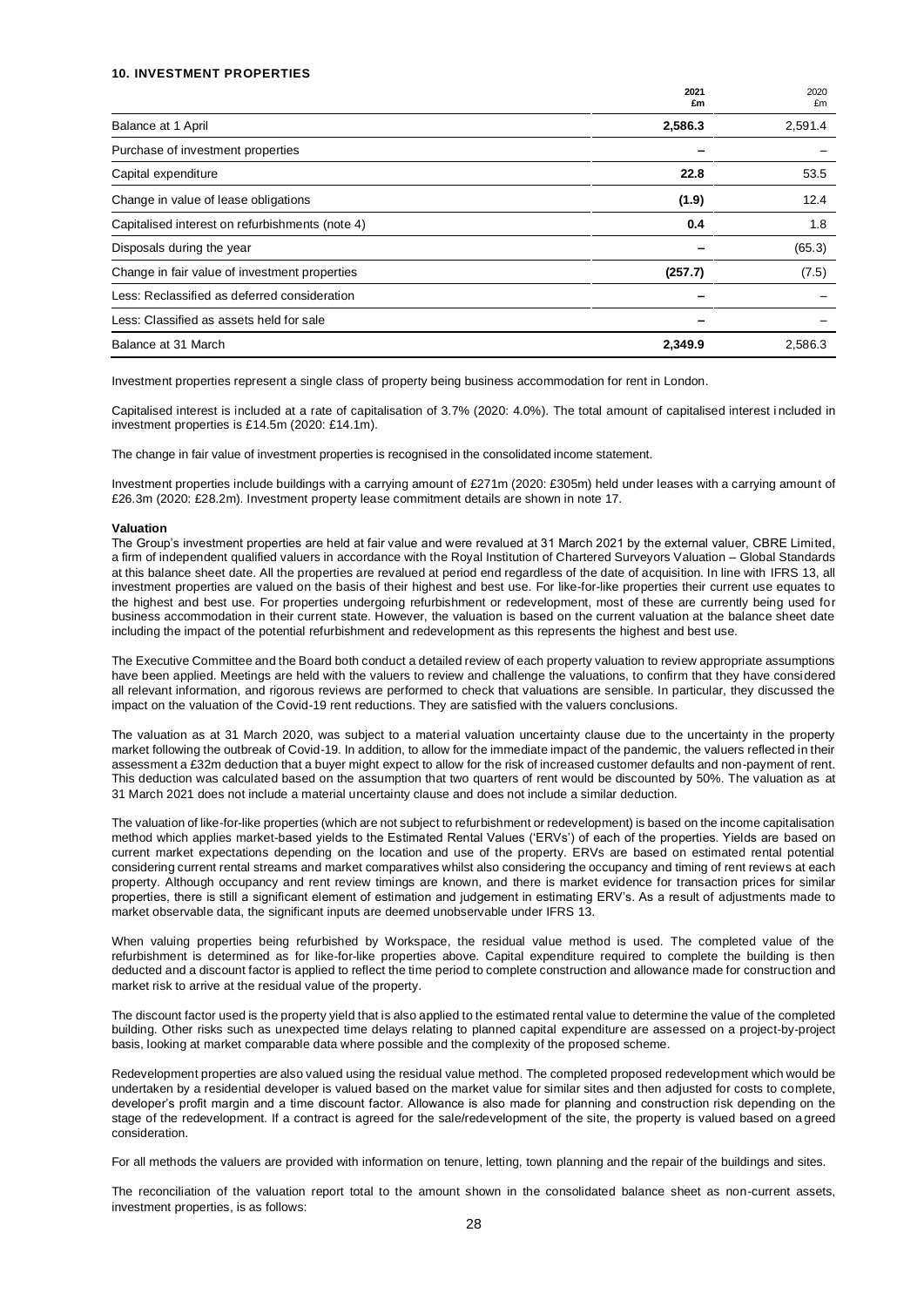|                                               | 2021<br>£m | 2020<br>£m |
|-----------------------------------------------|------------|------------|
| Total per CBRE valuation report               | 2.324.2    | 2,574.4    |
| Deferred consideration on sale of property    | (0.6)      | (5.3)      |
| Head leases treated as leases under IFRS 16   | 26.3       | 28.2       |
| Less: Reclassified as assets held for sale    |            | (11.0)     |
| Total investment properties per balance sheet | 2.349.9    | 2,586.3    |

The Group's investment properties are carried at fair value and under IFRS 13 are required to be analysed by level depending on the valuation method adopted. The different valuation methods are as follows:

Level 1 – Quoted prices (unadjusted) in active markets for identical assets or liabilities that the entity can access at the measurement date. Level 2 – Use of a model with inputs (other than quoted prices included in Level 1) that are directly or indirectly observable market

data.

Level 3 – Use of a model with inputs that are not based on observable market data.

As noted in the Significant judgements, key assumptions and estimates section, property valuations are complex and involve da ta which is not publicly available and involves a degree of judgement. All the investment properties are classified as Level 3, due to the fact that one or more significant inputs to the valuation are not based on observable market data. If the degree of subjectivity or nature of the measurement inputs changes then there could be a transfer between Levels 2 and 3 of classification. No changes requiring a transfer have occurred during the current or previous year.

The following table summarises the valuation techniques and inputs used in the determination of the property valuation.

#### *Key unobservable inputs:*

|                       |                 |                        |         | ERVs – per sq. ft.  |                 | Equivalent yields   |  |
|-----------------------|-----------------|------------------------|---------|---------------------|-----------------|---------------------|--|
| Property category     | Valuation<br>£m | Valuation<br>technique | Range   | Weighted<br>average | Range           | Weighted<br>average |  |
| Like-for-like         | 1,790.5         | A                      | £12-£68 | £42                 | 4.5%-7.4%       | 5.8%                |  |
| Completed projects    | 180.7           | A                      | £19-£48 | £31                 | 4.5%-6.5%       | 5.7%                |  |
| <b>Refurbishments</b> | 255.7           | A/B                    | £20-£70 | £36                 | $3.8\% - 6.6\%$ | 5.1%                |  |
| Redevelopments        | 96.7            | A/B                    | £14-£33 | £20                 | 3.9%-6.7%       | 5.3%                |  |
| Head leases           | 26.3            | n/a                    |         |                     |                 |                     |  |
| Total                 | 2.349.9         |                        |         |                     |                 |                     |  |

A = Income capitalisation method.

 $B =$  Residual value method.

A key unobservable input for redevelopments at planning stage and refurbishments is developer's profit. The range is 14%–19% with a weighted average of 16%.

Costs to complete is a key unobservable input for redevelopments at planning stage with a range of £213–£242 per sq. ft. and a weighted average of £232 per sq. ft.

Costs to complete are not considered to be a significant unobservable input for refurbishments due to the high percentage of costs that are fixed.

#### *Sensitivity analysis:*

A +/- 10% movement in ERVs or a +/- 25 basis points movement in yields would result in the following increase/decrease in the valuation.

| £m                 | +/- 10% in ERVs | $+/- 25$ bps in yields |
|--------------------|-----------------|------------------------|
| Like-for-like      | +179/-179       | $-74/+81$              |
| Completed projects | $+18/18$        | $-8/+8$                |
| Refurbishments     | $+28/28$        | $-16/+17$              |
| Redevelopments     | $+9/-7$         | $-3/+5$                |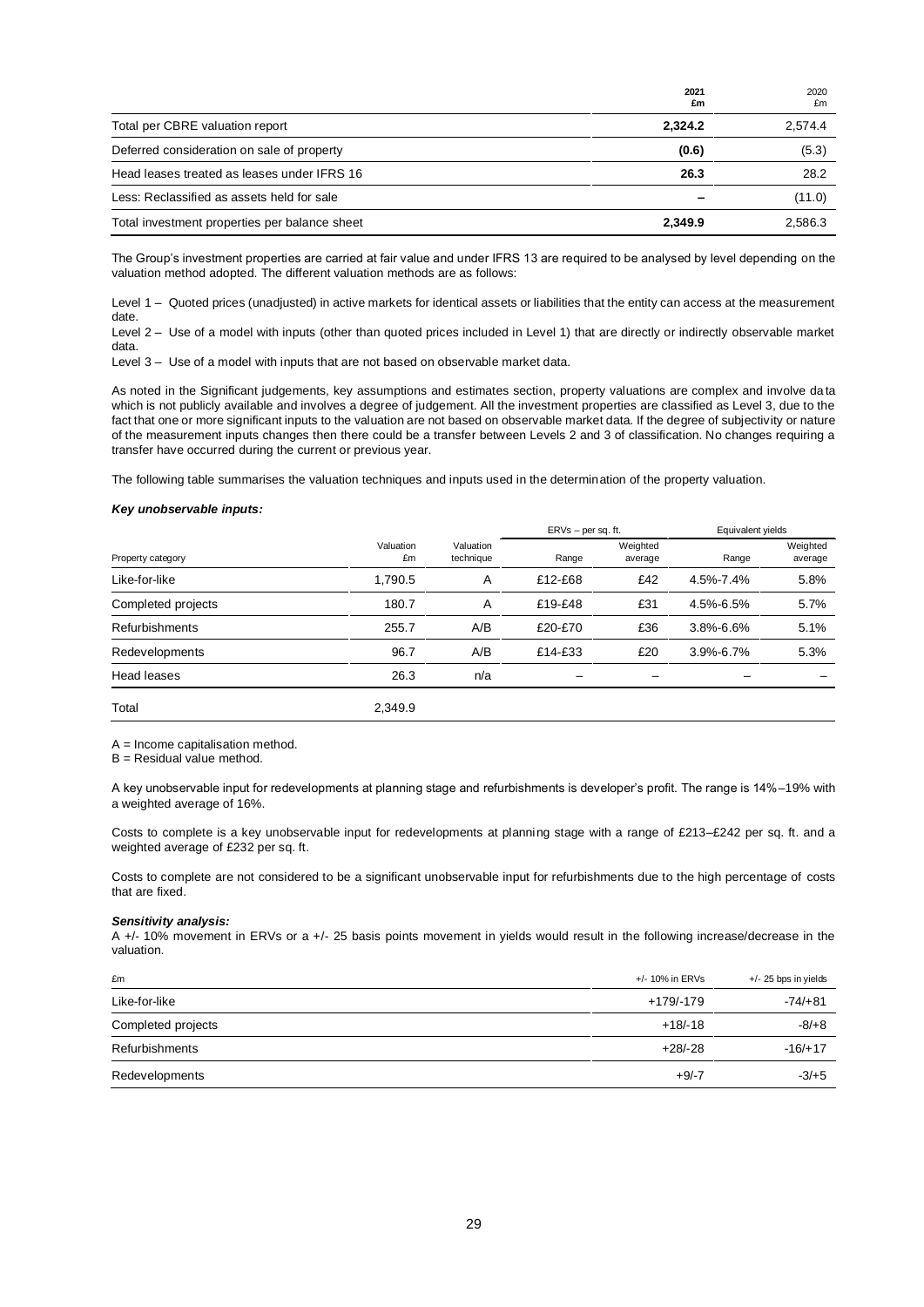### **11. PROPERTY, PLANT AND EQUIPMENT**

Equipment and fixtures

| Balance at 31 March 2021  | 10.6  |
|---------------------------|-------|
| Disposals during the year | (1.6) |
| Additions during the year | 1.2   |
| Balance at 31 March 2020  | 11.0  |
| Additions during the year | 2.3   |
| 1 April 2019              | 8.7   |
| Cost or valuation         | £m    |

| <b>Accumulated depreciation</b> |       |
|---------------------------------|-------|
| 1 April 2019                    | 5.3   |
| Charge for the year             | 0.9   |
| Balance at 31 March 2020        | 6.2   |
| Charge for the year             | 2.0   |
| Disposals during the year       | (1.6) |
| Balance at 31 March 2021        | 6.6   |
|                                 |       |

| Net book amount at 31 March 2021 |  |
|----------------------------------|--|
| Net book amount at 31 March 2020 |  |

### **12. OTHER INVESTMENTS**

The Group holds the following investment:

|                                                             | 2021<br>£m | 2020<br>£m |
|-------------------------------------------------------------|------------|------------|
| 15% of share capital of Excell Holdings Limited (2020: 15%) | 7.9        | 7 C        |
|                                                             | 7.9        |            |

In accordance with IFRS 9 the valuation of the share in Excell Holdings has been adjusted to fair value, resulting in no movement in the financial year (2020: a reduction of £1.9m), recognised in the consolidated statement of comprehensive income.

### **13. TRADE AND OTHER RECEIVABLES**

| Current trade and other receivables                     | 2021<br>£m | 2020<br>£m |
|---------------------------------------------------------|------------|------------|
| Trade receivables                                       | 16.0       | 11.1       |
| Less provision for impairment of receivables            | (4.6)      | (1.1)      |
| Trade receivables - net                                 | 11.4       | 10.0       |
| Prepayments, other receivables and accrued income       | 12.8       | 9.9        |
| Deferred consideration on sale of investment properties | 5.1        | 5.3        |
|                                                         | 29.3       | 25.2       |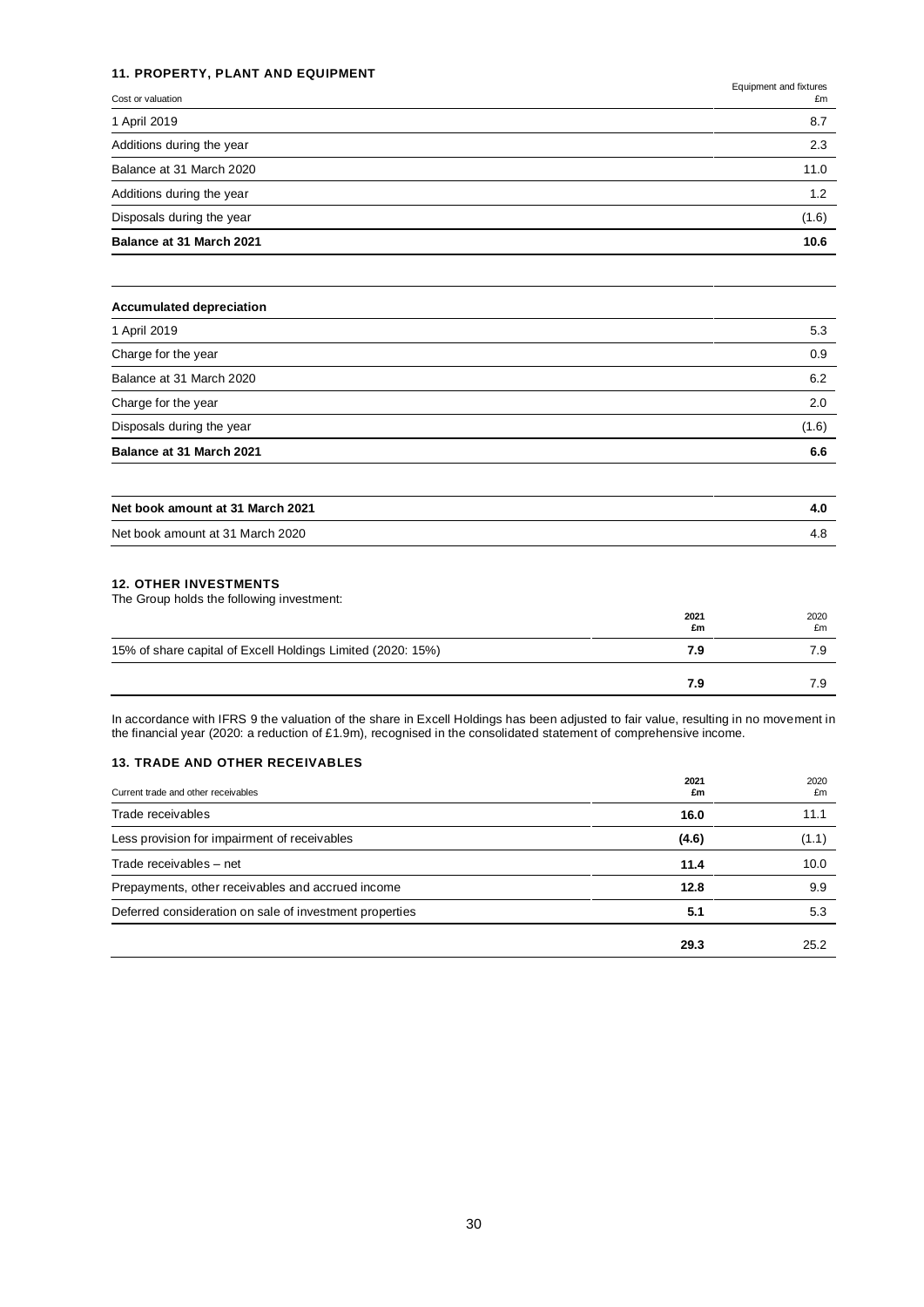#### **Receivables at fair value:**

Included within deferred consideration on sale of investment properties is £0.6m (2020: £0.8m) of overage which is held at fair value through profit and loss. In the current year, as the amounts receivable are expected within the following 12 months they have been classified as current receivables.

The deferred consideration arising on the sale of investment properties relates to cash and overage. The overage has been fair valued by CBRE Limited using appropriate discount rates, and will be revalued on a regular basis. This is a Level 3 valuation of a financial asset, as defined by IFRS 13. The change in fair value recorded in the consolidated income statement, including both current and non-current elements, was a loss of £0.2m (31 March 2020: £0.2m) (note 3(b)).

|                                                          | 2021<br>£m | 2020<br>£m |
|----------------------------------------------------------|------------|------------|
| Deferred consideration on sale of investment properties: |            |            |
| Balance at 1 April                                       | 5.3        | 2.9        |
| Cash received                                            |            | (1.9)      |
| Additions/reclassifications                              |            | 4.5        |
| Change in fair value                                     | (0.2)      | (0.2)      |
| Balance at 31 March                                      | 5.1        | 5.3        |

#### **Receivables at amortised cost:**

The remaining receivables are held at amortised cost. There is no material difference between the above amounts and their fair values due to the short-term nature of the receivables. Trade receivables are impaired when there is evidence that the amounts may not be collectable under the original terms of the receivable. All the Group's trade and other receivables are denominated in Sterling.

Trade receivables and the corresponding provision for bad debts have increased in the year to 31 March 2021 as a result of delayed payments from customers impacted by Covid-19. Receivables outstanding for more than 30 days amount to £8.1m and are subject to a provision for bad debt of £4.0m. The balance of £4.1m, not subject to a bad debt provision, has either been received post year end or is covered by available tenants deposits.

Movements on the provision for impairment of trade receivables are shown below:

|                                                           | 2021<br>£m | 2020<br>£m |
|-----------------------------------------------------------|------------|------------|
| Balance at 1 April                                        | 1.1        | 0.7        |
| Increase in provision for impairment of trade receivables | 4.3        | 0.8        |
| Receivables written off during the year                   | (0.8)      | (0.4)      |
| Balance at 31 March                                       | 4.6        |            |
| <b>14. CASH AND CASH EQUIVALENTS</b>                      |            |            |
|                                                           | 2021<br>£m | 2020<br>£m |

|                                          | 2021<br>£m | 2020<br>£m |
|------------------------------------------|------------|------------|
| Cash at bank and in hand                 | 183.6      | 70.3       |
| Restricted cash - tenants' deposit deeds | 7.4        | 8.9        |
|                                          | 191.0      | 79.2       |

Tenants' deposit deeds represent returnable cash security deposits received from tenants and are held in ring-fenced bank accounts in accordance with the terms of the individual lease contracts.

#### **15. TRADE AND OTHER PAYABLES**

|                                            | 2021<br>£m | 2020<br>£m |
|--------------------------------------------|------------|------------|
| Trade payables                             | 10.4       | 4.8        |
| Other tax and social security payable      | 3.6        | 5.6        |
| Corporation tax payable                    |            | 0.8        |
| Tenants' deposit deeds (note 14)           | 7.4        | 8.9        |
| Tenants' deposits                          | 20.7       | 25.6       |
| Accrued expenses                           | 43.4       | 26.6       |
| Deferred income - rent and service charges | 9.5        | 10.8       |
|                                            | 95.0       | 83.1       |

There is no material difference between the above amounts and their fair values due to the short-term nature of the payables.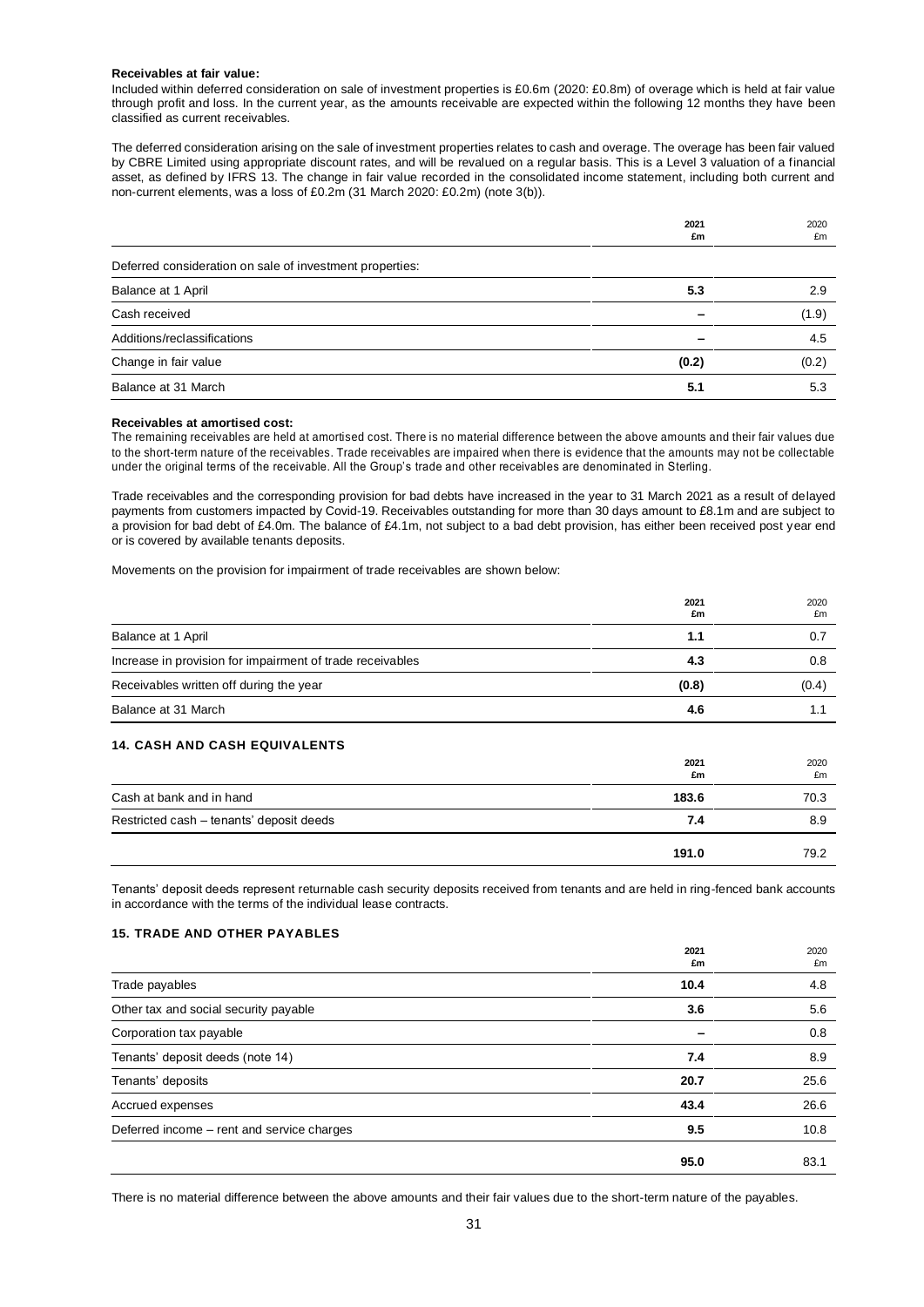### **16. BORROWINGS (a) Balances**

|                                              | 2021<br>£m | 2020<br>£m |
|----------------------------------------------|------------|------------|
| Current                                      |            |            |
| Senior Floating Rate Notes 2020 (unsecured)  |            | 9.0        |
| 5.6% Senior US Dollar Notes 2023 (unsecured) | 72.6       |            |
| 5.53% Senior Notes 2023 (unsecured)          | 84.0       |            |
| Non-current                                  |            |            |
| Bank loans (unsecured)                       | (0.8)      | 153.0      |
| 5.6% Senior US Dollar Notes 2023 (unsecured) |            | 81.0       |
| 5.53% Senior Notes 2023 (unsecured)          |            | 83.9       |
| 3.07% Senior Notes (unsecured)               | 79.8       | 79.8       |
| 3.19% Senior Notes (unsecured)               | 119.7      | 119.7      |
| 3.6% Senior Notes (unsecured)                | 99.8       | 99.8       |
| Green Bond (unsecured)                       | 297.7      |            |
|                                              | 752.8      | 626.2      |

In March 2021, the Group issued a Green Bond of £300m. At year end the bank loan facility had been fully repaid, there are unamortised finance costs of £0.8m (2020: £1.0m) included within borrowings.

### **(b) Net debt**

|                                    | 2021<br>£m | 2020<br>£m |
|------------------------------------|------------|------------|
| Borrowings per (a) above           | 752.8      | 626.2      |
| Adjust for:                        |            |            |
| Cost of raising finance            | 3.8        | 1.9        |
| Foreign exchange differences       | (8.1)      | (16.6)     |
|                                    | 748.5      | 611.5      |
| Cash at bank and in hand (note 14) | (183.6)    | (70.3)     |
| Net debt                           | 564.9      | 541.2      |

At 31 March 2021 the Group had £250m (2020: £96m) of undrawn bank facilities, a £2m overdraft facility (2020: £2m) and £183.6m of unrestricted cash (2020: £70.3m).

Net debt represents borrowing facilities drawn, less cash at bank and in hand. It excludes impacts of foreign exchange differences as these are fixed via swaps, lease obligations and any cost of raising finance as they have no future cash flows.

### **(c) Maturity**

|                                              | 2021<br>£m | 2020<br>£m |
|----------------------------------------------|------------|------------|
| Repayable within one year                    | 148.5      | 9.0        |
| Repayable between one year and two years     |            |            |
| Repayable between two years and three years  |            | 154.0      |
| Repayable between three years and four years |            | 148.5      |
| Repayable between four years and five years  | 80.0       |            |
| Repayable in five years or more              | 520.0      | 300.0      |
|                                              | 748.5      | 611.5      |
| Cost of raising finance                      | (3.8)      | (1.9)      |
| Foreign exchange differences                 | 8.1        | 16.6       |
|                                              | 752.8      | 626.2      |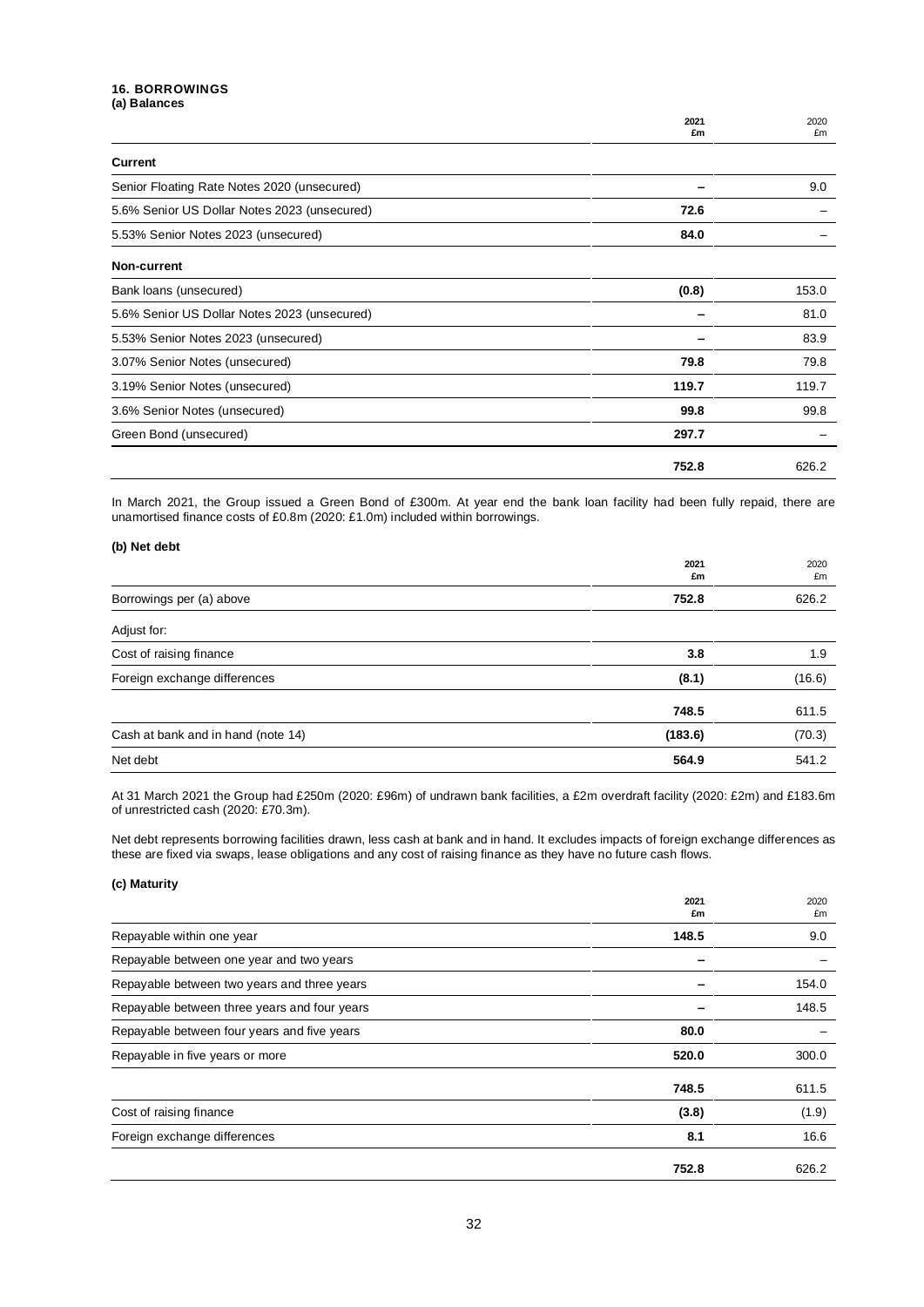#### **(d) Interest rate and repayment profile**

|                                                    | Principal at<br>period end |               |                  |                          |
|----------------------------------------------------|----------------------------|---------------|------------------|--------------------------|
|                                                    | £m                         | Interest rate | Interest payable | Repayable                |
| <b>Current</b>                                     |                            |               |                  |                          |
| Bank overdraft due within one year or on<br>demand | $\qquad \qquad$            | Base+2.25%    | Variable         | On demand                |
| <b>Private Placement Notes:</b>                    |                            |               |                  |                          |
| 5.6% Senior US Dollar Notes                        | 64.5                       | 5.6%          | Half year        | April 2021               |
| 5.53% Senior Notes                                 | 84.0                       | 5.53%         | Half year        | April 2021               |
| Non-current                                        |                            |               |                  |                          |
| <b>Private Placement Notes:</b>                    |                            |               |                  |                          |
| 3.07% Senior Notes                                 | 80.0                       | 3.07%         | Half yearly      | August 2025              |
| 3.19% Senior Notes                                 | 120.0                      | 3.19%         | Half yearly      | August 2027              |
| 3.6% Senior Notes                                  | 100.0                      | 3.6%          | Half yearly      | January 2029             |
| Bank Loan                                          |                            | LIBOR+1.65%   | Monthly          | June 2022 & June<br>2023 |
| Green Bond                                         | 300.0                      | 2.25%         | Half yearly      | March 2028               |
|                                                    | 748.5                      |               |                  |                          |

Irrevocable notice was given on 31st March 2021 to repay the private placement notes due for repayment in June 2023 on 30th April 2021, the termination costs have been reflected in exceptional finance costs.

#### **(e) Derivative financial instruments**

The Group has cross currency swaps to ensure the US Dollar liability streams generated from the US Dollar Notes are fully hedged into Sterling for the life of the transaction. Through entering into cross currency swaps the Group has created a synthetic Sterling fixed rate liability totalling £64.5m.

These swaps have been designated as a cash flow hedge with changes in fair value dealt with in other comprehensive income. The Group has elected to continue applying hedge accounting as set out in IAS 39 to these swaps as permitted by IFRS 9.

Hedge effectiveness is determined at the inception of the hedge relationship, and through periodic prospective effectiveness assessments to ensure that an economic relationship exists between the hedged item and hedging instrument. The critical terms of this hedging relationship perfectly matched at origination, so for the prospective assessment of effectiveness a qualitative assessment was performed. Quantitative retrospective effectiveness tests using the hypothetical derivative method are performed at each period end to determine the continuing effectiveness of the relationship. Sources of hedge ineffectiveness include credit risk or changes made to the critical terms of the hedged item or the hedged instrument.

The effects of the cash flow US Dollar swap hedging relationship is as follows:

|                                                       | 2021             | 2020      |
|-------------------------------------------------------|------------------|-----------|
| Carrying amount of derivative                         | 8.7              | 18.5      |
| Change in fair value of designated hedging instrument | (9.8)            | 8.3       |
| Change in fair value of designated hedged item        | 8.6              | (4.2)     |
| Notional amount £m                                    | 64.5             | 64.5      |
| Notional amount (\$m)                                 | 100              | 100       |
| Rate payable (%)                                      | 5.66%            | 5.66%     |
| Maturity                                              | <b>June 2023</b> | June 2023 |
| Hedge ratio                                           | 1:1              | 1:1       |

The Cashflow hedge was terminated in line with the repayment of the US Dollar Notes.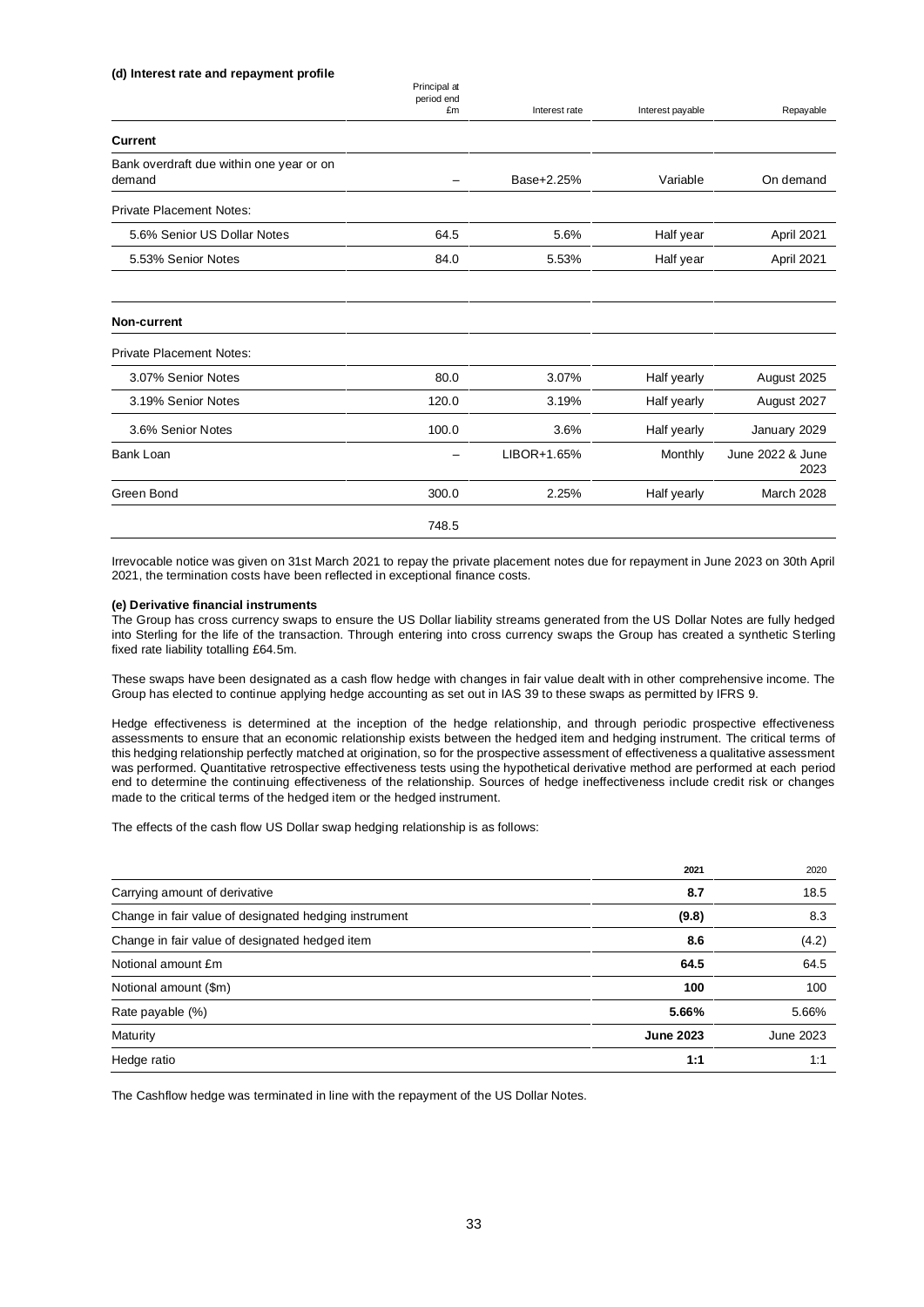#### **(f) Financial instruments and fair values**

|                                                                      | 2021<br>Book value<br>£m | 2021<br>Fair value<br>£m | 2020<br>Book value<br>£m | 2020<br>Fair value<br>£m |
|----------------------------------------------------------------------|--------------------------|--------------------------|--------------------------|--------------------------|
| Financial liabilities held at amortised cost                         |                          |                          |                          |                          |
| <b>Bank loans</b>                                                    | (0.8)                    | (0.8)                    | 153.0                    | 154.0                    |
| <b>Private Placement Notes</b>                                       | 455.9                    | 478.1                    | 473.2                    | 484.1                    |
| Lease obligations                                                    | 26.3                     | 26.3                     | 28.2                     | 28.2                     |
| Green Bond                                                           | 297.7                    | 297.7                    |                          |                          |
|                                                                      | 779.1                    | 801.3                    | 654.4                    | 666.3                    |
| Financial assets at fair value through other comprehensive<br>income |                          |                          |                          |                          |
| Derivative financial instruments:                                    |                          |                          |                          |                          |
| Cash flow hedge - derivatives used for hedging                       | 8.7                      | 8.7                      | 18.5                     | 18.5                     |
| Other investments                                                    | 7.9                      | 7.9                      | 6.9                      | 6.9                      |
|                                                                      | 16.6                     | 16.6                     | 25.4                     | 25.4                     |
| Financial assets at fair value through profit or loss                |                          |                          |                          |                          |
| Deferred consideration (overage)                                     | 5.1                      | 5.1                      | 5.3                      | 5.3                      |
|                                                                      | 5.1                      | 5.1                      | 5.3                      | 5.3                      |

In accordance with IFRS 13 disclosure is required for financial instruments that are carried or disclosed in the financial statements at fair value. The fair values of all the Group's financial derivatives, bank loans and Private Placement Notes, have been determined by reference to market prices and discounted expected cash flows at prevailing interest rates and are Level 2 valuations. There have been no transfers between levels in the year.

The different levels of valuation hierarchy as defined by IFRS 13 are set out in note 10.

### **(g) Financial instruments by category**

|                                                                | 2021  | 2020  |
|----------------------------------------------------------------|-------|-------|
| Assets                                                         | £m    | £m    |
| a) Assets at value through profit or loss                      |       |       |
| Deferred consideration (overage)                               | 5.1   | 5.3   |
|                                                                | 5.1   | 5.3   |
| b) Loans and receivables                                       |       |       |
| Cash and cash equivalents                                      | 191.0 | 79.2  |
| Trade and other receivables excluding prepayments <sup>1</sup> | 14.5  | 11.7  |
|                                                                | 205.5 | 90.9  |
| c) Assets at value through other comprehensive income          |       |       |
| Cash flow hedge – derivatives used for hedging                 | 8.7   | 18.5  |
| Other investments                                              | 7.9   | 6.9   |
|                                                                | 16.6  | 25.4  |
| Total                                                          | 227.2 | 121.6 |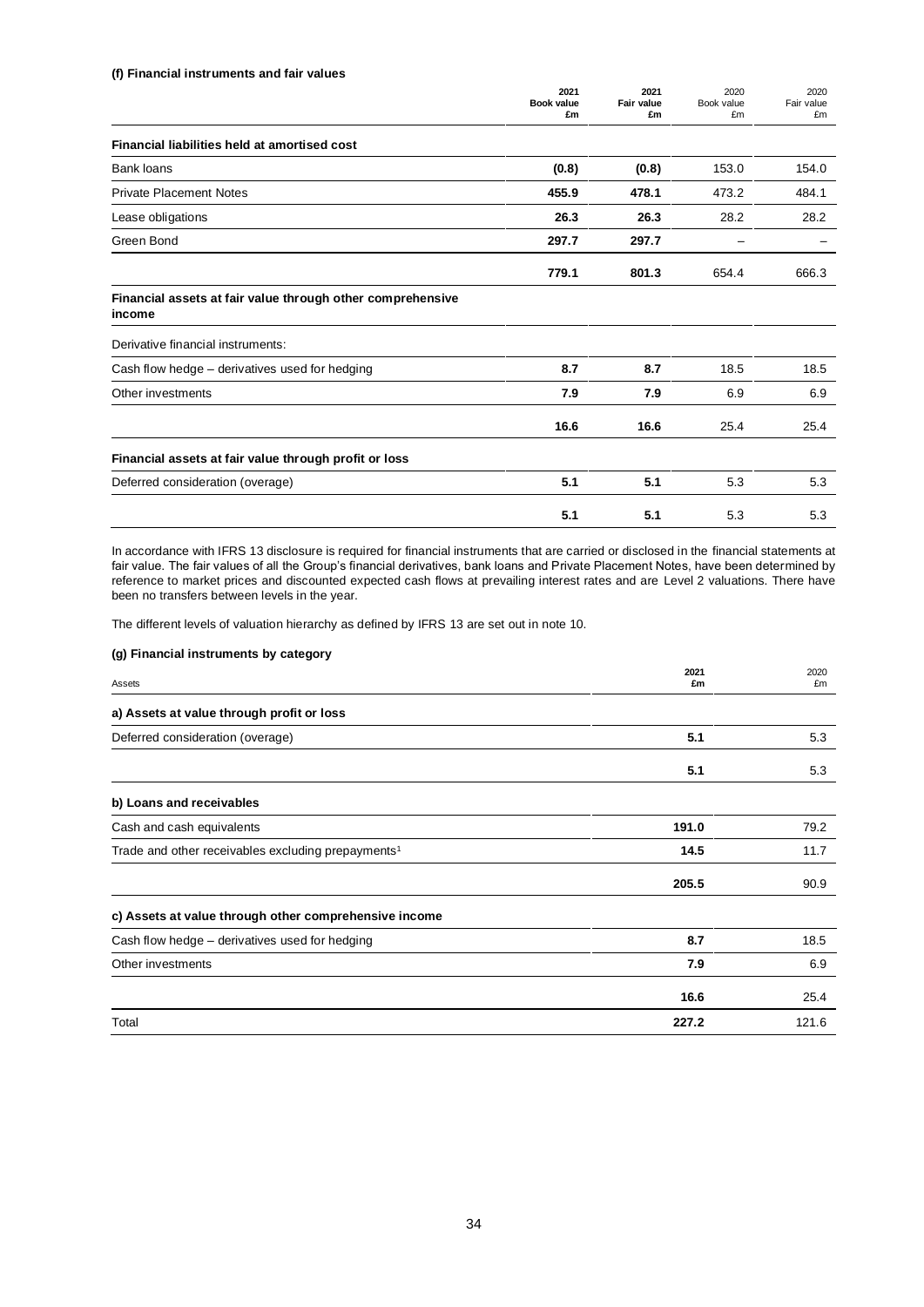| Liabilities | 2021<br>£m | 2020<br>£m |
|-------------|------------|------------|
|             |            |            |

### **Other financial liabilities at amortised cost**

|                                                                           | 752.8 | 626.2 |
|---------------------------------------------------------------------------|-------|-------|
| Borrowings                                                                |       |       |
| Lease liabilities                                                         | 26.3  | 28.2  |
| Trade and other payables excluding non-financial liabilities <sup>2</sup> | 81.9  | 65.9  |
|                                                                           | 861.0 | 720.3 |

1. Trade and other receivables exclude prepayments of £9.7m (2020: £8.2m) and non-cash deferred consideration of £5.1m (2020: £5.3m).<br>2. Trade and other payables exclude other tax and social security of £3.6m (2020: £5.6m)

### **(h) Changes in liabilities from financing activities**

|                                                           | Bank loans and borrowings<br>£m | Lease liabilities<br>£m | Derivatives used for<br>hedging-assets<br>£m |
|-----------------------------------------------------------|---------------------------------|-------------------------|----------------------------------------------|
| Balance at 1 April 2020                                   | 626.2                           | 28.2                    | 18.5                                         |
| Changes from financing cash flows:                        |                                 |                         |                                              |
| Proceeds from bank borrowings and Private Placement Notes | 54.0                            |                         |                                              |
| Repayment of bank borrowings and Private Placement Notes  | (217.0)                         |                         |                                              |
| Proceeds from Green Bond                                  | 299.5                           |                         |                                              |
| Total changes from cash flows                             | 136.5                           |                         |                                              |
| Changes in fair value of derivative financial instruments |                                 |                         | (9.8)                                        |
| Foreign exchange differences                              | (8.5)                           |                         |                                              |
| Amortisation of issue costs of borrowing                  | (1.4)                           |                         |                                              |
| Changes in leases                                         |                                 | (1.9)                   |                                              |
| Interest payable                                          | 21.7                            | 1.6                     |                                              |
| Interest paid                                             | (21.7)                          | (1.6)                   |                                              |
| Total other changes                                       | (9.9)                           | (1.9)                   | (9.8)                                        |
| Balance at 31 March 2021                                  | 752.8                           | 26.3                    | 8.7                                          |

### **17. LEASE OBLIGATIONS**

Lease liabilities are in respect of leased investment property.

Minimum lease payments under leases fall due as follows:

|                                    | 2021<br>£m | 2020<br>£m |
|------------------------------------|------------|------------|
| Within one year                    | 1.6        | 1.7        |
| Between two and five years         | 6.6        | 6.8        |
| Beyond five years                  | 148.4      | 156.0      |
|                                    | 156.6      | 164.5      |
| Future finance charges on leases   | (130.3)    | (136.3)    |
| Present value of lease liabilities | 26.3       | 28.2       |

Following the adoption of IFRS 16 lease obligations, which were previously included in borrowings, have been shown separately on the face of the balance sheet. The balance represents a non-current liability as the payment shown within one year of £1.6m (2020: £1.7m) is offset by future finance charges on leases of £1.6m (2020: £1.7m).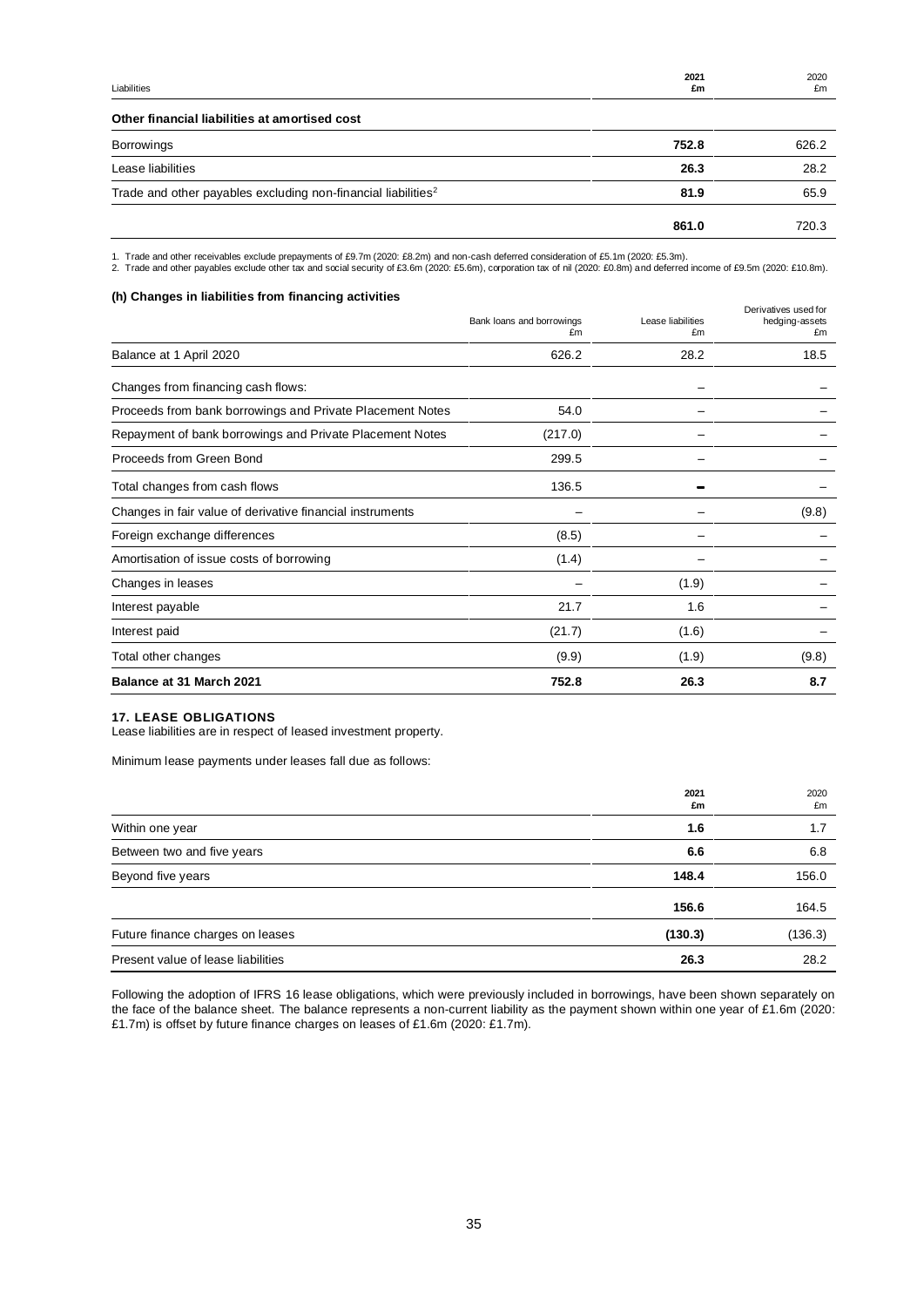#### **18. NOTES TO CASH FLOW STATEMENT**

Reconciliation of profit for the year to cash generated from operations:

|                                                           | 2021<br>£m | 2020<br>£m |
|-----------------------------------------------------------|------------|------------|
| (Loss)/ profit before tax                                 | (235.7)    | 72.5       |
| Depreciation                                              | 2.0        | 0.9        |
| Amortisation of intangibles                               | 0.9        | 0.5        |
| (Loss)/profit on disposal of investment properties        | 0.1        | 0.8        |
| Other expenses                                            | 0.2        | 0.2        |
| Net loss from change in fair value of investment property | 257.7      | 7.5        |
| Equity settled share based payments                       | 2.5        | 2.6        |
| Finance costs                                             | 23.8       | 23.0       |
| <b>Exceptional finance costs</b>                          | 16.4       |            |
| Changes in working capital:                               |            |            |
| Increase in trade and other receivables                   | (4.4)      | (9.5)      |
| (Decrease)/ Increase in trade and other payables          | (1.1)      | 10.2       |
| Cash generated from operations                            | 62.4       | 108.7      |

For the purposes of the cash flow statement, cash and cash equivalents comprise the following:

|                                               | 2021<br>£m            | 2020<br>£m     |
|-----------------------------------------------|-----------------------|----------------|
| Cash at bank and in hand                      | 183.6                 | 70.3           |
| Restricted cash - tenants' deposit deeds      | 7.4                   | 8.9            |
|                                               | 191.0                 | 79.2           |
| <b>19. SHARE CAPITAL AND SHARE PREMIUM</b>    |                       |                |
|                                               | 2021<br>£m            | 2020<br>£m     |
| Issued: Fully paid ordinary shares of £1 each | 181.1                 | 180.7          |
| Movements in share capital were as follows:   | 2021<br><b>Number</b> | 2020<br>Number |
| Number of shares at 1 April                   | 180,747,868           | 180,385,498    |
| Issue of shares                               | 365,726               | 362,370        |
| Number of shares at 31 March                  | 181, 113, 594         | 180,747,868    |

The Group issued 365,726 shares (2020: 362,370 shares) during the year to satisfy the exercise of share options with net proceeds of £0.1m (2020: £0.7m).

|                     | Share capital |            | Share premium |            |
|---------------------|---------------|------------|---------------|------------|
|                     | 2021<br>£m    | 2020<br>£m | 2021<br>£m    | 2020<br>£m |
| Balance at 1 April  | 180.7         | 180.4      | 295.4         | 295.1      |
| Issue of shares     | 0.4           | 0.3        | 0.1           | 0.3        |
| Balance at 31 March | 181.1         | 180.7      | 295.5         | 295.4      |